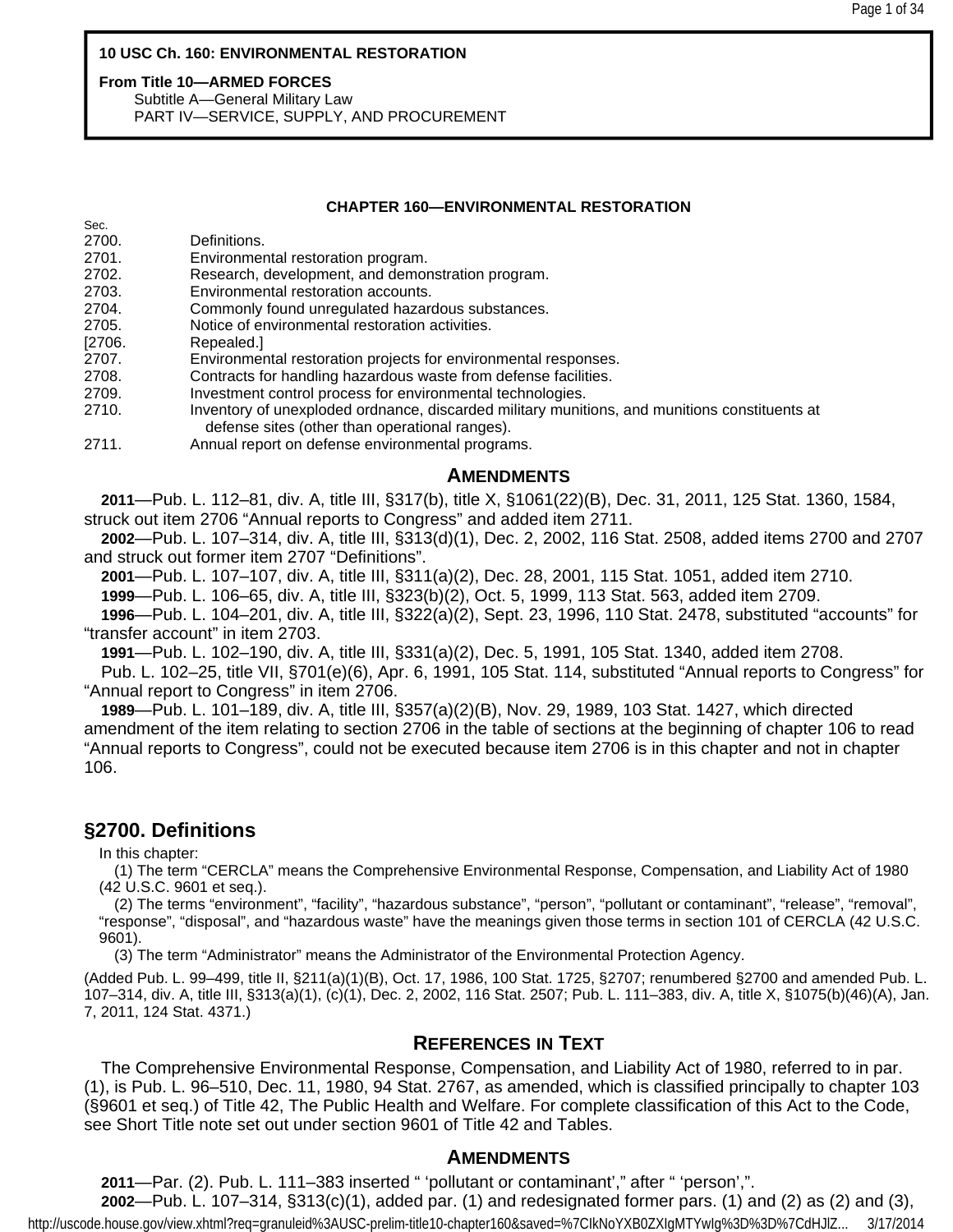# **§2701. Environmental restoration program**

(a) Environmental Restoration Program.—

(1) In general.—The Secretary of Defense shall carry out a program of environmental restoration at facilities under the jurisdiction of the Secretary. The program shall be known as the "Defense Environmental Restoration Program".

(2) Application of section 120 of cercla.—Activities of the program described in subsection (b)(1) shall be carried out subject to, and in a manner consistent with, section 120 (relating to Federal facilities) of CERCLA (42 U.S.C. 9620).

(3) Consultation with epa.—The program shall be carried out in consultation with the Administrator of the Environmental Protection Agency.

(4) Administrative office within osd.—The Secretary shall identify an office within the Office of the Secretary which shall have responsibility for carrying out the program.

(b) Program Goals.—Goals of the program shall include the following:

(1) The identification, investigation, research and development, and cleanup of contamination from a hazardous substance or pollutant or contaminant.

(2) Correction of other environmental damage (such as detection and disposal of unexploded ordnance) which creates an imminent and substantial endangerment to the public health or welfare or to the environment.

(3) Demolition and removal of unsafe buildings and structures, including buildings and structures of the Department of Defense at sites formerly used by or under the jurisdiction of the Secretary.

(c) Responsibility for Response Actions.—

(1) Basic responsibility.—The Secretary shall carry out (in accordance with the provisions of this chapter and CERCLA) all response actions with respect to releases of hazardous substances from each of the following:

(A) Each facility or site owned by, leased to, or otherwise possessed by the United States and under the jurisdiction of the Secretary.

(B) Each facility or site which was under the jurisdiction of the Secretary and owned by, leased to, or otherwise

possessed by the United States at the time of actions leading to contamination by hazardous substances.

(C) Each vessel owned or operated by the Department of Defense.

(2) Other responsible parties.—Paragraph (1) shall not apply to a removal or remedial action if the Administrator has provided for response action by a potentially responsible person in accordance with section 122 (relating to settlements) of CERCLA (42 U.S.C. 9622).

(3) State fees and charges.—The Secretary shall pay fees and charges imposed by State authorities for permit services for the disposal of hazardous substances on lands which are under the jurisdiction of the Secretary to the same extent that nongovernmental entities are required to pay fees and charges imposed by State authorities for permit services. The preceding sentence shall not apply with respect to a payment that is the responsibility of a lessee, contractor, or other private person.

(d) Services of Other Entities.—

(1) In general.—Subject to paragraph (3), the Secretary may enter into agreements on a reimbursable or other basis with any other Federal agency, any State or local government agency, any Indian tribe, any owner of covenant property, or any nonprofit conservation organization to obtain the services of the agency, Indian tribe, owner, or organization to assist the Secretary in carrying out any of the Secretary's responsibilities under this section. Services which may be obtained under this subsection include the identification, investigation, and cleanup of any off-site contamination resulting from the release of a hazardous substance or waste at a facility under the Secretary's jurisdiction.

(2) Cross-fiscal year agreements.—An agreement with an agency under paragraph (1) may be for a period that begins in one fiscal year and ends in another fiscal year so long as the period of the agreement does not exceed two years. This twoyear limitation does not apply to an agreement funded using amounts in the Department of Defense Base Closure Account established by section 2906 of the Defense Base Closure and Realignment Act of 1990 (part A of title XXIX of Public Law 101–510; 10 U.S.C. 2687 note).

(3) Limitation on reimbursable agreements.—An agreement with an agency under paragraph (1) may not provide for reimbursement of the agency for regulatory enforcement activities. An agreement under such paragraph with respect to a site also may not change the cleanup standards selected for the site pursuant to law.

(4) Definitions.—In this subsection:

(A) The term "Indian tribe" has the meaning given such term in section 101(36) of CERCLA (42 U.S.C. 9601(36)).

(B) The term "nonprofit conservation organization" means any non-governmental nonprofit organization whose primary purpose is conservation of open space or natural resources.

(C) The term "owner of covenant property" means an owner of property subject to a covenant provided by the United States in accordance with the requirements of paragraphs (3) and (4) of section 120(h) of CERCLA (42 U.S.C. 9620(h)), so long as the covenant property is the site at which the services procured under paragraph (1) are to be performed.

(5) Savings clause.—Nothing in this subsection affects the applicability of section 120 of CERCLA (42 U.S.C. 9620) to the Department of Defense or the obligations and responsibilities of the Department of Defense under subsection (h) of such section.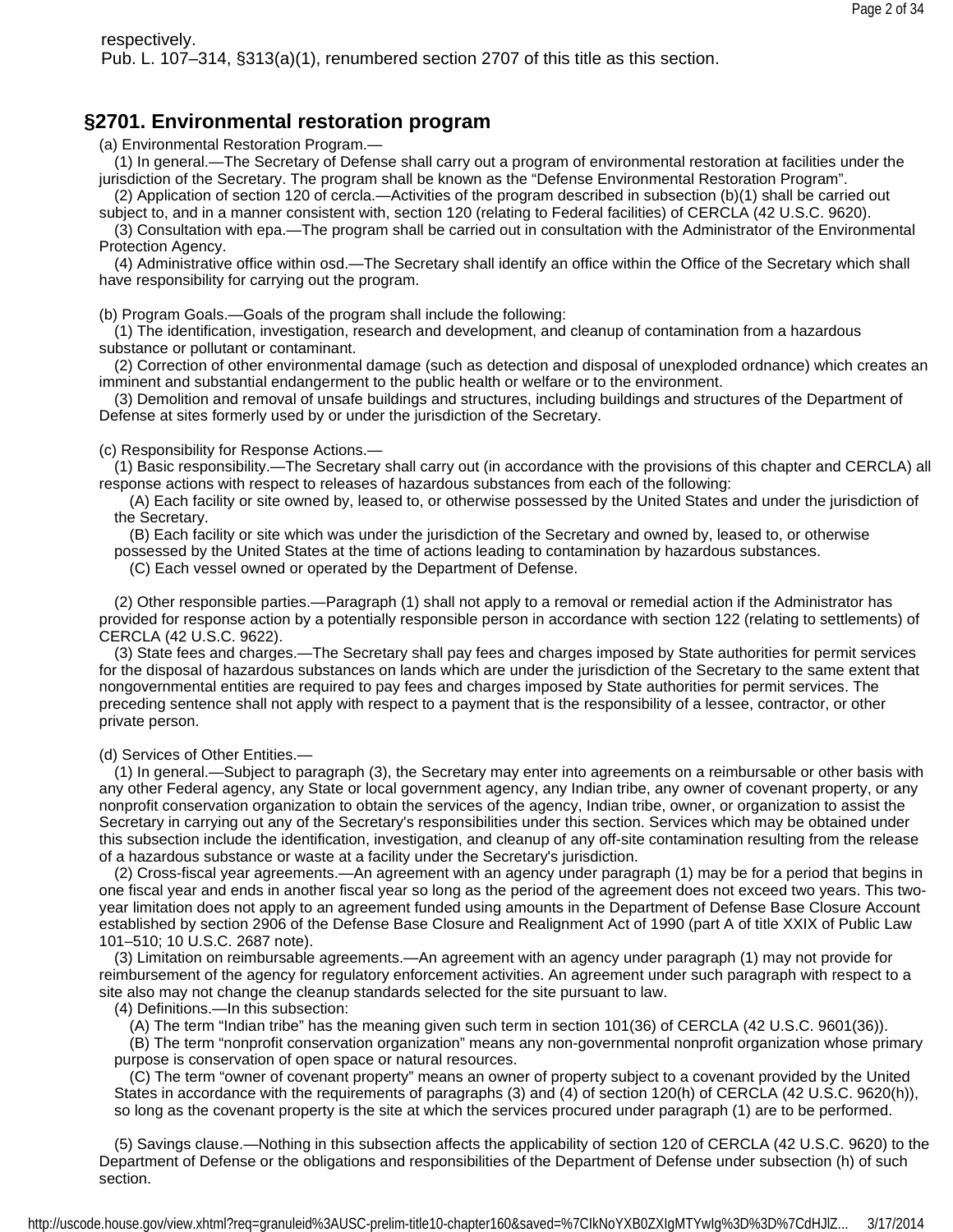(e) Response Action Contractors.—The provisions of section 119 of CERCLA (42 U.S.C. 9619) apply to response action contractors (as defined in that section) who carry out response actions under this section.

(f) Use of Appropriated Funds at Former DOD Sites.—Appropriations available to the Department of Defense may be used at sites formerly used by the Department of Defense for removal of unsafe buildings or debris of the Department of Defense.

(g) Removal of Unsafe Buildings and Debris Before Release From Federal Control.—In the case of property formerly used by the Department of Defense which is to be released from Federal Government control and at which there are unsafe buildings or debris of the Department of Defense, all actions necessary to comply with regulations of the General Services Administration on the transfer of property in a safe condition shall be completed before the property is released from Federal Government control, except in the case of property to be conveyed to an entity of State or local government or to a native corporation.

(h) Surety-Contractor Relationship.—Any surety which provides a bid, performance, or payment bond in connection with any direct Federal procurement for a response action contract under the Defense Environmental Restoration Program and begins activities to meet its obligations under such bond, shall, in connection with such activities or obligations, be entitled to any indemnification and the same standard of liability to which its principal was entitled under the contract or under any applicable law or regulation.

#### (i) Surety Bonds.—

(1) Applicability of sections 3131 and 3133 of title 40.—If under sections 3131 and 3133 of title 40 surety bonds are required for any direct Federal procurement of any response action contract under the Defense Environmental Restoration Program and are not waived pursuant to section 3134 of title 40, the surety bonds shall be issued in accordance with sections 3131 and 3133.

(2) Limitation of accrual of rights of action under bonds.—If, under applicable Federal law, surety bonds are required for any direct Federal procurement of any response action contract under the Defense Environmental Restoration Program, no right of action shall accrue on the performance bond issued on such contract to or for the use of any person other than an obligee named in the bond.

(3) Liability of sureties under bonds.—If, under applicable Federal law, surety bonds are required for any direct Federal procurement of any response action contract under the Defense Environmental Restoration Program, unless otherwise provided for by the Secretary in the bond, in the event of a default, the surety's liability on a performance bond shall be only for the cost of completion of the contract work in accordance with the plans and specifications of the contract less the balance of funds remaining to be paid under the contract, up to the penal sum of the bond. The surety shall in no event be liable on bonds to indemnify or compensate the obligee for loss or liability arising from personal injury or property damage whether or not caused by a breach of the bonded contract.

(4) Nonpreemption.—Nothing in this section shall be construed as preempting, limiting, superseding, affecting, applying to, or modifying any State laws, regulations, requirements, rules, practices, or procedures. Nothing in this section shall be construed as affecting, applying to, modifying, limiting, superseding, or preempting any rights, authorities, liabilities, demands, actions, causes of action, losses, judgment, claims, statutes of limitation, or obligations under Federal or State law, which do not arise on or under the bond.

(j) Applicability.—(1) Subsections (h) and (i) shall not apply to bonds executed before December 5, 1991.

(2) Subsections (h) and (i) shall not apply to bonds to which section 119(g) of CERCLA (42 U.S.C. 9619(g)) applies. (k) UXO Program Manager.—(1) The Secretary of Defense shall designate a program manager who shall serve as the single point of contact in the Department of Defense for policy and budgeting issues involving the characterization, research, remediation, and management of explosive and related risks with respect to unexploded ordnance, discarded military munitions, and munitions constituents at defense sites (as such terms are defined in section 2710  $^1$  of this title) that pose a threat to human health or safety.

(2) The position of program manager shall be filled by—

make such recommendations as the panel considers appropriate.

(A) an employee in a position that is equivalent to pay grade O–6 or above; or

(B) a member of the armed forces who is serving in the grade of colonel or, in the case of the Navy, captain, or in a higher grade.

(3) The program manager shall report to the Deputy Under Secretary of Defense for Installations and Environment.

(4) The program manager may establish an independent advisory and review panel that may include representatives of the National Academy of Sciences, nongovernmental organizations with expertise regarding unexploded ordnance, discarded military munitions, or munitions constituents, the Environmental Protection Agency, States (as defined in section 2710 $<sup>1</sup>$  of this</sup> title), and tribal governments. If established, the panel shall report annually to Congress on progress made by the Department of Defense to address unexploded ordnance, discarded military munitions, or munitions constituents at defense sites and

(Added Pub. L. 99–499, title II, §211(a)(1)(B), Oct. 17, 1986, 100 Stat. 1719; amended Pub. L. 101–510, div. A, title XIV, §1481(i)(1), Nov. 5, 1990, 104 Stat. 1708; Pub. L. 102–190, div. A, title III, §336(a), Dec. 5, 1991, 105 Stat. 1342; Pub. L. 102– 484, div. A, title III, §331(b), title X, §1052(35), Oct. 23, 1992, 106 Stat. 2373, 2501; Pub. L. 103–35, title II, §201(d)(6), May 31, 1993, 107 Stat. 99; Pub. L. 103–337, div. A, title III, §§322, 323, Oct. 5, 1994, 108 Stat. 2711; Pub. L. 104–106, div. A, title III, §321(a)(1), title XV, §1504(a)(1), div. D, title XLIII, §4321(b)(22), Feb. 10, 1996, 110 Stat. 251, 513, 673; Pub. L. 104–201, div. A, title III, §329, Sept. 23, 1996, 110 Stat. 2483; Pub. L. 107–107, div. A, title III, §314, Dec. 28, 2001, 115 Stat. 1053; Pub. L. 107–217, §3(b)(17), Aug. 21, 2002, 116 Stat. 1296; Pub. L. 107–314, div. A, title III, §§311, 312, 313(c)(2), div. B, title XXVIII, §2812(c), Dec. 2, 2002, 116 Stat. 2506, 2508, 2709; Pub. L. 108–375, div. A, title X, §1084(d)(24), Oct. 28, 2004, 118 Stat. 2062; Pub. L. 109–163, div. A, title III, §312(a), Jan. 6, 2006, 119 Stat. 3190; Pub. L. 109–284, §2, Sept. 27, 2006, 120 Stat. 1211; Pub. L. 109–364, div. A, title III, §§311, 312, Oct. 17, 2006, 120 Stat. 2137; Pub. L. 111–84, div. A, title X, §1073(a) (28), Oct. 28, 2009, 123 Stat. 2474; Pub. L. 111–383, div. A, title X, §1075(b)(46)(B), Jan. 7, 2011, 124 Stat. 4371; Pub. L. 112–239, div. B, title XXVII, §2711(c)(4)(A), Jan. 2, 2013, 126 Stat. 2144.)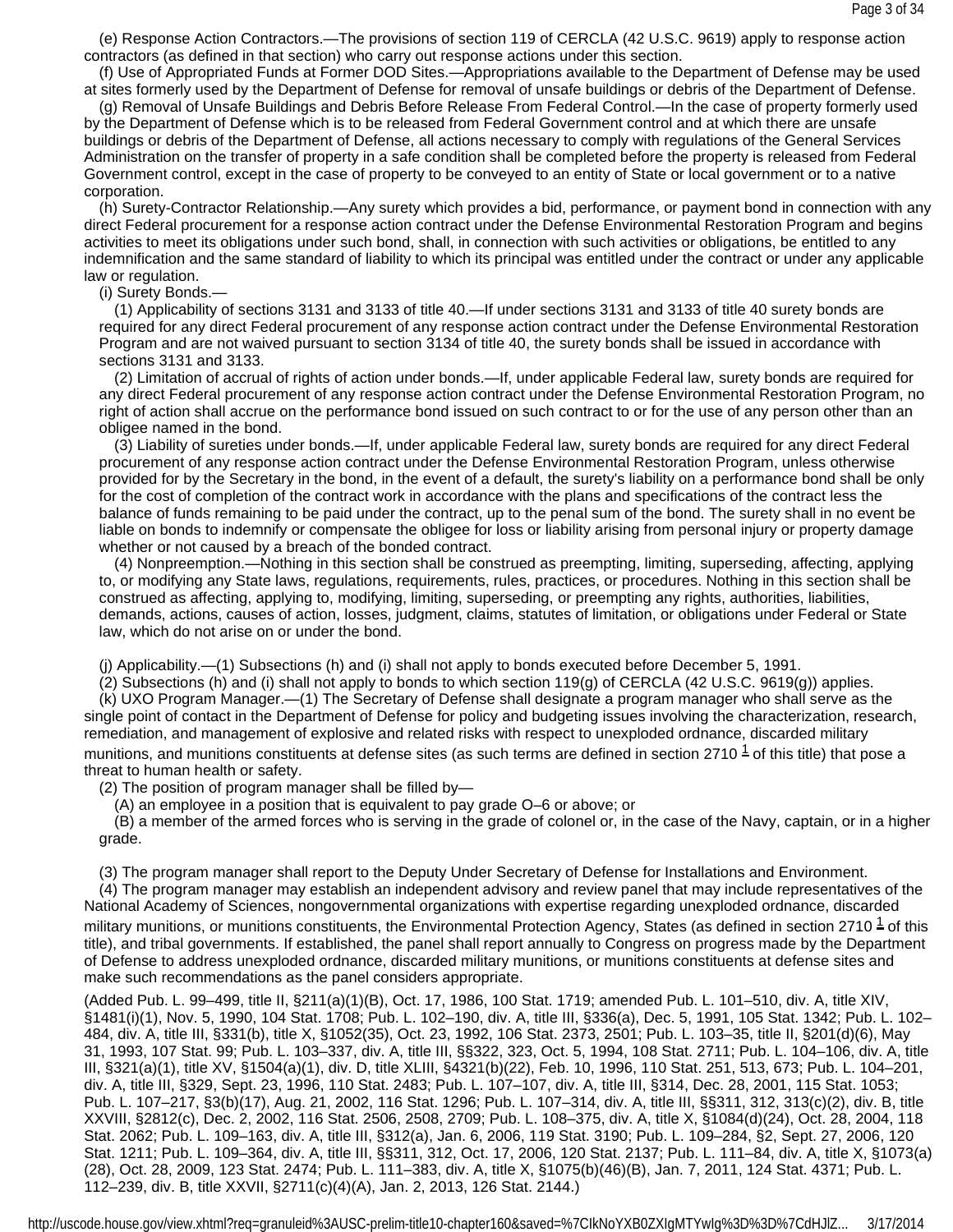### **REFERENCES IN TEXT**

Section 2710 of this title, referred to in subsec. (k), was subsequently amended, and no longer defines the term "unexploded ordnance".

### **PRIOR PROVISIONS**

Provisions similar to those in subsecs. (f) and (g) of this section were contained in Pub. L. 101–165, title IX, §9038, Nov. 21, 1989, 103 Stat. 1137, which was set out below, prior to repeal by Pub. L. 101–510, §1481(i)(2). A prior section 2701 was renumbered section 2721 of this title.

#### **AMENDMENTS**

**2013**—Subsec. (d)(2). Pub. L. 112–239 substituted "Department of Defense Base Closure Account established by section 2906" for "Department of Defense Base Closure Account 1990 or the Department of Defense Base Closure Account 2005 established under sections 2906 and 2906A".

**2011**—Subsec. (b)(1). Pub. L. 111–383 substituted "a hazardous substance or pollutant or contaminant" for "hazardous substances, pollutants, and contaminants".

**2009**—Subsec. (d)(5). Pub. L. 111–84 substituted "9620)" for "6920)".

**2006**—Subsec. (d)(1). Pub. L. 109–163, §312(a)(1), inserted "any owner of covenant property," after "any Indian tribe," and "owner," after ", Indian tribe,".

Subsec. (d)(2). Pub. L. 109–364, §312, inserted at end "This two-year limitation does not apply to an agreement funded using amounts in the Department of Defense Base Closure Account 1990 or the Department of Defense Base Closure Account 2005 established under sections 2906 and 2906A of the Defense Base Closure and Realignment Act of 1990 (part A of title XXIX of Public Law 101–510; 10 U.S.C. 2687 note)."

Subsec. (d)(3). Pub. L. 109–163, §312(a)(2), inserted "An agreement under such paragraph with respect to a site also may not change the cleanup standards selected for the site pursuant to law." at end.

Subsec. (d)(4)(C). Pub. L. 109–163, §312(a)(3), added subpar. (C).

Subsec. (d)(5). Pub. L. 109–163, §312(a)(4), added par. (5).

Subsec. (i)(1). Pub. L. 109–284 substituted "sections 3131 and 3133 of title 40" for "miller act" in heading.

Subsec. (k)(1). Pub. L. 109–364, §311(1), substituted "designate" for "establish" and inserted "research," after "characterization,".

Subsec. (k)(2) to (4). Pub. L. 109–364, §311(2), (3), added pars. (2) and (3), redesignated former par. (3) as (4), and struck out former par. (2) which read as follows: "The authority to establish the program manager may be delegated to the Secretary of a military department, who may delegate the authority to the Under Secretary of that military department. The authority may not be further delegated.".

**2004**—Subsec. (a)(2). Pub. L. 108–375, §1084(d)(24)(A), inserted "(42 U.S.C. 9620)" before period at end. Subsec. (c)(2). Pub. L. 108–375, §1084(d)(24)(B), substituted "(relating to settlements) of CERCLA (42 U.S.C. 9622)" for "of CERCLA (relating to settlements)".

Subsec. (e). Pub. L. 108–375, §1084(d)(24)(C), inserted "(42 U.S.C. 9619)" after "CERCLA".

Subsec. (j)(2). Pub. L. 108–375, §1084(d)(24)(D), substituted "CERCLA" for "the Comprehensive Environmental Response, Compensation, and Liability Act of 1980".

**2002**—Subsec. (a)(2). Pub. L. 107–314, §313(c)(2), substituted "CERCLA" for "the Comprehensive Environmental Response, Compensation, and Liability Act of 1980 (hereinafter in this chapter referred to as 'CERCLA') (42 U.S.C. 9601 et seq.)".

Subsec. (d). Pub. L. 107-314, §2812(c)(1), substituted "Entities" for "Agencies" in heading.

Subsec. (d)(1). Pub. L. 107–314, §§311(1), 2812(c)(2), substituted "paragraph (3)" for "paragraph (2)", "any State or local government agency, any Indian tribe, or any nonprofit conservation organization" for "with any State or local government agency, or with any Indian tribe,", and "the agency, Indian tribe, or organization" for "the agency".

Subsec. (d)(2), (3). Pub. L. 107–314, §311(2), (3), added par. (2) and redesignated former par. (2) as (3). Former par. (3) redesignated (4).

Subsec. (d)(4). Pub. L. 107–314, §2812(c)(3), added par. (4) and struck out heading and text of former par. (4). Text read as follows: "In this subsection, the term 'Indian tribe' has the meaning given such term in section 101(36) of the Comprehensive Environmental Response, Compensation, and Liability Act of 1980 (42 U.S.C. 9601(36))."

Pub. L. 107–314, §311(2), redesignated par. (3) as (4).

Subsec. (i)(1). Pub. L. 107–217 substituted "sections 3131 and 3133 of title 40" for "the Miller Act (40 U.S.C. 270a et seq.)", "section 3134 of title 40" for "the Act of April 29, 1941 (40 U.S.C. 270e–270f)", and "sections 3131 and 3133" for "the Miller Act".

Subsec. (k). Pub. L. 107–314, §312, added subsec. (k).

**2001**—Subsec. (j)(1). Pub. L. 107–107 struck out ", or after December 31, 1999" before period at end. **1996**—Subsec. (d). Pub. L. 104–201 substituted ", with any State or local government agency, or with any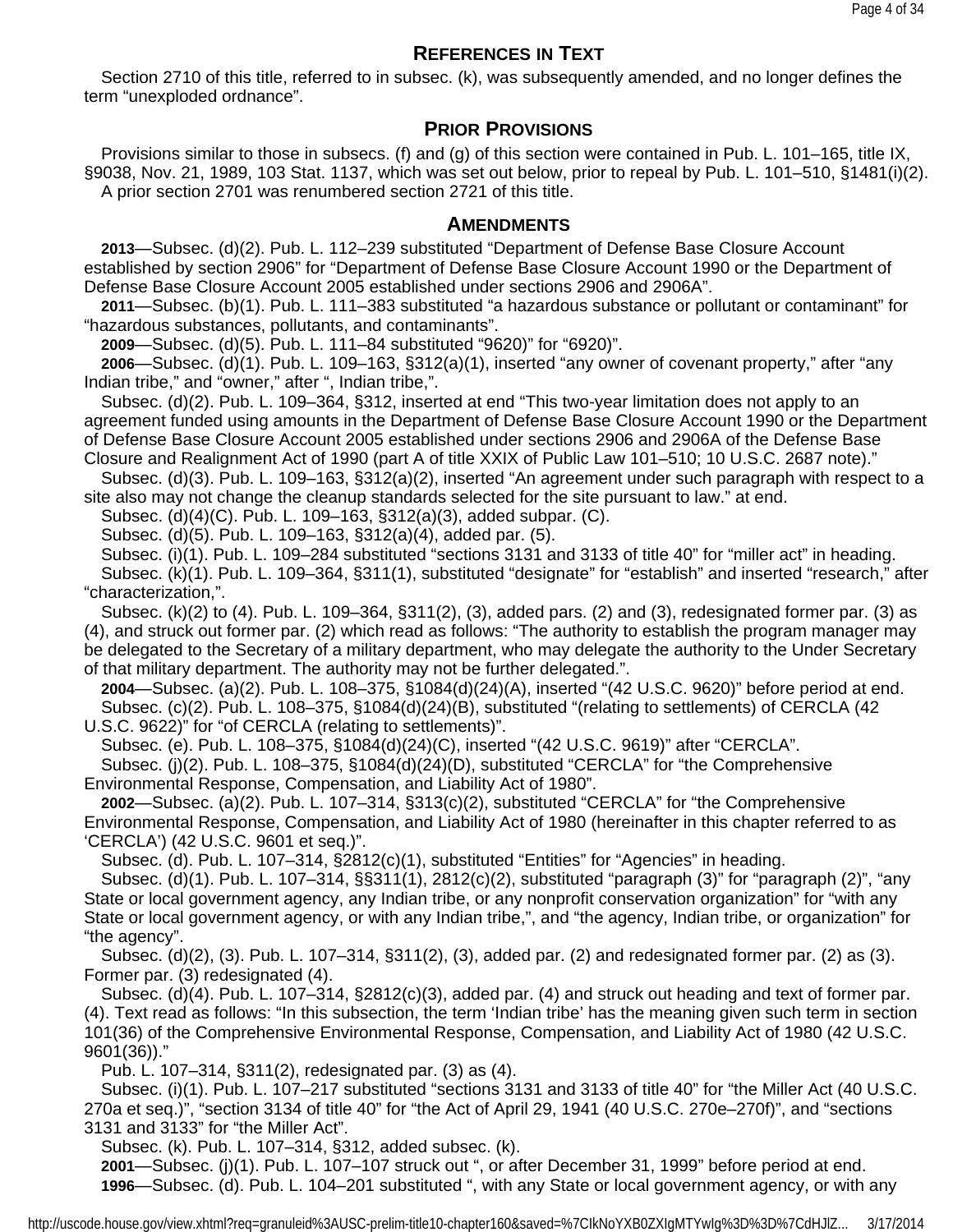Indian tribe," for ", or with any State or local government agency," in par. (1) and added par. (3).

Pub. L. 104–106, §1504(a)(1), made technical correction to directory language of Pub. L. 103–337, §322(1). See 1994 Amendment note below.

Pub. L. 104–106, §321(a)(1), amended subsec. (d) generally. Prior to amendment, subsec. (d) read as follows: "Services of Other Agencies.—

"(1) In general.—The Secretary may enter into agreements on a reimbursable basis with any other Federal agency, and on a reimbursable or other basis with any State or local government agency or any Indian tribe, to obtain the services of that agency to assist the Secretary in carrying out any of the Secretary's responsibilities under this section. Services which may be obtained under this subsection include the identification, investigation, and cleanup of any off-site contamination possibly resulting from the release of a hazardous substance or waste at a facility under the Secretary's jurisdiction.

"(2) Definition.—In this subsection, the term 'Indian tribe' has the meaning given such term in section 101 (36) of the Comprehensive Environmental Response, Compensation, and Liability Act of 1980 (42 U.S.C. 9601(36))."

Subsec. (i)(1). Pub. L. 104–106, §4321(b)(22), substituted "Miller Act (40 U.S.C. 270a et seq.)" for "Act of August 24, 1935 (40 U.S.C. 270a–270d), commonly referred to as the 'Miller Act'," and "the Miller Act" for "such Act of August 24, 1935".

**1994**—Subsec. (d). Pub. L. 103–337, §322(1), as amended by Pub. L. 104–106, §1504(a)(1), designated existing provisions as par. (1) and inserted par. (1) heading.

Subsec. (d)(1). Pub. L. 103–337, §322(2), inserted "or any Indian tribe" after "any State or local government agency".

Subsec. (d)(2). Pub. L. 103–337, §322(3), added par. (2).

Subsec. (j)(1). Pub. L. 103–337, §323, substituted "December 31, 1999" for "December 31, 1995". **1993**—Subsec. (j)(2). Pub. L. 103–35 substituted "(42 U.S.C. 9619(g)) applies" for "applies (42 U.S.C. 9619  $(g)$ ".

**1992**—Subsec. (j). Pub. L. 102–484, §1052(35), substituted "December 5, 1991," for "the date of the enactment of the National Defense Authorization Act for Fiscal Years 1992 and 1993" in par. (1).

Pub. L. 102–484, §331(b), substituted "December 31, 1995" for "December 31, 1992", designated existing provisions as par. (1), and added par. (2).

**1991**—Subsecs. (h) to (j). Pub. L. 102–190 added subsecs. (h) to (j).

**1990**—Subsecs. (f), (g). Pub. L. 101–510 added subsecs. (f) and (g).

# **EFFECTIVE DATE OF 2013 AMENDMENT**

Pub. L. 112–239, div. B, title XXVII, §2711(d), Jan. 2, 2013, 126 Stat. 2144, provided that: "This section and the amendments made by this section [amending this section and sections 2703, 2705, and 2883 of this title and enacting and amending provisions set out as notes under section 2687 of this title] shall take effect on the later of—

 $(1)$  October 1, 2013; and [sic]

"(2) the date of the enactment of an Act authorizing funds for military construction for fiscal year 2014 [div. J of Pub. L. 113–76, approved Jan. 17, 2014]."

### **EFFECTIVE DATE OF 1996 AMENDMENT**

Pub. L. 104–106, div. A, title XV, §1504(a), Feb. 10, 1996, 110 Stat. 513, provided that the amendment made by that section is effective as of Oct. 5, 1994, and as if included in Pub. L. 103–337 as enacted.

For effective date and applicability of amendment by section 4321(b)(22) of Pub. L. 104–106, see section 4401 of Pub. L. 104–106, set out as a note under section 2302 of this title.

# **PROHIBITION ON DISPOSING OF WASTE IN OPEN-AIR BURN PITS**

Pub. L. 111–84, div. A, title III, §317, Oct. 28, 2009, 123 Stat. 2249, as amended by Pub. L. 112–81, div. A, title III, §316, Dec. 31, 2011, 125 Stat. 1358; Pub. L. 113–66, div. A, title III, §314, Dec. 26, 2013, 127 Stat. 729, provided that:

"(a) Regulations.—

"(1) In general.—Not later than 120 days after the date of the enactment of this Act [Oct. 28, 2009], the Secretary of Defense shall prescribe regulations prohibiting the disposal of covered waste in open-air burn pits during contingency operations except in circumstances in which the Secretary determines that no alternative disposal method is feasible. Such regulations shall apply to contingency operations that are ongoing as of the date of the enactment of this Act, including Operation Iraqi Freedom and Operation Enduring Freedom, and to contingency operations that begin after the date of the enactment of this Act.

"(2) Notification.—In determining that no alternative disposal method is feasible for an open-air burn pit pursuant to regulations prescribed under paragraph (1), the Secretary shall—

"(A) not later than 30 days after such determination is made, submit to the Committees on Armed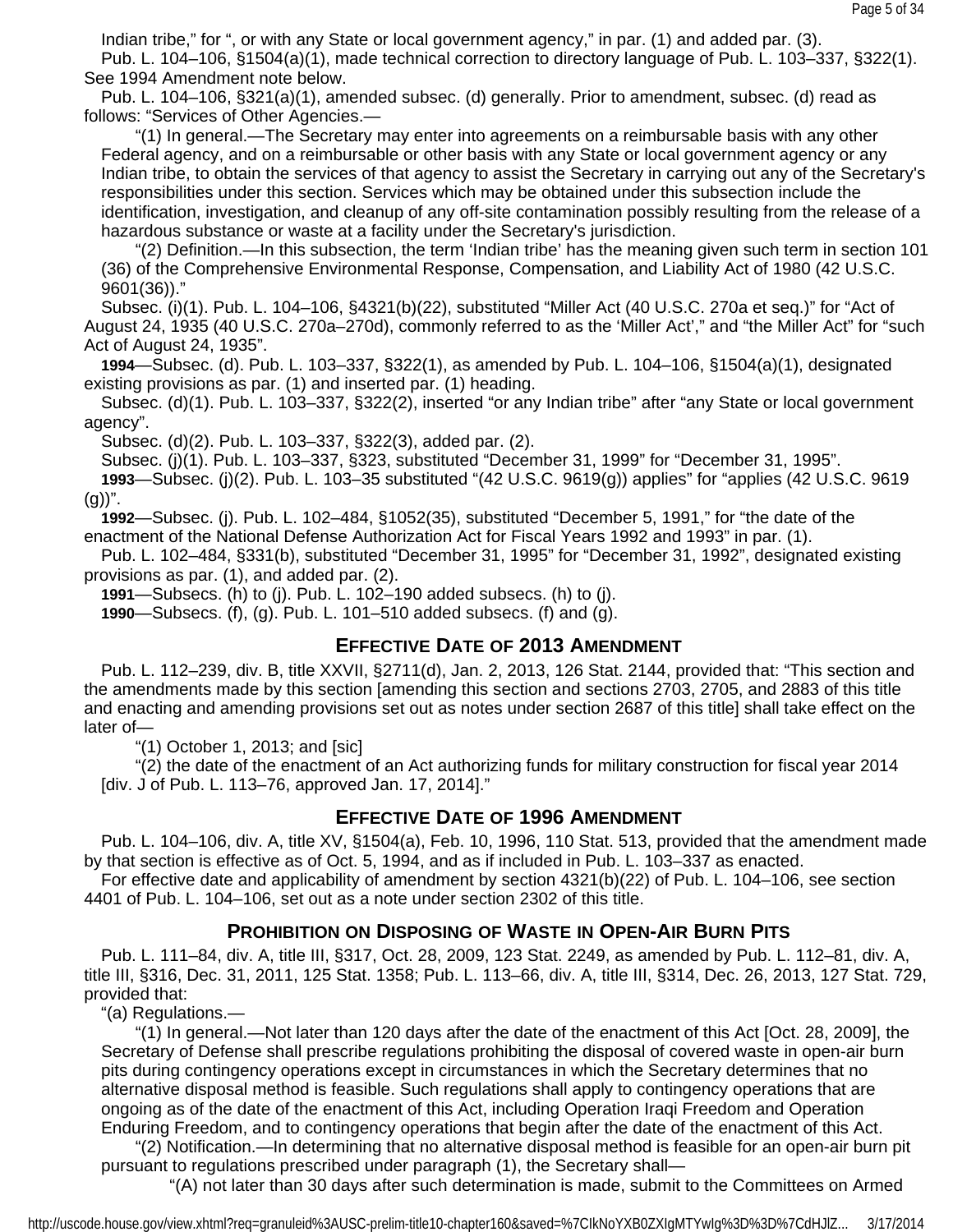Services of the Senate and House of Representatives notice of such determination, including the circumstances, reasoning, and methodology that led to such determination; and

"(B) after notice is given under subparagraph (A), for each subsequent 180-day-period during which covered waste is disposed of in the open-air burn pit covered by such notice, submit to the Committees on Armed Services of the Senate and House of Representatives the justifications of the Secretary for continuing to operate such open-air burn pit.

"(b) Report.—Not later than 180 days after the date of the enactment of this Act [Oct. 28, 2009], the Secretary shall submit to the Committees on Armed Services of the Senate and House of Representatives a report on the use of open-air burn pits by the United States Armed Forces. Such report shall include—

"(1) an explanation of the situations and circumstances under which open-air burn pits are used to dispose of waste during military exercises and operations worldwide;

"(2) a detailed description of the types of waste authorized to be burned in open-air burn pits;

"(3) a plan through which the Secretary intends to develop and implement alternatives to the use of openair burn pits;

"(4) a copy of the regulations required to be prescribed by subsection (a);

"(5) the health and environmental compliance standards the Secretary has established for military and contractor operations in Iraq and Afghanistan with regard to solid waste disposal, including an assessment of whether those standards are being met;

"(6) a description of the environmental, health, and operational impacts of open-pit burning of plastics and the feasibility of including plastics in the regulations prescribed pursuant to subsection (a); and

"(7) an assessment of the ability of existing medical surveillance programs to identify and track exposures to toxic substances that result from open-air burn pits, including recommendations for such changes to such programs as would be required to more accurately identify and track such exposures.

"(c) Health Assessment Reports.—Not later than 180 days after notice is due under subsection (a)(2), the Secretary shall submit to the Committees on Armed Services of the Senate and House of Representatives a health assessment report on each open-air burn pit at a location where at least 100 personnel have been employed for 90 consecutive days or more. Each such report shall include each of the following:

"(1) An epidemiological description of the short-term and long-term health risks posed to personnel in the area where the burn pit is located because of exposure to the open-air burn pit.

"(2) A copy of the methodology used to determine the health risks described in paragraph (1).

"(3) A copy of the assessment of the operational risks and health risks when making the determination pursuant to subsection (a) that no alternative disposal method is feasible for the open-air burn pit. "(d) Definitions.—In this section:

"(1) The term 'contingency operation' has the meaning given that term by section 101(a)(13) of title 10, United States Code.

"(2) The term 'covered waste' includes—

"(A) hazardous waste, as defined by section 1004(5) of the Solid Waste Disposal Act (42 U.S.C. 6903(5));

"(B) medical waste;

"(C) tires;

"(D) treated wood;

"(E) batteries;

"(F) plastics, except insignificant amounts of plastic remaining after a good-faith effort to remove or recover plastic materials from the solid waste stream;

"(G) munitions and explosives, except when disposed of in compliance with guidance on the destruction of munitions and explosives contained in the Department of Defense Ammunition and Explosives Safety Standards, DoD Manual 6055.09-M;

"(H) compressed gas cylinders, unless empty with valves removed;

"(I) fuel containers, unless completely evacuated of its contents;

"(J) aerosol cans;

"(K) polychlorinated biphenyls;

"(L) petroleum, oils, and lubricants products (other than waste fuel for initial combustion);

"(M) asbestos;

"(N) mercury;

"(O) foam tent material;

"(P) any item containing any of the materials referred to in a preceding paragraph; and

"(Q) other waste as designated by the Secretary."

[Pub. L. 113–66, div. A, title III, §314, Dec. 26, 2013, 127 Stat. 729, which directed amendment of section 317 (c)(2) of Pub. L. 111–84, set out above, was executed to section 317(d)(2) of Pub. L. 111–84, to reflect the probable intent of Congress.]

# **PURPOSE OF PUB. L. 109–284**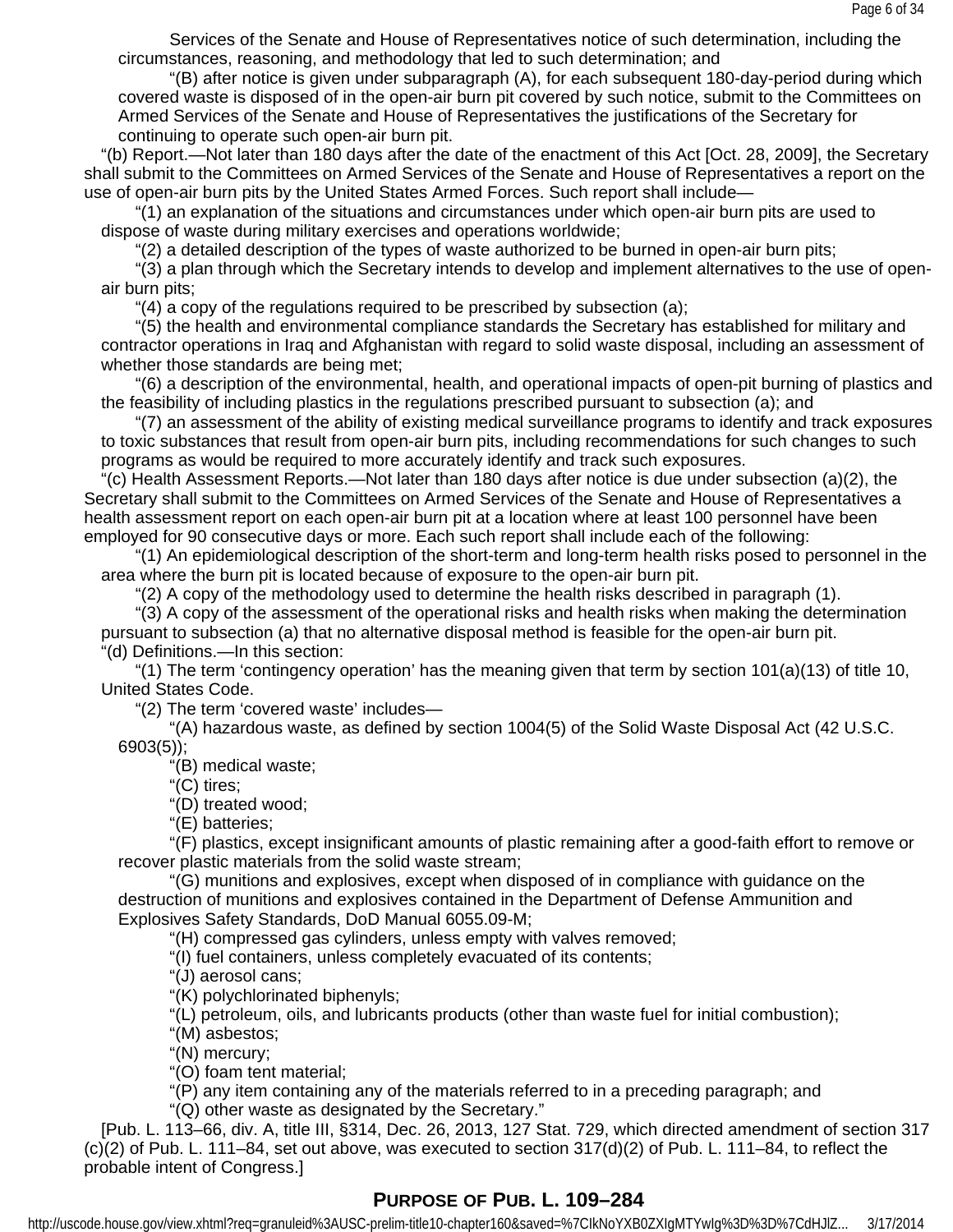Pub. L. 109–284, §1, Sept. 27, 2006, 120 Stat. 1211, provided that: "The purpose of this Act [amending this section, sections 107 and 210 of Title 23, Highways, section 1499 of Title 28, Judiciary and Judicial Procedure, sections 2301, 20908, 40103, 70912, 150511, 151303, 153513, 220104, 220501, 220505, 220506, 220509, 220511, 220512, and 220521 of Title 36, Patriotic and National Observances, Ceremonies, and Organizations, and sections 522, 552, 554, 581, 593, 611, 3131, 3133, 3141, 3142, 3701, 3702, 3704, 6111, 8104, 8105, 8501, 8502, 8711, 8712, 8722, 9302, 14308, and 17504 of Title 40, Public Buildings, Property, and Works] is to make technical corrections to the United States Code relating to cross references, typographical errors, and stylistic matters."

### **FORMERLY UTILIZED SITES REMEDIAL ACTION PROGRAM**

Pub. L. 106–398, §1 [div. C, title XXXI, §3138], Oct. 30, 2000, 114 Stat. 1654, 1654A–461, provided that: "(a) Contingent Limitation on Availability of Funds for Certain Travel Expenses.—Effective November 1, 2001, but subject to subsection (b), no funds authorized to be appropriated or otherwise made available by this or any other Act for the Department of Energy or the Department of the Army may be obligated or expended for travel by—

"(1) the Secretary of Energy or any officer or employee of the Office of the Secretary of Energy; or "(2) the Chief of Engineers.

"(b) Effective Date.—The limitation in subsection (a) shall not take effect if before November 1, 2001, both of the following certifications are submitted to the congressional defense committees [Committees on Armed Services and Appropriations of the Senate and the House of Representatives]:

"(1) A certification by the Secretary of Energy that the Department of Energy is in compliance with the requirements of section 3131 of the National Defense Authorization Act for Fiscal Year 2000 (Public Law 106–65; 113 Stat. 925; 10 U.S.C. 2701 note).

"(2) A certification by the Chief of Engineers that the Corps of Engineers is in compliance with the requirements of that section.

"(c) Termination.—If the limitation in subsection (a) takes effect, the limitation shall cease to be in effect when both certifications referred to in subsection (b) have been submitted to the congressional defense committees."

Pub. L. 106–65, div. C, title XXXI, §3131, Oct. 5, 1999, 113 Stat. 925, provided that: "Notwithstanding any other provision of law, no funds authorized to be appropriated or otherwise made available by this Act [see Tables for classification], or by any Act authorizing appropriations for the military activities of the Department of Defense or the defense activities of the Department of Energy for a fiscal year after fiscal year 2000, may be obligated or expended to conduct treatment, storage, or disposal activities at any site designated as a site under the Formerly Utilized Site Remedial Action Program as of the date of the enactment of this Act [Oct. 5, 1999]."

Pub. L. 106–60, title VI, §611, Sept. 29, 1999, 113 Stat. 502, provided that:

"(a) The Secretary of the Army, acting through the Chief of Engineers, in carrying out the program known as the Formerly Utilized Sites Remedial Action Program, shall undertake the following functions and activities to be performed at eligible sites where remediation has not been completed:

"(1) Sampling and assessment of contaminated areas.

"(2) Characterization of site conditions.

"(3) Determination of the nature and extent of contamination.

"(4) Selection of the necessary and appropriate response actions as the lead Federal agency.

"(5) Cleanup and closeout of sites.

"(6) Any other functions and activities determined by the Secretary of the Army, acting through the Chief of Engineers, as necessary for carrying out that program, including the acquisition of real estate interests where necessary, which may be transferred upon completion of remediation to the administrative jurisdiction of the Secretary of Energy.

"(b) Any response action under that program by the Secretary of the Army, acting through the Chief of Engineers, shall be subject to the Comprehensive Environmental Response, Compensation, and Liability Act of 1980 (42 U.S.C. 9601 et seq.) (in this section referred to as 'CERCLA'), and the National Oil and Hazardous Substances Pollution Contingency Plan (40 CFR 300).

"(c) Any sums recovered under CERCLA or other authority from a liable party, contractor, insurer, surety, or other person for any expenditures by the Army Corps of Engineers or the Department of Energy for response actions under that program shall be credited to the amounts made available to carry out that program and shall be available until expended for costs of response actions for any eligible site.

"(d) The Secretary of Energy may exercise the authority under section 168 of the Atomic Energy Act of 1954 (42 U.S.C. 2208) to make payments in lieu of taxes for federally owned property at which activities under that program are carried out, regardless of which Federal agency has administrative jurisdiction over the property and notwithstanding any reference to 'the activities of the Commission' in that section.

"(e) This section does not alter, curtail, or limit the authorities, functions, or responsibilities of other agencies under CERCLA or, except as stated in this section, under the Atomic Energy Act of 1954 (42 U.S.C. 2011 et seq.).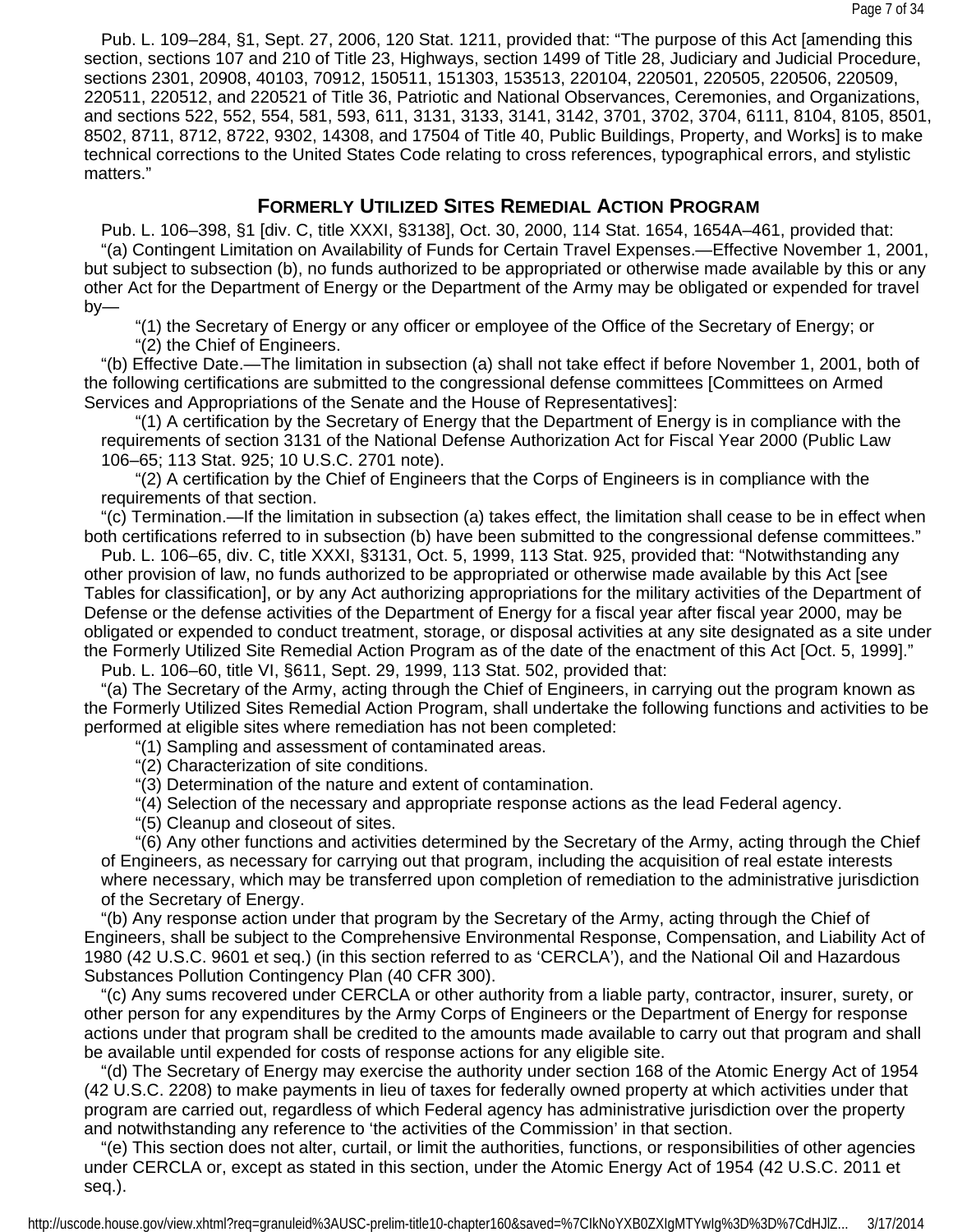"(f) This section shall apply to fiscal year 2000 and each succeeding fiscal year."

# **SETTLEMENT OF CLAIMS OF FOREIGN GOVERNMENTS FOR ENVIRONMENTAL CLEANUP OF OVERSEAS SITES FORMERLY USED BY DEPARTMENT OF DEFENSE**

Pub. L. 105–261, div. A, title III, §321, Oct. 17, 1998, 112 Stat. 1962, provided that:

"(a) Notice of Negotiations.—The President shall notify Congress before entering into any negotiations for the ex-gratia settlement of the claims of a government of another country against the United States for environmental cleanup of sites in that country that were formerly used by the Department of Defense.

"(b) Authorization Required for Use of Funds for Payment of Settlement.—No funds may be used for any payment under an ex-gratia settlement of any claims described in subsection (a) unless the use of the funds for that purpose is specifically authorized by law or international agreement, including a treaty."

# **RECOVERY AND SHARING OF COSTS OF ENVIRONMENTAL RESTORATION AT DEPARTMENT OF DEFENSE SITES**

Pub. L. 105–85, div. A, title III, §348, Nov. 18, 1997, 111 Stat. 1689, provided that:

"(a) Regulations.—Not later than March 1, 1998, the Secretary of Defense shall prescribe regulations containing the guidelines and requirements described in subsections (b) and (c).

"(b) Guidelines.—(1) The regulations prescribed under subsection (a) shall contain uniform guidelines for the military departments and defense agencies concerning the cost-recovery and cost-sharing activities of those departments and agencies.

"(2) The Secretary shall take appropriate actions to ensure the implementation of the guidelines.

"(c) Requirements.—The regulations prescribed under subsection (a) shall contain requirements for the Secretaries of the military departments and the heads of defense agencies to—

"(1) obtain all data that is relevant for purposes of cost-recovery and cost-sharing activities; and

"(2) identify any negligence or other misconduct that may preclude indemnification or reimbursement by the Department of Defense for the costs of environmental restoration at a Department site or justify the recovery or sharing of costs associated with such restoration.

"(d) Definition.—In this section, the term 'cost-recovery and cost-sharing activities' means activities concerning—

"(1) the recovery of the costs of environmental restoration at Department of Defense sites from contractors of the Department and other private parties that contribute to environmental contamination at such sites; and

"(2) the sharing of the costs of such restoration with such contractors and parties."

# **PILOT PROGRAM FOR SALE OF AIR POLLUTION EMISSION REDUCTION INCENTIVES**

Pub. L. 107–107, div. A, title III, §316(b), Dec. 28, 2001, 115 Stat. 1053, directed the Secretary of Defense to prepare a report concerning the operation of the pilot program for the sale of economic incentives for the reduction of emission of air pollutants attributable to military facilities, as authorized by section 351 of Pub. L. 105–85, formerly set out below, and to submit the report to the Congress not later than Mar. 1, 2003.

Pub. L. 105–85, div. A, title III, §351, Nov. 18, 1997, 111 Stat. 1692, as amended by Pub. L. 106–65, div. A, title III, §325, Oct. 5, 1999, 113 Stat. 563; Pub. L. 107–107, div. A, title III, §316(a), Dec. 28, 2001, 115 Stat. 1053, authorized the Secretary of Defense, until Sept. 30, 2003, to carry out a pilot program to assess the feasibility and advisability of the sale of economic incentives for the reduction of emission of air pollutants attributable to a facility of a military department.

# **AUTHORITY TO DEVELOP AND IMPLEMENT LAND USE PLANS FOR DEFENSE ENVIRONMENTAL RESTORATION PROGRAM**

Pub. L. 104–201, div. A, title III, §325, Sept. 23, 1996, 110 Stat. 2481, provided that:

"(a) Authority.—The Secretary of Defense may, to the extent possible and practical, develop and implement, as part of the Defense Environmental Restoration Program provided for in chapter 160 of title 10, United States Code, a land use plan for any defense site selected by the Secretary under subsection (b).

"(b) Selection of Sites.—The Secretary may select up to 10 defense sites, from among sites where the Secretary is planning or implementing environmental restoration activities, for which land use plans may be developed under this section.

"(c) Requirement To Consult With Review Committee or Advisory Board.—In developing a land use plan under this section, the Secretary shall consult with a technical review committee established pursuant to section 2705(c) of title 10, United States Code, a restoration advisory board established pursuant to section 2705(d) of such title, a local land use redevelopment authority, or another appropriate State agency.

"(d) 50-Year Planning Period.—A land use plan developed under this section shall cover a period of at least 50 years.

"(e) Implementation.—For each defense site for which the Secretary develops a land use plan under this

http://uscode.house.gov/view.xhtml?req=granuleid%3AUSC-prelim-title10-chapter160&saved=%7CIkNoYXB0ZXIgMTYwIg%3D%3D%7CdHJlZ... 3/17/2014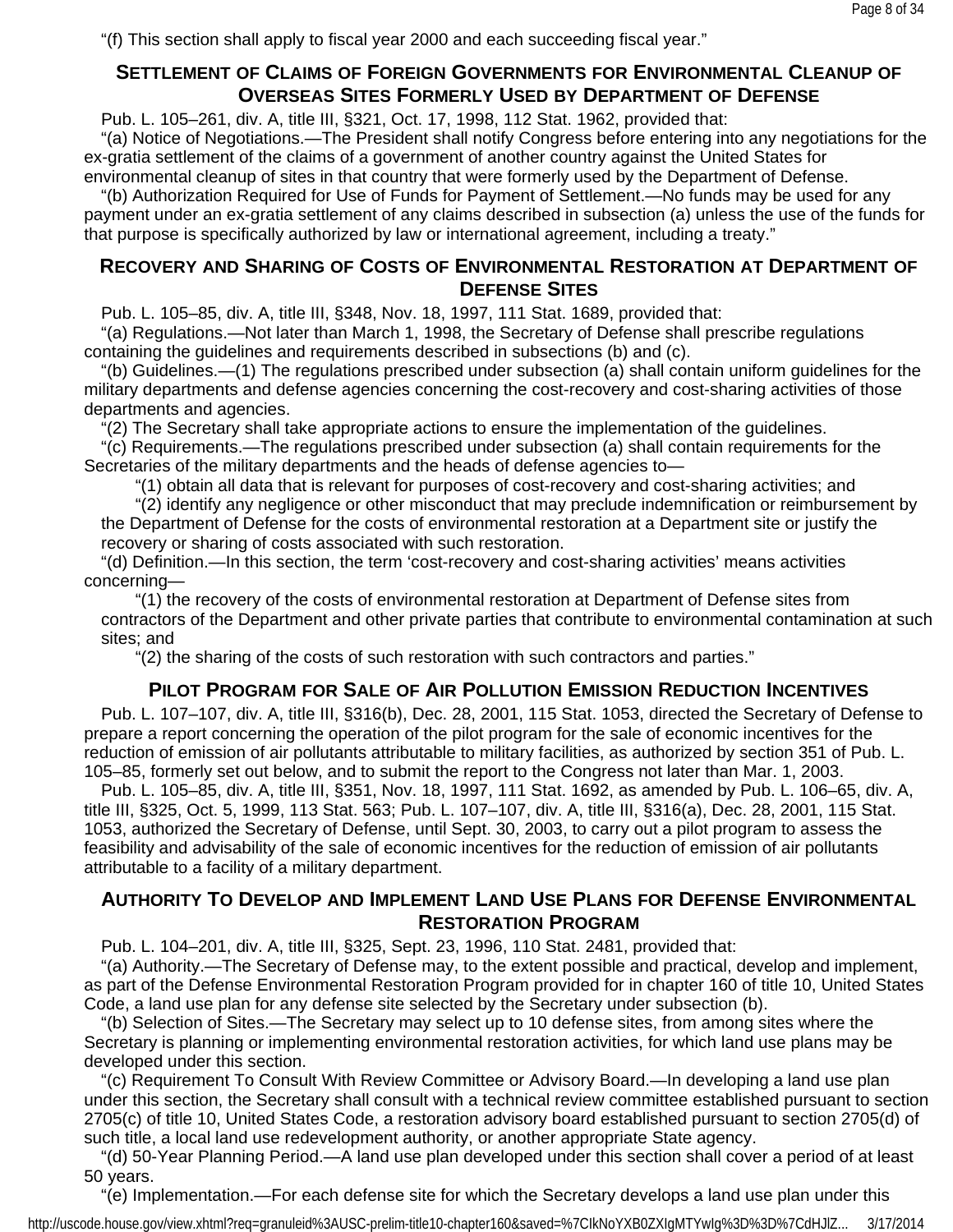section, the Secretary shall take into account the land use plan in selecting and implementing, in accordance with applicable law, environmental restoration activities at the site.

"(f) Deadlines.—For each defense site for which the Secretary intends to develop a land use plan under this section, the Secretary shall develop a draft land use plan by October 1, 1997, and a final land use plan by March 15, 1998.

"(g) Definition of Defense Site.—For purposes of this section, the term 'defense site' means (A) any building, structure, installation, equipment, pipe or pipeline (including any pipe into a sewer or publicly owned treatment works), well, pit, pond, lagoon, impoundment, ditch, landfill, storage container, motor vehicle, rolling stock, or aircraft under the jurisdiction of the Department of Defense, or (B) any site or area under the jurisdiction of the Department of Defense where a hazardous substance has been deposited, stored, disposed of, or placed, or otherwise come to be located; but does not include any consumer product in consumer use or any vessel.

"(h) Report.—In the annual report required under [former] section 2706(a) of title 10, United States Code, the Secretary shall include information on the land use plans developed under this section and the effect such plans have had on environmental restoration activities at the defense sites where they have been implemented. The annual report submitted in 1999 shall include recommendations on whether such land use plans should be developed and implemented throughout the Department of Defense.

"(i) Savings Provisions.—(1) Nothing in this section, or in a land use plan developed under this section with respect to a defense site, shall be construed as requiring any modification to a land use plan that was developed before the date of the enactment of this Act [Sept. 23, 1996].

"(2) Nothing in this section may be construed to affect statutory requirements for an environmental restoration or waste management activity or project or to modify or otherwise affect applicable statutory or regulatory environmental restoration and waste management requirements, including substantive standards intended to protect public health and the environment, nor shall anything in this section be construed to preempt or impair any local land use planning or zoning authority or State authority."

# **FISCAL YEAR 1996 RESTRICTIONS ON REIMBURSEMENTS UNDER AGREEMENTS FOR SERVICES OF OTHER AGENCIES**

Pub. L. 104–106, div. A, title III, §321(a)(2), Feb. 10, 1996, 110 Stat. 251, as amended by Pub. L. 105–85, div. A, title X, §1073(d)(1)(A), Nov. 18, 1997, 111 Stat. 1905, provided that:

"(A) Except as provided in subparagraph (B), the total amount of funds available for reimbursements under agreements entered into under section 2701(d) of title 10, United States Code, as amended by paragraph (1), in fiscal year 1996 may not exceed \$10,000,000.

"(B) The Secretary of Defense may pay in fiscal year 1996 an amount for reimbursements under agreements referred to in subparagraph (A) in excess of the amount specified in that subparagraph for that fiscal year if—

"(i) the Secretary certifies to Congress that the payment of the amount under this subparagraph is essential for the management of the Defense Environmental Restoration Program under chapter 160 of title 10, United States Code; and

"(ii) a period of 60 days has expired after the date on which the certification is received by Congress."

# **ENVIRONMENTAL EDUCATION AND TRAINING PROGRAM FOR DEFENSE PERSONNEL**

Pub. L. 103–337, div. A, title III, §328, Oct. 5, 1994, 108 Stat. 2714, provided that:

"(a) Establishment.—The Secretary of Defense shall establish and conduct an education and training program for members of the Armed Forces and civilian employees of the Department of Defense whose responsibilities include planning or executing the environmental mission of the Department. The Secretary shall conduct the program to ensure that such members and employees obtain and maintain the knowledge and skill required to comply with existing environmental laws and regulations.

"(b) Identification of Military Facilities With Environmental Training Expertise.—As part of the program, the Secretary may identify military facilities that have existing expertise (or the capacity to develop such expertise) in conducting education and training activities in various environmental disciplines. In the case of a military facility identified under this subsection, the Secretary should encourage the use of the facility by members and employees referred to in subsection (a) who are not under the jurisdiction of the military department operating the facility."

# **GRANTS TO INSTITUTIONS OF HIGHER EDUCATION TO PROVIDE EDUCATION AND TRAINING IN ENVIRONMENTAL RESTORATION TO DISLOCATED DEFENSE WORKERS AND YOUNG ADULTS**

Pub. L. 103–160, div. A, title XIII, §1333, Nov. 30, 1993, 107 Stat. 1798, as amended by Pub. L. 103–337, div. A, title X, §1070(b)(11), Oct. 5, 1994, 108 Stat. 2857; Pub. L. 105–244, title I, §102(a)(2)(D), Oct. 7, 1998, 112 Stat. 1617; Pub. L. 105–277, div. A, §101(f) [title VIII, §405(d)(8), (f)(7)], Oct. 21, 1998, 112 Stat. 2681–337, 2681–420, 2681–430; Pub. L. 109–163, div. A, title X, §1056(a)(2), Jan. 6, 2006, 119 Stat. 3438, provided that: "(a) Grant Program Authorized.—(1) The Secretary of Defense may establish a program to provide demonstration grants to institutions of higher education to assist such institutions in providing education and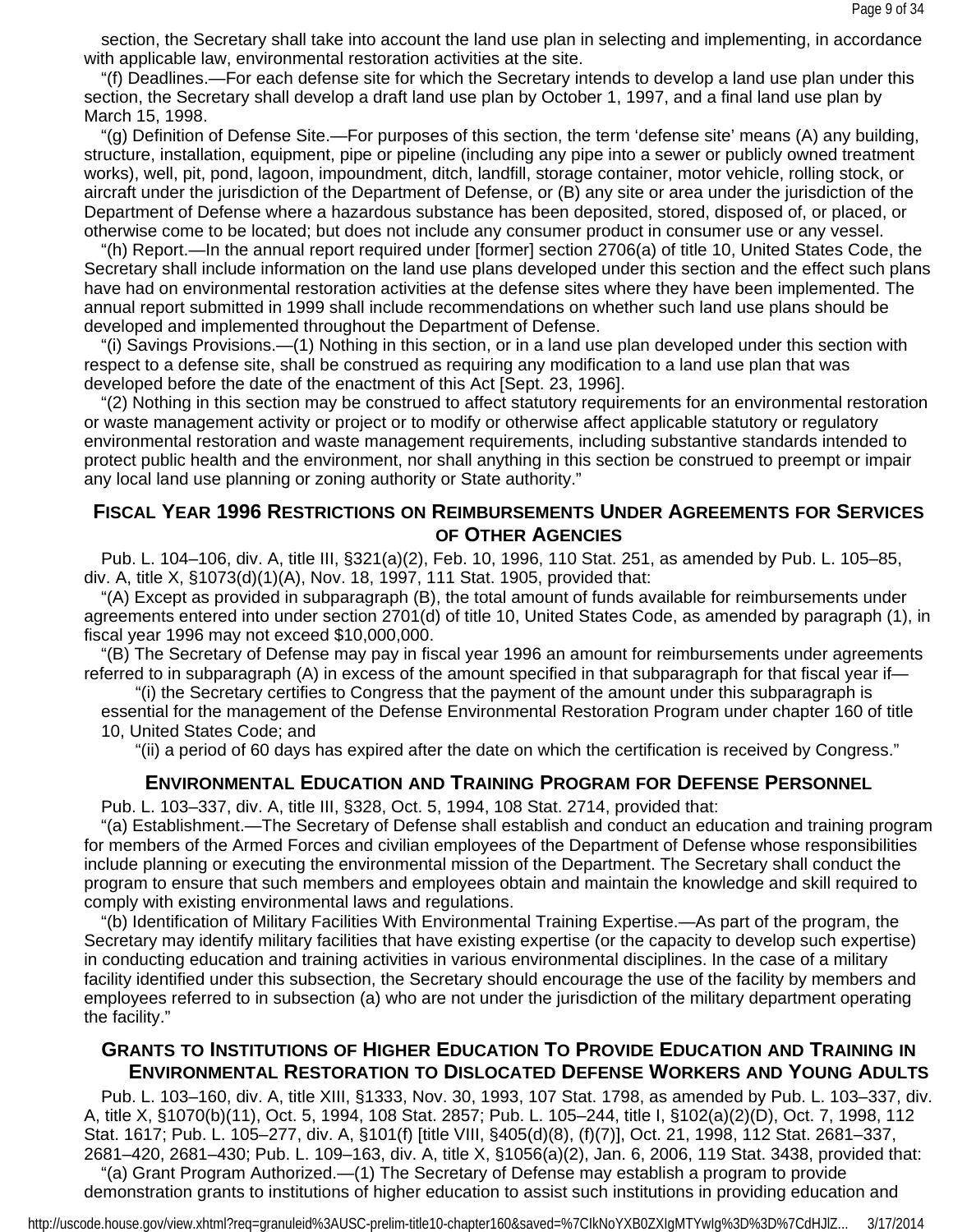training in environmental restoration and hazardous waste management to eligible dislocated defense workers and young adults described in subsection (d). The Secretary shall award the grants pursuant to a meritbased selection process.

"(2) A grant provided under this subsection may cover a period of not more than three fiscal years, except that the payments under the grant for the second and third fiscal year shall be subject to the approval of the Secretary and to the availability of appropriations to carry out this section in that fiscal year.

"(b) Application.—To be eligible for a grant under subsection (a), an institution of higher education shall submit an application to the Secretary at such time, in such form, and containing such information as the Secretary may require. The application shall include the following:

"(1) An assurance by the institution of higher education that it will use the grant to supplement and not supplant non-Federal funds that would otherwise be available for the education and training activities funded by the grant.

"(2) A proposal by the institution of higher education to provide expertise, training, and education in hazardous materials and waste management and other environmental fields applicable to defense manufacturing sites and Department of Defense and Department of Energy defense facilities.

"(c) Use of Grant Funds.—(1) An institution of higher education receiving a grant under subsection (a) shall use the grant to establish a consortium consisting of the institution and one or more of each of the entities described in paragraph (2) for the purpose of establishing and conducting a program to provide education and training in environmental restoration and waste management to eligible individuals described in subsection (d). To the extent practicable, the Secretary shall authorize the consortium to use a military installation closed or selected to be closed under a base closure law in providing on-site basic skills training to participants in the program.

"(2) The entities referred to in paragraph (1) are the following:

"(A) Appropriate State and local agencies.

"(B) local [sic] workforce investment boards established under section 117 of the Workforce Investment Act of 1998 [29 U.S.C. 2832].

"(C) Community-based organizations (as defined in section 4(5) of such Act (29 U.S.C. 1503(5)).

"(D) Businesses.

"(E) Organized labor.

"(F) Other appropriate educational institutions.

"(d) Eligible Individuals.—A program established or conducted using funds provided under subsection (a) may provide education and training in environmental restoration and waste management to—

"(1) individuals who have been terminated or laid off from employment (or have received notice of termination or lay off) as a consequence of reductions in expenditures by the United States for defense, the cancellation, termination, or completion of a defense contract, or the closure or realignment of a military installation under a base closure law, as determined in accordance with regulations prescribed by the Secretary; or

"(2) individuals who have attained the age of 16 but not the age of 25.

"(e) Elements of Education and Training Program.—In establishing or conducting an education and training program using funds provided under subsection (a), the institution of higher education shall meet the following requirements:

"(1) The institution of higher education shall establish and provide a work-based learning system consisting of education and training in environmental restoration—

"(A) which may include basic educational courses, on-site basic skills training, and mentor assistance to individuals described in subsection (d) who are participating in the program; and

"(B) which may lead to the awarding of a certificate or degree at the institution of higher education. "(2) The institution of higher education shall undertake outreach and recruitment efforts to encourage participation by eligible individuals in the education and training program.

"(3) The institution of higher education shall select participants for the education and training program from among eligible individuals described in paragraph (1) or (2) of subsection (d).

"(4) To the extent practicable, in the selection of young adults described in subsection (d)(2) to participate in the education and training program, the institution of higher education shall give priority to those young adults who—

"(A) have not attended and are otherwise unlikely to be able to attend an institution of higher education; or

"(B) have, or are members of families who have, received a total family income that, in relation to family size, is not in excess of the higher of—

"(i) the official poverty line (as defined by the Office of Management and Budget, and revised annually in accordance with section 673(2) of the Omnibus Budget Reconciliation Act of 1981 (42 U.S.C. 9902(2))); or

"(ii) 70 percent of the lower living standard income level.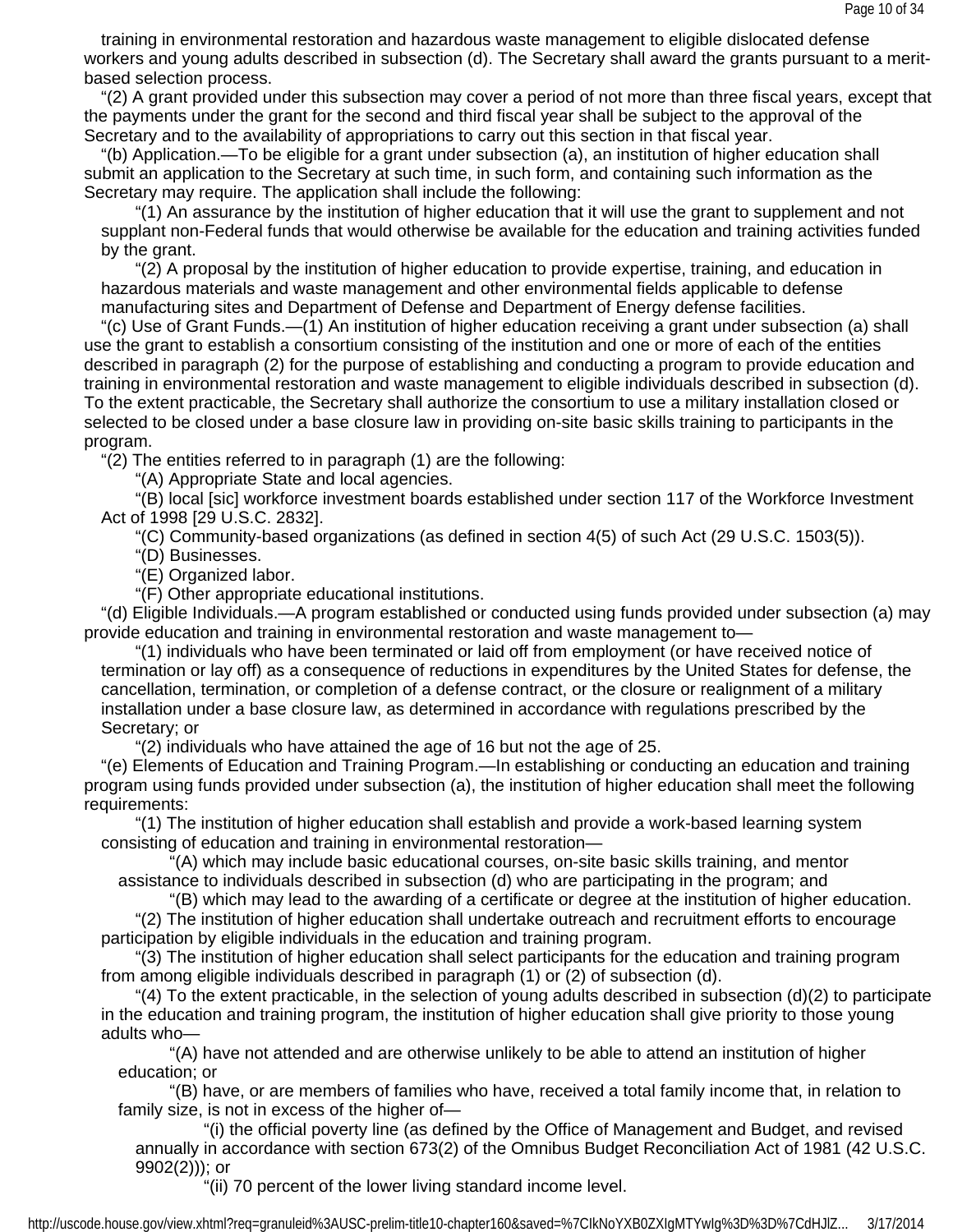"(5) To the extent practicable, the institution of higher education shall select instructors for the education and training program from institutions of higher education, appropriate community programs, and industry and labor.

"(6) To the extent practicable, the institution of higher education shall consult with appropriate Federal, State, and local agencies carrying out environmental restoration programs for the purpose of achieving coordination between such programs and the education and training program conducted by the consortium.

"(f) Selection of Grant Recipients.—To the extent practicable, the Secretary shall provide grants to institutions of higher education under subsection (a) in a manner which will equitably distribute such grants among the various regions of the United States.

"(g) Limitation on Amount of Grant to a Single Recipient.—The amount of a grant under subsection (a) that may be made to a single institution of higher education in a fiscal year may not exceed 1/3 of the amount made available to provide grants under such subsection for that fiscal year.

"(h) Reporting Requirements.—(1) The Secretary may provide a grant to an institution of higher education under subsection (a) only if the institution agrees to submit to the Secretary, in each fiscal year in which the Secretary makes payments under the grant to the institution, a report containing—

"(A) a description and evaluation of the education and training program established by the consortium formed by the institution under subsection (c); and

"(B) such other information as the Secretary may reasonably require.

"(2) Not later than 18 months after the date of the enactment of this Act [Nov. 30, 1993], the Secretary shall submit to the President and Congress an interim report containing—

"(A) a compilation of the information contained in the reports received by the Secretary from each institution of higher education under paragraph (1); and

"(B) an evaluation of the effectiveness of the demonstration grant program authorized by this section. "(3) Not later than January 1, 1997, the Secretary shall submit to the President and Congress a final report containing—

"(A) a compilation of the information described in the interim report; and

"(B) a final evaluation of the effectiveness of the demonstration grant program authorized by this section, including a recommendation as to the feasibility of continuing the program.

"(i) Definitions.—For purposes of this section:

"(1) Base closure law.—The term 'base closure law' has the meaning given such term in section 101(a) (17) of title 10, United States Code.

"(2) Environmental restoration.—The term 'environmental restoration' means actions taken consistent with a permanent remedy to prevent or minimize the release of hazardous substances into the environment so that such substances do not migrate to cause substantial danger to present or future public health or welfare or the environment.

"(3) Institution of higher education.—The term 'institution of higher education' has the meaning given such term in section 101 of the Higher Education Act of 1965 [20 U.S.C. 1001].

"(4) Secretary.—The term 'Secretary' means the Secretary of Defense.

"(j) Conforming Repeal.—Section 4452 of the Defense Conversion, Reinvestment, and Transition Assistance Act of 1992 (division D of Public Law 102–484; 10 U.S.C. 2701 note) is repealed."

# **ENVIRONMENTAL EDUCATION OPPORTUNITIES PROGRAM**

Pub. L. 103–160, div. A, title XIII, §1334, Nov. 30, 1993, 107 Stat. 1801, as amended by Pub. L. 105–244, title I, §102(a)(2)(E), Oct. 7, 1998, 112 Stat. 1617, provided that:

"(a) Authority.—The Secretary of Defense, in consultation with the Secretary of Energy and the Administrator of the Environmental Protection Agency, may establish a scholarship program in order to enable eligible individuals described in subsection (d) to undertake the educational training or activities relating to environmental engineering, environmental sciences, or environmental project management in fields related to hazardous waste management and cleanup described in subsection (b) at the institutions of higher education described in subsection (c).

"(b) Educational Training or Activities.—(1) The program established under subsection (a) shall be limited to educational training or activities related to—

- "(A) site remediation;
- "(B) site characterization;
- "(C) hazardous waste management;
- "(D) hazardous waste reduction;

"(E) recycling;

"(F) process and materials engineering;

"(G) training for positions related to environmental engineering, environmental sciences, or environmental project management (including training for management positions); and

"(H) environmental engineering with respect to the construction of facilities to address the items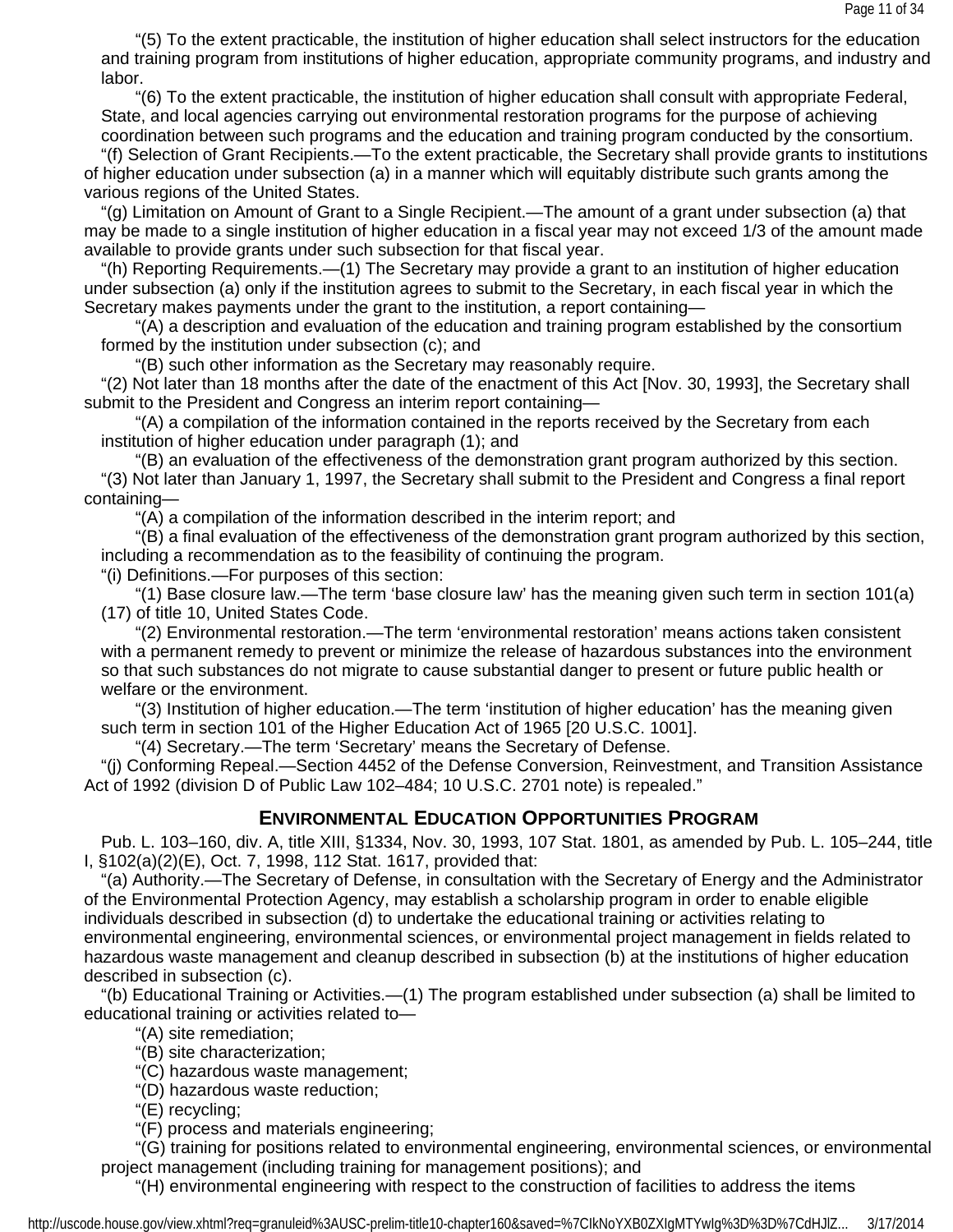described in subparagraphs (A) through (G).

"(2) The program established under subsection (a) shall be limited to educational training or activities designed to enable individuals to achieve specialization in the following fields:

"(A) Earth sciences.

"(B) Chemistry.

"(C) Chemical Engineering.

"(D) Environmental engineering.

"(E) Statistics.

"(F) Toxicology.

"(G) Industrial hygiene.

"(H) Health physics.

"(I) Environmental project management.

"(c) Eligible Institutions of Higher Education.—Scholarship funds awarded under this section shall be used by individuals awarded scholarships to enable such individuals to attend institutions of higher education associated with hazardous substance research centers to enable such individuals to undertake a program of educational training or activities described in subsection (b) that leads to an undergraduate degree, a graduate degree, or a degree or certificate that is supplemental to an academic degree.

"(d) Eligible Individuals.—Individuals eligible for scholarships under the program established under subsection (a) are the following:

"(1) Any member of the Armed Forces who—

"(A) was on active duty or full-time National Guard duty on September 30, 1990;

"(B) during the 5-year period beginning on that date—

"(i) is involuntarily separated (as defined in section 1141 of title 10, United States Code) from active duty or full-time National Guard duty; or

"(ii) is separated from active duty or full-time National Guard duty pursuant to a special separation benefits program under section 1174a of title 10, United States Code, or the voluntary separation incentive program under section 1175 of that title; and

"(C) is not entitled to retired or retainer pay incident to that separation.

"(2) Any civilian employee of the Department of Energy or the Department of Defense (other than an employee referred to in paragraph (3)) who—

"(A) is terminated or laid off from such employment during the five-year period beginning on September 30, 1990, as a result of reductions in defense-related spending (as determined by the appropriate Secretary); and

"(B) is not entitled to retired or retainer pay incident to that termination or lay off.

"(3) Any civilian employee of the Department of Defense whose employment at a military installation approved for closure or realignment under a base closure law is terminated as a result of such closure or realignment.

"(e) Award of Scholarship.—(1)(A) The Secretary of Defense shall award scholarships under this section to such eligible individuals as the Secretary determines appropriate pursuant to regulations or policies promulgated by the Secretary.

"(B) In awarding a scholarship under this section, the Secretary shall—

"(i) take into consideration the extent to which the qualifications and experience of the individual applying for the scholarship prepared such individual for the educational training or activities to be undertaken; and

"(ii) award a scholarship only to an eligible individual who has been accepted for enrollment in the institution of higher education described in subsection (c) and providing the educational training or activities for which the scholarship assistance is sought.

"(2) The Secretary of Defense shall determine the amount of the scholarships awarded under this section, except that the amount of scholarship assistance awarded to any individual under this section may not exceed—

"(A) \$10,000 in any 12-month period; and

"(B) a total of \$20,000.

"(f) Application; Period for Submission.—(1) Each individual desiring a scholarship under this section shall submit an application to the Secretary of Defense in such manner and containing or accompanied by such information as the Secretary may reasonably require.

"(2) A member of the Armed Forces described in subsection  $(d)(1)$  who desires to apply for a scholarship under this section shall submit an application under this subsection not later than 180 days after the date of the separation of the member. In the case of members described in subsection (d)(1) who were separated before the date of the enactment of this Act [Nov. 30, 1993], the Secretary shall accept applications from these members submitted during the 180-day period beginning on the date of the enactment of this Act.

"(3) A civilian employee described in paragraph (2) or (3) of subsection (d) who desires to apply for a scholarship under this section, but who receives no prior notice of such termination or lay off, may submit an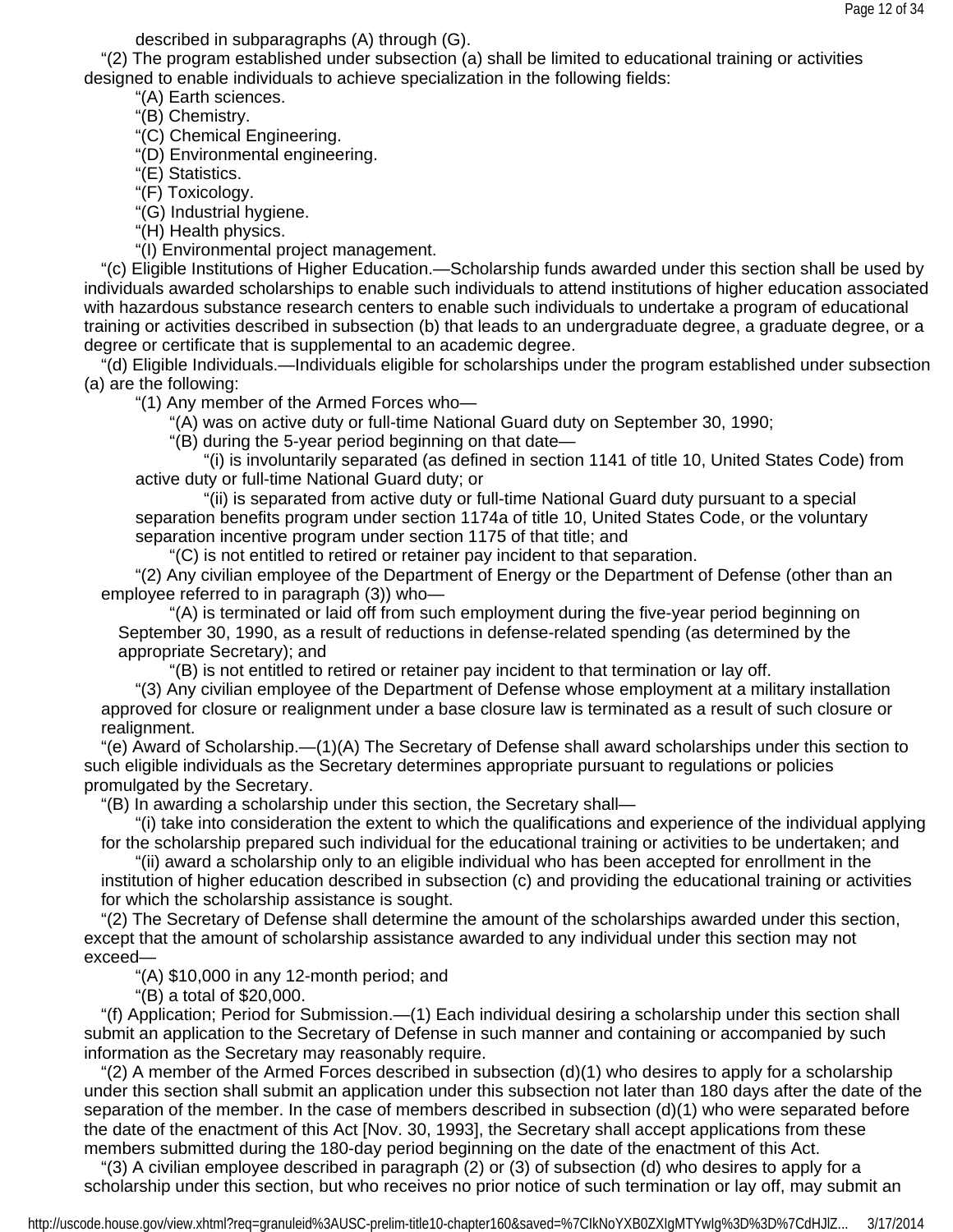application under this subsection at any time after such termination or lay off. A civilian employee described in paragraph (1) or (2) of subsection (d) who receives a notice of termination or lay off shall submit an application not later than 180 days before the effective date of the termination or lay off. In the case of employees described in such paragraphs who were terminated or laid off before the date of the enactment of this Act [Nov. 30, 1993], the Secretary shall accept applications from these employees submitted during the 180-day period beginning on the date of the enactment of this Act.

"(g) Repayment.—(1) Any individual receiving scholarship assistance from the Secretary of Defense under this section shall enter into an agreement with the Secretary under which the individual agrees to pay to the United States the total amount of the scholarship assistance provided to the individual by the Secretary under this section, plus interest at the rate prescribed in paragraph (4), if the individual does not complete the educational training or activities for which such assistance is provided.

"(2) If an individual fails to pay to the United States the total amount required pursuant to paragraph (1), including the interest, at the rate prescribed in paragraph (4), the unpaid amount shall be recoverable by the United States from the individual or such individual's estate by—

"(A) in the case of an individual who is an employee of the United States, set off against accrued pay, compensation, amount of retirement credit, or other amount due the employee from the United States; and

"(B) such other method as is provided by law for the recovery of amounts owing to the United States.

"(3) The Secretary of Defense may waive in whole or in part a required repayment under this subsection if the Secretary determines that the recovery would be against equity and good conscience or would be contrary to the best interests of the United States.

"(4) The total amount of scholarship assistance provided to an individual under this section, for purposes of repayment under this subsection, shall bear interest at the applicable rate of interest under section 427A(c) of the Higher Education Act of 1965 (20 U.S.C. 1077a(c)).

"(h) Coordination of Benefits.—Any scholarship assistance provided to an individual under this section shall be taken into account in determining the eligibility of the individual for Federal student financial assistance provided under title IV of the Higher Education Act of 1965 (20 U.S.C. 1070 et seq. [and 42 U.S.C. 2751 et seq.]).

"(i) Report to Congress.—Not later than January 1, 1995, the Secretary of Defense, in consultation with the Secretary of Energy and the Administrator of the Environmental Protection Agency, shall submit to the Congress a report describing the activities undertaken under the program authorized by subsection (a) and containing recommendations for future activities under the program.

"(j) Funding.—(1) To carry out the scholarship program authorized by subsection (a), the Secretary of Defense may use the unobligated balance of funds made available pursuant to section 4451(k) of the National Defense Authorization Act for Fiscal Year 1993 (Public Law 102–484; 10 U.S.C. 2701 note) for fiscal year 1993 for environmental scholarship and fellowship programs for the Department of Defense.

"(2) The cost of carrying out the program authorized by subsection (a) may not exceed \$8,000,000 in any fiscal year.

"(k) Definitions.—For purposes of this section:

"(1) The term 'base closure law' means the following:

"(A) Title II of the Defense Authorization Amendments and Base Closure and Realignment Act (Public Law 100–526; 10 U.S.C. 2687 note).

"(B) The Defense Base Closure and Realignment Act of 1990 (part A of title XXIX of Public Law 101–510; 10 U.S.C. 2687 note).

"(2) The term 'hazardous substance research centers' means the hazardous substance research centers described in section 311(d) of the Comprehensive Environmental Response, Compensation, and Liability Act of 1980 (42 U.S.C. 9660(d)). Such term includes the Great Plains and Rocky Mountain Hazardous Substance Research Center, the Northeast Hazardous Substance Research Center, the Great Lakes and Mid-Atlantic Hazardous Substance Research Center, the South and Southwest Hazardous Substance Research Center, and the Western Region Hazardous Substance Research Center.

"(3) The term 'institution of higher education' has the same meaning given such term in section 101 of the Higher Education Act of 1965 [20 U.S.C. 1001]."

# **TRAINING AND EMPLOYMENT OF DEPARTMENT OF DEFENSE EMPLOYEES TO CARRY OUT ENVIRONMENTAL RESTORATION AT MILITARY INSTALLATIONS TO BE CLOSED**

Pub. L. 103–160, div. A, title XIII, §1335, Nov. 30, 1993, 107 Stat. 1804, provided that:

"(a) Training Program.—The Secretary of Defense may establish a program to provide such training to eligible civilian employees of the Department of Defense as the Secretary considers to be necessary to qualify such employees to carry out environmental assessment, remediation, and restoration activities (including asbestos abatement) at military installations closed or to be closed.

"(b) Employment of Graduates.—In the case of eligible civilian employees of the Department of Defense who successfully complete the training program established pursuant to subsection (a), the Secretary may—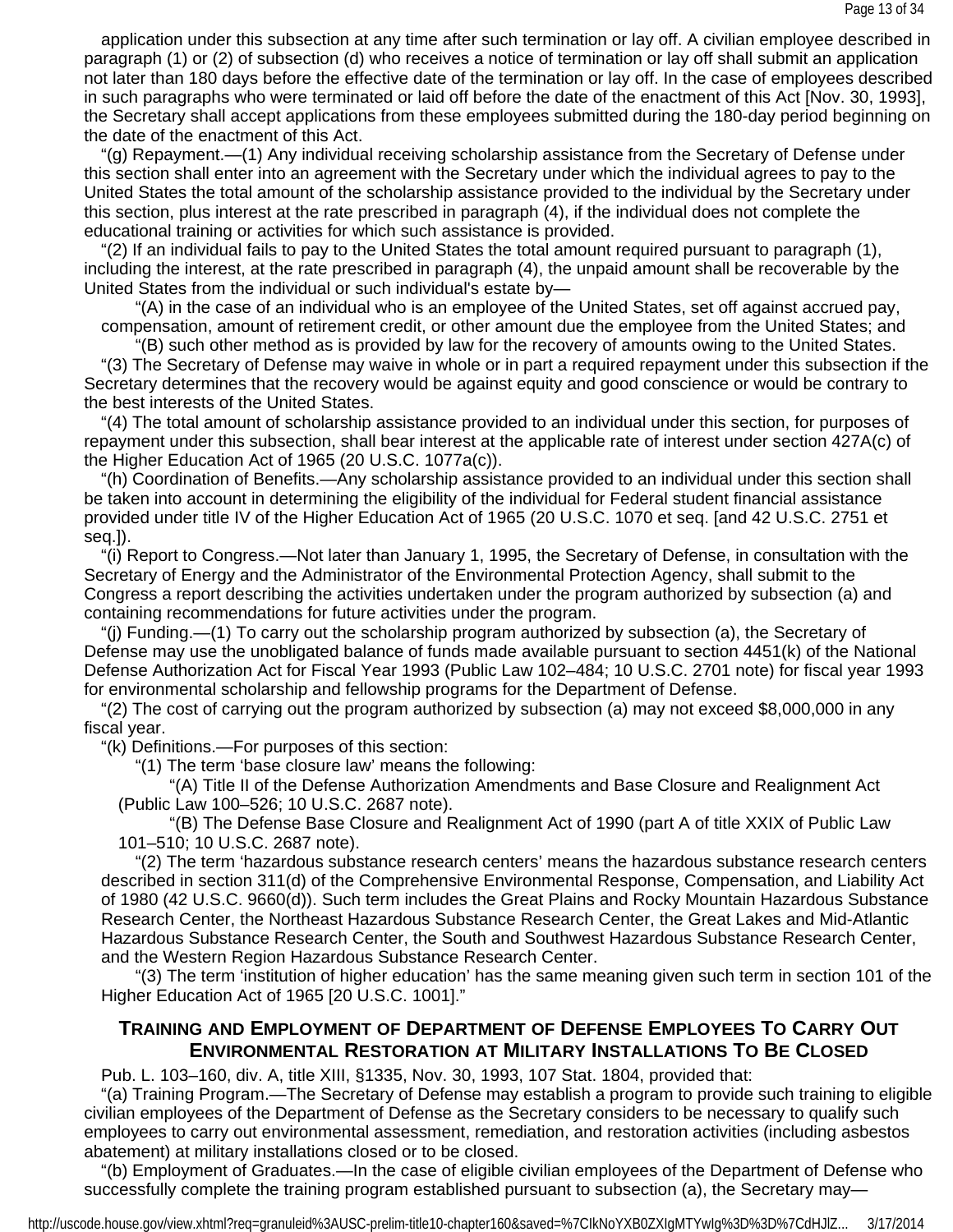"(1) employ such employees to carry out environmental assessment, remediation, and restoration activities at military installations referred to in subsection (a); or

"(2) require, as a condition of a contract for the private performance of such activities at such an installation, the contractor to be engaged in carrying out such activities to employ such employees.

"(c) Eligible Employees.—Eligibility for selection to participate in the training program under subsection (a) shall be limited to those civilian employees of the Department of Defense whose employment would be terminated by reason of the closure of a military installation if not for the selection of the employees to participate in the training program.

"(d) Priority in Training and Employment.—The Secretary shall give priority in providing training and employment under this section to eligible civilian employees employed at a military installation the closure of which will directly result in the termination of the employment of at least 1,000 civilian employees of the Department of Defense.

"(e) Effect on Other Environmental Requirements.—Nothing in this section shall be construed to revise or modify any requirement established under Federal or State law relating to environmental assessment, remediation, or restoration activities at military installations closed or to be closed."

# **COOPERATIVE AGREEMENTS AND GRANTS TO IMPLEMENT LEGACY RESOURCE MANAGEMENT PROGRAM**

Pub. L. 103–139, title II, Nov. 11, 1993, 107 Stat. 1422, provided in part: "That notwithstanding the provisions of the Federal Cooperative Grant and Agreement Act of 1977 (31 U.S.C. 6303–6308), the Department of Defense may hereafter negotiate and enter into cooperative agreements and grants with public and private agencies, organizations, institutions, individuals or other entities to implement the purposes of the Legacy Resource Management Program".

# **PILOT PROGRAM FOR EXPEDITED ENVIRONMENTAL RESPONSE ACTIONS**

Pub. L. 102–484, div. A, title III, §323, Oct. 23, 1992, 106 Stat. 2365, provided that:

"(a) Establishment.—The Secretary of Defense shall establish a pilot program to expedite the performance of on-site environmental restoration at—

"(1) military installations scheduled for closure under title II of the Defense Authorization Amendments and Base Closure and Realignment Act (Public Law 100–526; 10 U.S.C. 2687 note);

"(2) military installations scheduled for closure under the Defense Base Closure and Realignment Act of 1990 (part A of title XXIX of Public Law 101–510; 10 U.S.C. 2687 note); and

"(3) facilities for which the Secretary is responsible under the Defense Environmental Restoration Program established under section 2701 of title 10, United States Code.

"(b) Selection of Installations and Facilities.—(1) For participation in the pilot program, the Secretary shall select—

"(A) 2 military installations referred to in subsection (a)(1);

"(B) 4 military installations referred to in subsection  $(a)(2)$ , consisting of-

"(i) 2 military installations scheduled for closure as of the date of the enactment of this Act [Oct. 23, 1992]; and

"(ii) 2 military installations included in the list transmitted by the Secretary no later than April 15, 1993, pursuant to section 2903(c)(1) of the Defense Base Closure and Realignment Act of 1990 [Pub. L. 101–510] (10 U.S.C. 2687 note) and recommended in a report transmitted by the President in that year pursuant to section 2903(e) of such Act and for which a joint resolution disapproving such recommendations is not enacted by the deadline set forth in section 2904(b) of such Act [10 U.S.C. 2687 note]; and

"(C) not less than 4 facilities referred to in subsection (a)(3) with respect to each military department. "(2)(A) Except as provided in subparagraph (B), the selections under paragraph (1) shall be made not later than 60 days after the date of the enactment of this Act.

"(B) The selections under paragraph (1) of military installations described in subparagraph (B)(ii) of such paragraph shall be made not later than 60 days after the date on which the deadline (set forth in section 2904(b) of such Act) for enacting a joint resolution of disapproval with respect to the report transmitted by the President has passed.

"(3) The installations and facilities selected under paragraph (1) shall be representative of—

"(A) a variety of the environmental restoration activities required for facilities under the Defense Environmental Restoration Program and for military installations scheduled for closure under the Defense Authorization Amendments and Base Closure and Realignment Act (10 U.S.C. 2687 note) [see Short Title of 1988 Amendment note under 10 U.S.C. 2687] and the Defense Base Closure and Realignment Act of 1990 (10 U.S.C. 2687 note); and

"(B) the different sizes of such environmental restoration activities to provide, to the maximum extent practicable, opportunities for the full range of business sizes to enter into environmental restoration contracts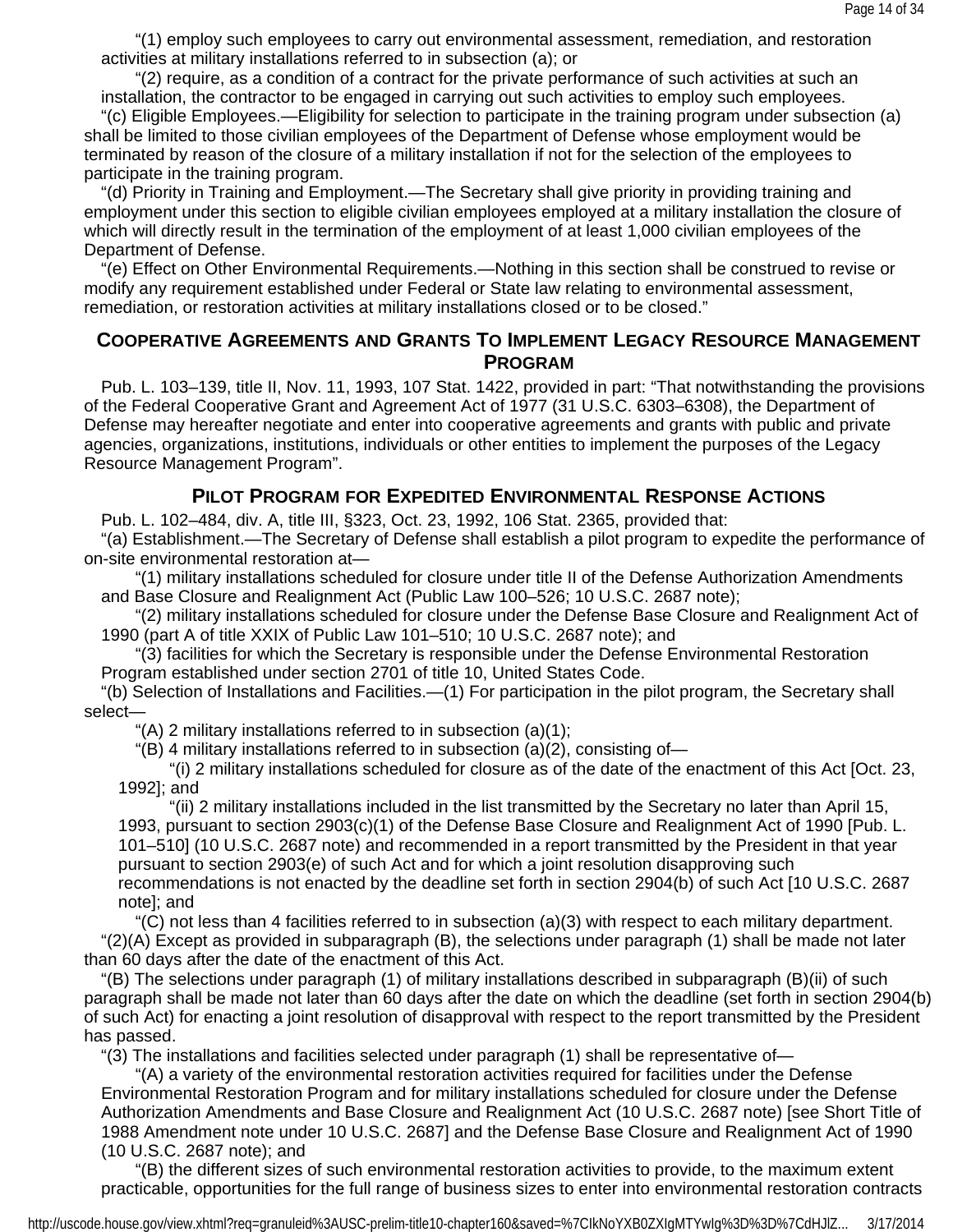with the Department of Defense and with prime contractors to perform activities under the pilot program. "(c) Execution of Program.—Subject to subsection (d), and to the maximum extent possible, the Secretary shall, in order to eliminate redundant tasks and to accelerate environmental restoration at military installations, use the authorities granted in existing law to carry out the pilot program, including—

"(1) the development and use of innovative contracting techniques;

"(2) the use of all reasonable and appropriate methods to expedite necessary Federal and State administrative decisions, agreements, and concurrences; and

"(3) the use (including any necessary request for the use) of existing authorities to ensure that environmental restoration activities under the pilot program are conducted expeditiously, with particular emphasis on activities that may be conducted in advance of any final plan for environmental restoration. "(d) Program Principles.—The Secretary shall carry out the pilot program consistent with the following principles:

"(1) Activities of the pilot program shall be carried out subject to and in accordance with all applicable Federal and State laws and regulations.

"(2) Competitive procedures shall be used to select the contractors.

"(3) The experience and ability of the contractors shall be considered, in addition to cost, as a factor to be evaluated in the selection of the contractors.

"(e) Program Restrictions.—The pilot program established in this section shall not result in the delay of environmental restoration activities at other military installations and former sites of the Department of Defense."

# **OVERSEAS ENVIRONMENTAL RESTORATION**

Pub. L. 102–484, div. A, title III, §324, Oct. 23, 1992, 106 Stat. 2367, as amended by Pub. L. 108–136, div. A, title X, §1031(d)(1), Nov. 24, 2003, 117 Stat. 1604, provided that:

"It is the sense of the Congress that in carrying out environmental restoration activities at military installations outside the United States, the President should seek to obtain an equitable division of the costs of environmental restoration with the nation in which the installation is located."

# **ENVIRONMENTAL SCHOLARSHIP AND FELLOWSHIP PROGRAMS FOR DEPARTMENT OF DEFENSE**

Pub. L. 102–484, div. D, title XLIV, §4451, Oct. 23, 1992, 106 Stat. 2735, as amended by Pub. L. 105–244, title I, §102(a)(2)(F), Oct. 7, 1998, 112 Stat. 1617, provided that:

"(a) Establishment.—The Secretary of Defense (hereinafter in this section referred to as the 'Secretary') may conduct scholarship and fellowship programs for the purpose of enabling individuals to qualify for employment in the field of environmental restoration or other environmental programs in the Department of Defense.

"(b) Eligibility.—To be eligible to participate in the scholarship or fellowship program, an individual must—

"(1) be accepted for enrollment or be currently enrolled as a full-time student at an institution of higher education (as defined in section 101 of the Higher Education Act of 1965 [20 U.S.C. 1001]);

"(2) be pursuing a program of education that leads to an appropriate higher education degree in engineering, biology, chemistry, or another qualifying field related to environmental activities, as determined by the Secretary;

"(3) sign an agreement described in subsection (c);

"(4) be a citizen or national of the United States or be an alien lawfully admitted to the United States for permanent residence; and

"(5) meet any other requirements prescribed by the Secretary.

"(c) Agreement.—An agreement between the Secretary and an individual participating in a scholarship or fellowship established in subsection (a) shall be in writing, shall be signed by the individual, and shall include the following provisions:

"(1) The agreement of the Secretary to provide the individual with educational assistance for a specified number of school years (not to exceed 5 years) during which the individual is pursuing a course of education in a qualifying field. The assistance may include payment of tuition, fees, books, laboratory expenses, and (in the case of a fellowship) a stipend.

"(2) The agreement of the individual to perform the following:

"(A) Accept such educational assistance.

"(B) Maintain enrollment and attendance in the educational program until completed.

"(C) Maintain, while enrolled in the educational program, satisfactory academic progress as prescribed by the institution of higher education in which the individual is enrolled.

"(D) Serve, upon completion of the educational program and selection by the Secretary under subsection (e), as a full-time employee in an environmental restoration or other environmental position in the Department of Defense for the applicable period of service specified in subsection (d).

"(d) Period of Service.—The period of service required under subsection  $(c)(2)(D)$  is as follows:

"(1) For an individual who completes a bachelor's degree under a scholarship program established under subsection (a), a period of 12 months for each school year or part thereof for which the individual is provided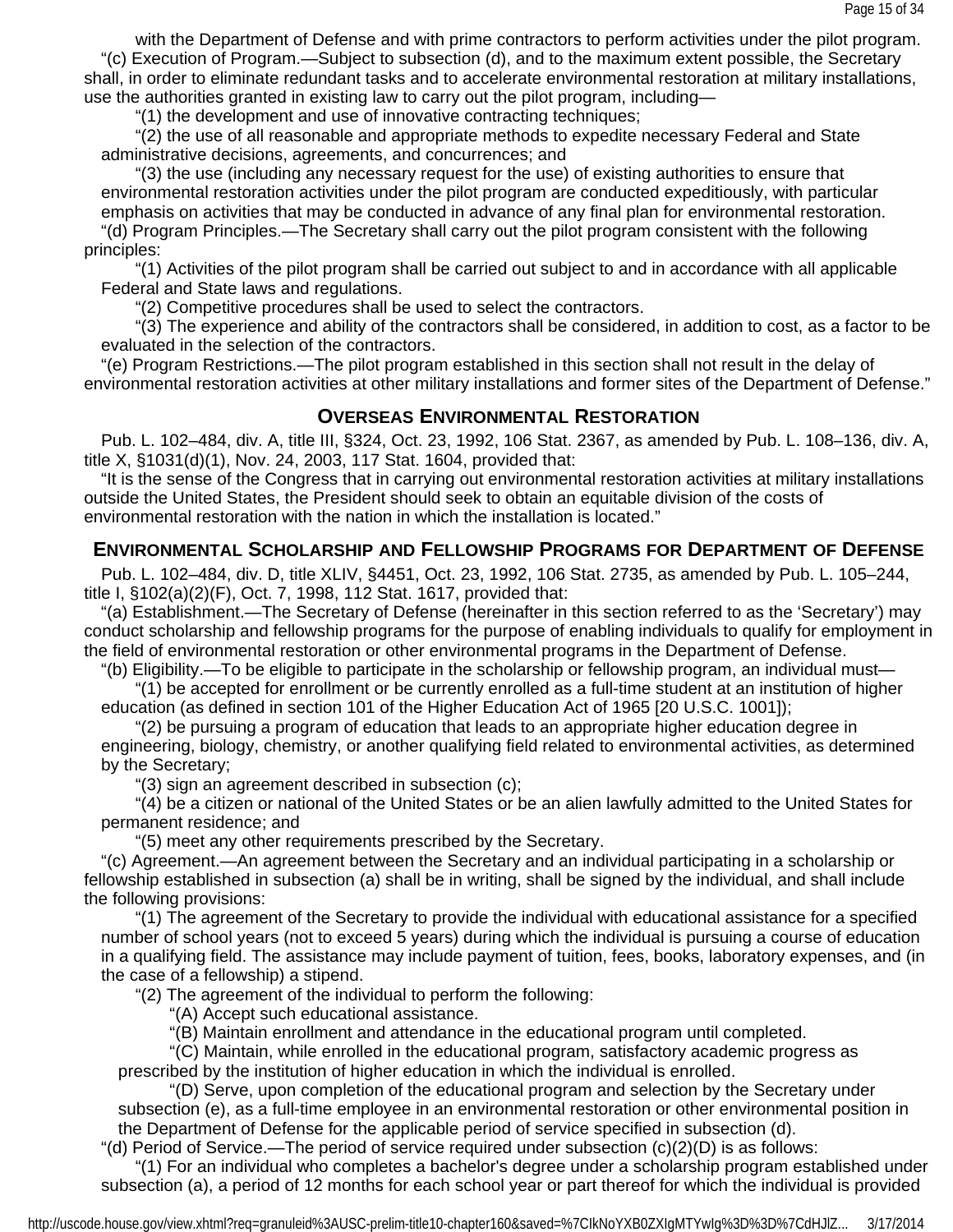"(2) For an individual who completes a master's degree or other post-graduate degree under a fellowship program established under subsection (a), a period of 24 months for each school year or part thereof for which the individual is provided a fellowship under the program.

"(e) Selection for Service.—The Secretary shall annually review the number and performance under the agreement of individuals who complete educational programs during the preceding year under any scholarship and fellowship programs conducted pursuant to subsection (a). From among such individuals, the Secretary shall select individuals for environmental positions in the Department of Defense, based on the type and availability of such positions.

"(f) Repayment.—(1) Any individual participating in a scholarship or fellowship program under this section shall agree to pay to the United States the total amount of educational assistance provided to the individual under the program, plus interest at the rate prescribed in paragraph (4), if—

"(A) the individual does not complete the educational program as agreed to pursuant to subsection (c)(2) (B), or is selected by the Secretary under subsection (e) but declines to serve, or fails to complete the service, in a position in the Department of Defense as agreed to pursuant to subsection (c)(2)(D); or

"(B) the individual is involuntarily separated for cause from the Department of Defense before the end of the period for which the individual has agreed to continue in the service of the Department of Defense.

"(2) If an individual fails to fulfill the agreement of the individual to pay to the United States the total amount of educational assistance provided under a program established under subsection (a), plus interest at the rate prescribed in paragraph (4), a sum equal to the amount of the educational assistance (plus such interest, if applicable) shall be recoverable by the United States from the individual or his estate by—

"(A) in the case of an individual who is an employee of the Department of Defense or other Federal agency, set off against accrued pay, compensation, amount of retirement credit, or other amount due the employee from the United States; and

"(B) such other method provided by law for the recovery of amounts owing to the United States.

"(3) The Secretary may waive in whole or in part a required repayment under this subsection if the Secretary determines the recovery would be against equity and good conscience or would be contrary to the best interests of the United States.

"(4) The total amount of educational assistance provided to an individual under a program established under subsection (a) shall, for purposes of repayment under this section, bear interest at the applicable rate of interest under section 427A(c) of the Higher Education Act of 1965 (20 U.S.C. 1077a(c)).

"(g) Preference.—In evaluating applicants for the award of a scholarship or fellowship under a program established under subsection (a), the Secretary shall give a preference to—

"(1) individuals who are, or have been, employed by the Department of Defense or its contractors and subcontractors who have been engaged in defense-related activities; and

"(2) individuals who are or have been members of the Armed Forces.

"(h) Coordination of Benefits.—A scholarship or fellowship awarded under this section shall be taken into account in determining the eligibility of the individual for Federal student financial assistance provided under title IV of the Higher Education Act of 1965 (20 U.S.C. 1070 et seq.) [and 42 U.S.C. 2751 et seq.].

"(i) Award of Scholarships and Fellowships.—The Secretary may award to qualified applicants not more than 100 scholarships (for undergraduate students) and not more than 30 fellowships (for graduate students) in fiscal year 1993.

"(j) Report to Congress.—Not later than January 1, 1994, the Secretary shall submit to the Congress a report on activities undertaken under the programs established under subsection (a) and recommendations for future activities under the programs.

"(k) Funding for Fiscal Year 1993.—Of the amount authorized to be appropriated in section 301(5) [106 Stat. 2360]—

"(1) \$7,000,000 shall be available to carry out the scholarship and fellowship programs established in subsection (a); and

"(2) \$3,000,000 shall be available to provide training to Department of Defense personnel to obtain the skills required to comply with existing environmental statutory and regulatory requirements."

# **GRANTS TO INSTITUTIONS OF HIGHER EDUCATION TO PROVIDE TRAINING IN ENVIRONMENTAL RESTORATION AND HAZARDOUS WASTE MANAGEMENT**

Pub. L. 102–484, div. D, title XLIV, §4452, Oct. 23, 1992, 106 Stat. 2738, authorized the Secretary of Defense to establish a program to assist institutions of higher education, as defined in former section 1141(a) of Title 20, Education, to provide education and training in environmental restoration and hazardous waste management and to award grants to such institutions, prior to repeal by Pub. L. 103–160, div. A, title XIII, §1333(j), Nov. 30, 1993, 107 Stat. 1800. See section 1333 of Pub. L. 103–160, set out above.

# **POLICIES AND REPORT ON OVERSEAS ENVIRONMENTAL COMPLIANCE**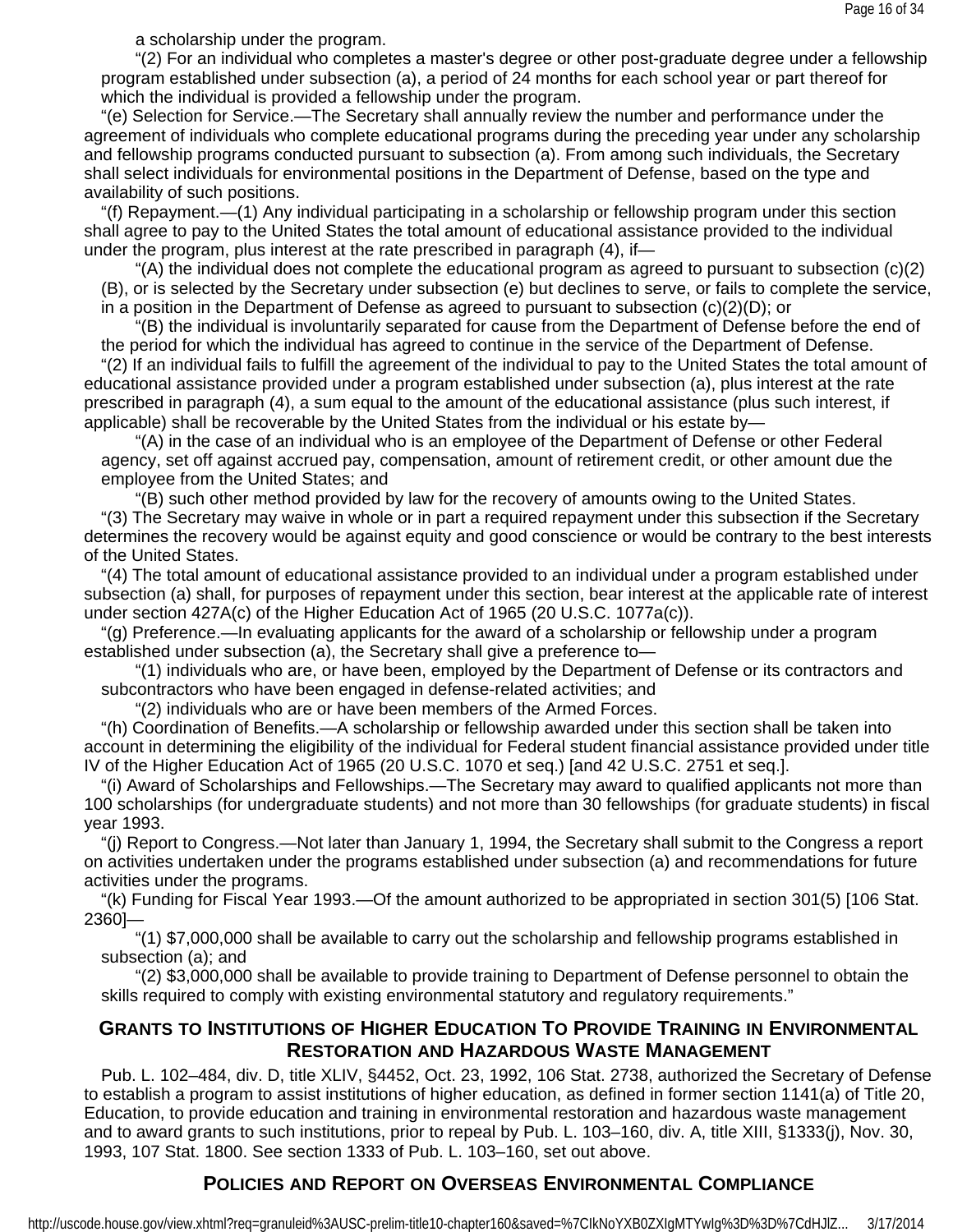Pub. L. 101–510, div. A, title III, §342(b), Nov. 5, 1990, 104 Stat. 1537, provided that:

"(1) The Secretary of Defense shall develop a policy for determining applicable environmental requirements for military installations located outside the United States. In developing the policy, the Secretary shall ensure that the policy gives consideration to adequately protecting the health and safety of military and civilian personnel assigned to such installations.

"(2) The Secretary of Defense shall develop a policy for determining the responsibilities of the Department of Defense with respect to cleaning up environmental contamination that may be present at military installations located outside the United States. In developing the policy, the Secretary shall take into account applicable international agreements (such as Status of Forces agreements), multinational or joint use and operation of such installations, relative share of the collective defense burden, and negotiated accommodations.

"(3) The Secretary of Defense shall develop a policy and strategy to ensure adequate oversight of compliance with applicable environmental requirements and responsibilities of the Department of Defense determined under the policies developed under paragraphs (1) and (2). In developing the policy, the Secretary shall consider using the Inspector General of the Department of Defense to ensure active and forceful oversight.

"(4) At the same time the President submits to Congress his budget for fiscal year 1993 pursuant to section 1105 of title 31, United States Code, the Secretary of Defense shall submit to Congress a report describing the policies developed under paragraphs (1), (2), and (3). The report also shall include a discussion of the role of the Inspector General of the Department of Defense in overseeing environmental compliance at military installations outside the United States.

"(5) For purposes of this subsection, the term 'military installation' means a base, camp, post, station, yard, center, or other activity under the jurisdiction of the Secretary of a military department which is located outside the United States and outside any territory, commonwealth, or possession of the United States."

# **ENVIRONMENTAL EDUCATION PROGRAM FOR DEPARTMENT OF DEFENSE PERSONNEL**

Pub. L. 101–510, div. A, title III, §344, Nov. 5, 1990, 104 Stat. 1538, directed Secretary of Defense to establish a program for the purpose of educating Department of Defense personnel in environmental management and, not later than date on which President submits budget for FY 1992 to Congress pursuant to 31 U.S.C. 1105(a), to submit to Congress recommendations regarding whether program should be continued after Sept. 30, 1991.

# **USE OF OZONE DEPLETING SUBSTANCES WITHIN DEPARTMENT OF DEFENSE**

Pub. L. 102–484, div. A, title III, §325, Oct. 23, 1992, 106 Stat. 2367, required the Director of the Defense Logistics Agency to evaluate the use of class I and class II substances, listed under 42 U.S.C. 7671a, by the military departments and Defense Agencies for the years 1992 to 1995 and to submit to the congressional defense committees a report on the status of the evaluation in 1993.

Pub. L. 101–510, div. A, title III, §345, Nov. 5, 1990, 104 Stat. 1538, provided that:

"(a) DOD Requirements for Ozone Depleting Chemicals Other Than CFCs.—(1) In addition to the functions of the advisory committee established pursuant to section 356(c) of the National Defense Authorization Act for Fiscal Years 1990 and 1991 [Pub. L. 101–189] (10 U.S.C. 2701 note), it shall be the function of the Committee to study (A) the use of methyl chloroform, hydrochlorofluorcarbons (HCFCs), and carbon tetrachloride by the Department of Defense and by contractors in the performance of contracts for the Department of Defense, and (B) the costs and feasibility of using alternative compounds or technologies for methyl chloroform, HCFCs, and carbon tetrachloride.

"(2) Within 120 days after the date of the enactment of this Act [Nov. 5, 1990], the Secretary shall provide the Committee with a list of all military specifications, standards, and other requirements that specify the use of methyl chloroform, HCFCs, or carbon tetrachloride.

"(3) Within 150 days after the date of the enactment of this Act, the Secretary shall provide the Committee with a list of all military specifications, standards, and other requirements that do not specify use of methyl chloroform, HCFCs, or carbon tetrachloride but cannot be met without the use of one or more of such substances.

"(b) Requirement.—In preparing the report required by section 356(d) of the National Defense Authorization Act for Fiscal Years 1990 and 1991 [Pub. L. 101–189, set out below] and the report required by subsection (d) of this section, the Committee shall work closely with the Strategic Environmental Research and Development Program Council and shall provide to such Council such reports.

"(c) Extension of Reporting Deadline for CFCs.—The deadline for submitting to Congress the report required by section 356(d) of the National Defense Authorization Act for Fiscal Years 1990 and 1991 concerning the uses of CFCs is hereby extended to June 30, 1991.

"(d) Reporting Deadline for Methyl Chloroform, HCFCs, and Carbon Tetrachloride.—Not later than September 30, 1991, the Secretary shall submit to Congress a report containing the results of the study by the Committee required by subsection (a)(1) of this section."

# **REQUIREMENT FOR DEVELOPMENT OF ENVIRONMENTAL DATA BASE**

http://uscode.house.gov/view.xhtml?req=granuleid%3AUSC-prelim-title10-chapter160&saved=%7CIkNoYXB0ZXIgMTYwIg%3D%3D%7CdHJlZ... 3/17/2014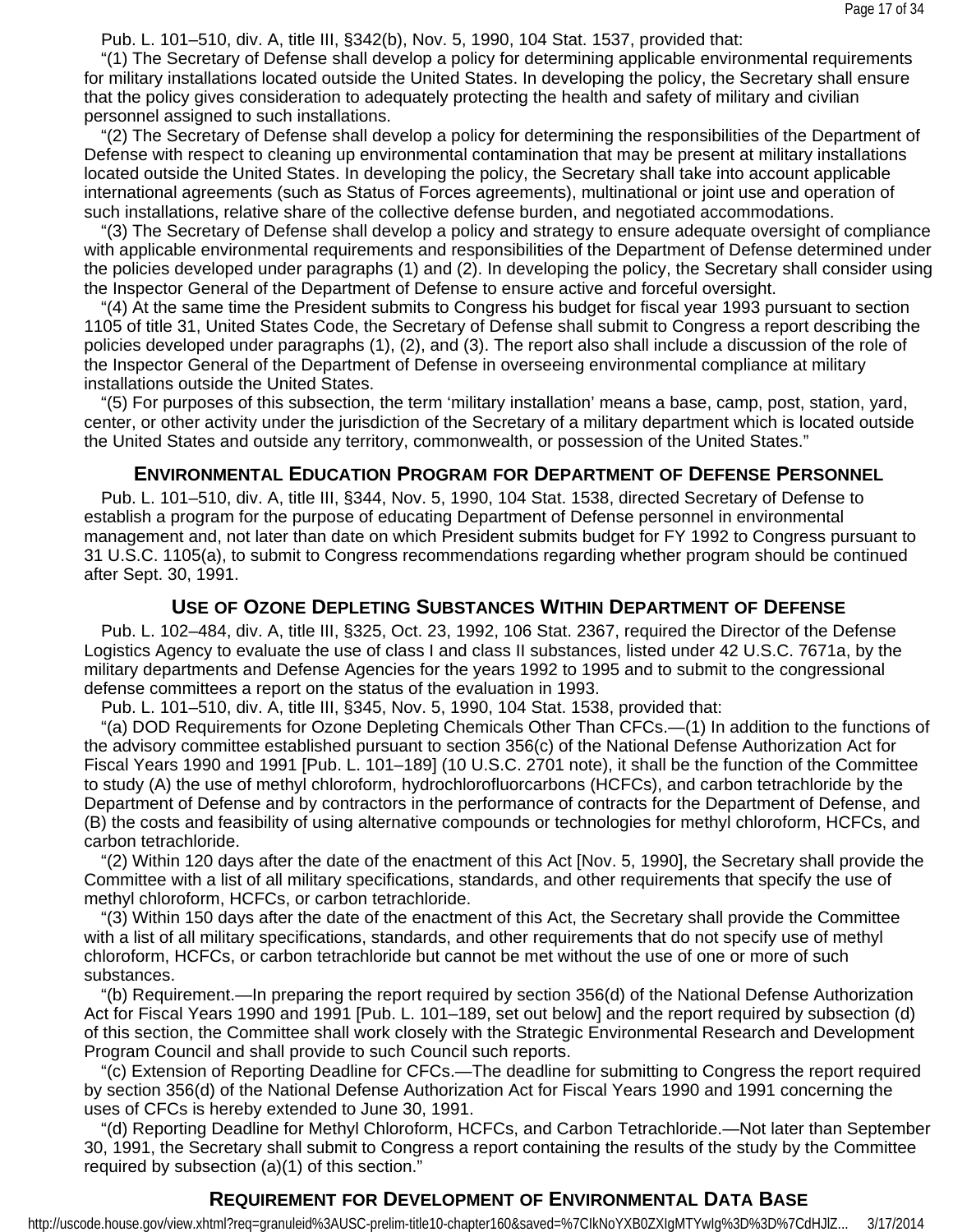Pub. L. 101–189, div. A, title III, §352, Nov. 29, 1989, 103 Stat. 1423, provided that:

"(a) Environmental Data Base.—The Secretary of Defense shall develop and maintain a comprehensive data base on environmental activities carried out by the Department of Defense pursuant to, and environmental compliance obligations to which the Department is subject under, chapter 160 of title 10, United States Code, and all other applicable Federal and State environmental laws. At a minimum, the information in the data base shall include all the fines and penalties assessed against the Department of Defense pursuant to environmental laws and paid by the Department, all notices of violations of environmental laws received by the Department, and all obligations of the Department for compliance with environmental laws. The Secretary may include any other information he considers appropriate.

"(b) Report.—Not later than one year after the date of the enactment of this Act [Nov. 29, 1989], the Secretary of Defense shall submit to the Committees on Armed Services of the Senate and House of Representatives a report on the progress in development of the data base required under subsection (a). The report shall include a summary of the information collected for the data base with respect to environmental activities during 1989."

### **FUNDING FOR WASTE MINIMIZATION PROGRAMS FOR CERTAIN INDUSTRIAL-TYPE ACTIVITIES OF DEPARTMENT OF DEFENSE**

Pub. L. 101–189, div. A, title III, §354, Nov. 29, 1989, 103 Stat. 1424, as amended by Pub. L. 102–190, div. A, title III, §332, Dec. 5, 1991, 105 Stat. 1340, directed the Secretary of Defense to require the Secretary of each military department to establish a program for fiscal years 1992, 1993, and 1994 to reduce the volume of solid and hazardous wastes disposed of, and hazardous materials used by, each industrial-type activity within the department that was a depot maintenance installation and for which a working-capital fund had been established under section 2208 of this title, and to submit to Congress, not later than 90 days after Nov. 29, 1989, the name of each industrial-type or commercial-type activity of each military department which was not covered by the waste minimization program because the activity did not carry out depot maintenance installation functions.

## **USE OF CHLOROFLUOROCARBONS AND HALONS IN DEPARTMENT OF DEFENSE**

Pub. L. 101–189, div. A, title III, §356, Nov. 29, 1989, 103 Stat. 1425, as amended by Pub. L. 103–160, div. A, title IX, §904(f), Nov. 30, 1993, 107 Stat. 1729; Pub. L. 106–65, div. A, title IX, §911(a)(1), Oct. 5, 1999, 113 Stat. 717, provided that:

"(a) Chlorofluorocarbons Emission Reduction.—The Secretary of Defense shall formulate and carry out, through the Under Secretary of Defense for Acquisition, Technology, and Logistics a program to reduce the unnecessary release of chlorofluorocarbons (hereinafter in this section referred to as 'CFCs') and halons into the atmosphere in connection with maintenance operations and training and testing practices of the Department of Defense.

"(b) Report.—(1) Not later than 180 days after the date of the enactment of this Act [Nov. 29, 1989], the Secretary of Defense shall submit to the Committees on Armed Services of the Senate and House of Representatives a report describing the program the Secretary proposes to carry out pursuant to subsection (a). The Secretary shall specify in the report the reduction goals that are attainable on the basis of known technology, including the use of refrigerant recovery systems currently available. The Secretary shall include in the report a schedule for meeting those goals. The Secretary shall also include in such report reduction goals that can be achieved only with the use of new technology and assess the technologies and investment that will be required to attain those goals within a five-year period.

"(2) Before the report required under paragraph (1) is submitted to the committees named in such paragraph, the Secretary shall transmit a copy of the report to the Administrator of the Environmental Protection Agency for comment.

"(c) DOD Requirements for CFCs.—(1) Not later than 30 days after the date of the enactment of this Act [Nov. 29, 1989], the Secretary shall establish an advisory committee to be known as the 'CFC Advisory Committee' (hereinafter in this section referred to as the 'Committee'). The Committee shall be composed of not more than 15 members, with an equal number of representatives from the Department of Defense, the Environmental Protection Agency, and defense contractors. Members representing defense contractors shall be contractors that supply the Department of Defense with products or equipment that require the use of CFCs.

"(2) It shall be the function of the Committee to study (A) the use of CFCs by the Department of Defense and by contractors in the performance of contracts for the Department of Defense, and (B) the cost and feasibility of using alternative compounds for CFCs or using alternative technologies that do not require the use of CFCs.

"(3) Within 120 days after the date of the enactment of this Act, the Secretary shall provide the Committee with a list of all military specifications, standards, and other requirements that specify the use of CFCs.

"(4) Within 150 days after the date of the enactment of this Act, the Secretary shall provide the Committee with a list of all military specifications, standards, and other requirements that do not specify use of CFCs but cannot be met without the use of CFCs.

"(d) Report.—Not later than September 30, 1990, the Secretary shall submit to the committees named in

http://uscode.house.gov/view.xhtml?req=granuleid%3AUSC-prelim-title10-chapter160&saved=%7CIkNoYXB0ZXIgMTYwIg%3D%3D%7CdHJlZ... 3/17/2014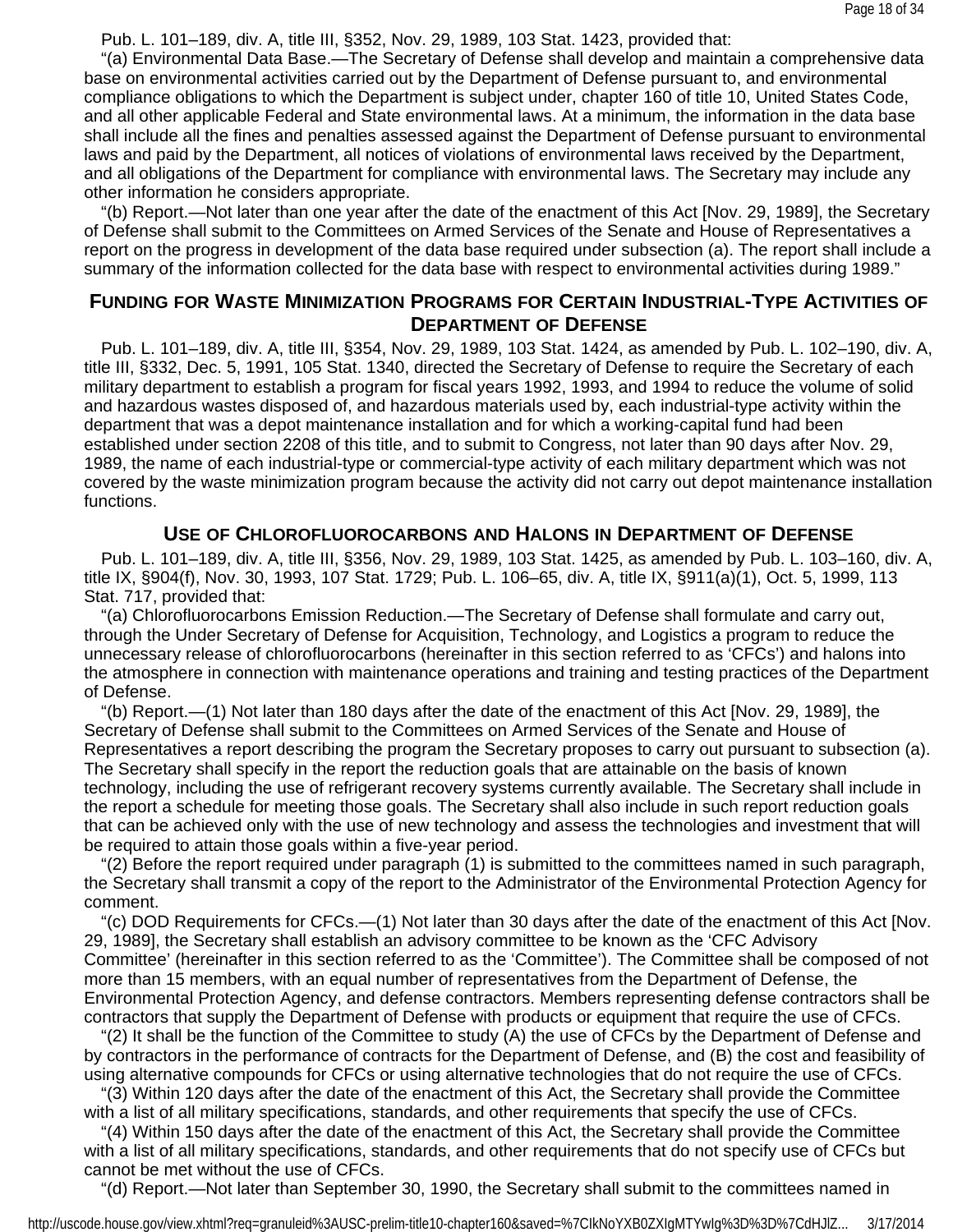subsection (b) a report containing the results of the study by the Committee. The report shall—

"(1) identify cases in which the Committee found that substitutes for CFCs could be made most expeditiously;

"(2) identify the feasibility and cost of substituting compounds or technologies for CFC uses referred to in subsection (c)(3) and estimate the time necessary for completing the substitution;

"(3) identify CFC uses referred to in subsection (c)(4) for which substitutes are not currently available and indicate the reasons substitutes are not available;

"(4) describe the types of research programs that should be undertaken to identify substitute compounds or technologies for CFC uses referred to in paragraphs (3) and (4) of subsection (c) and estimate the cost of the program;

"(5) recommend procedures to expedite the use of substitute compounds and technologies offered by contractors to replace CFC uses;

"(6) estimate the earliest date on which CFCs will no longer be required for military applications; and

"(7) estimate the cost of revising military specifications for the use of substitutes for CFCs, the additional costs resulting from modification of Department of Defense contracts to provide for the use of substitutes for CFCs, and the cost of purchasing new equipment and reverification necessitated by the use of substitutes for CFCs."

## **REPORT ON ENVIRONMENTAL REQUIREMENTS AND PRIORITIES**

Pub. L. 101–189, div. A, title III, §358, Nov. 29, 1989, 103 Stat. 1427, directed Secretary of Defense, not later than two years after Nov. 29, 1989, to submit to Congress a comprehensive report on the long-range environmental challenges and goals of the Department of Defense.

## **STUDY OF WASTE RECYCLING**

Pub. L. 101–189, div. A, title III, §361, Nov. 29, 1989, 103 Stat. 1429, as amended by Pub. L. 101–510, div. A, title III, §343, Nov. 5, 1990, 104 Stat. 1538, required the Secretary of Defense to conduct a study of current practices and future plans for managing postconsumer waste at facilities of the Department of Defense at which such waste was generated and the feasibility of such Department of Defense facilities participating in programs at military installations or in local communities to recycle the postconsumer waste generated at the facilities, and to submit to Congress a report describing the findings and conclusions of the Secretary resulting from the study not later than Mar. 1, 1991.

## **USE OF DEPARTMENT OF DEFENSE APPROPRIATIONS FOR REMOVAL OF UNSAFE BUILDINGS OR DEBRIS**

Pub. L. 101–165, title IX, §9038, Nov. 21, 1989, 103 Stat. 1137, which authorized appropriations available to the Department of Defense to be used at sites formerly used by the Department for removal of unsafe buildings or debris of the Department and required that removal be completed before the property is released from Federal Government control, was repealed and restated in subsecs. (f) and (g) of this section by Pub. L. 101– 510, div. A, title XIV, §1481(i), Nov. 5, 1990, 104 Stat. 1708.

*1 See References in Text note below.*

# **§2702. Research, development, and demonstration program**

(a) Program.—As part of the Defense Environmental Restoration Program, the Secretary of Defense shall carry out a program of research, development, and demonstration with respect to hazardous wastes. The program shall be carried out in consultation and cooperation with the Administrator and the advisory council established under section 311(a)(5) of CERCLA (42 U.S.C. 9660(a)(5)). The program shall include research, development, and demonstration with respect to each of the following:

(1) Means of reducing the quantities of hazardous waste generated by activities and facilities under the jurisdiction of the Secretary.

(2) Methods of treatment, disposal, and management (including recycling and detoxifying) of hazardous waste of the types and quantities generated by current and former activities of the Secretary and facilities currently and formerly under the jurisdiction of the Secretary.

(3) Identifying more cost-effective technologies for cleanup of hazardous substances.

(4) Toxicological data collection and methodology on risk of exposure to hazardous waste generated by the Department of Defense.

(5) The testing, evaluation, and field demonstration of any innovative technology, processes, equipment, or related training devices which may contribute to establishment of new methods to control, contain, and treat hazardous substances, to be carried out in consultation and cooperation with, and to the extent possible in the same manner and standards as, testing, evaluation, and field demonstration carried out by the Administrator, acting through the office of technology demonstration of the Environmental Protection Agency.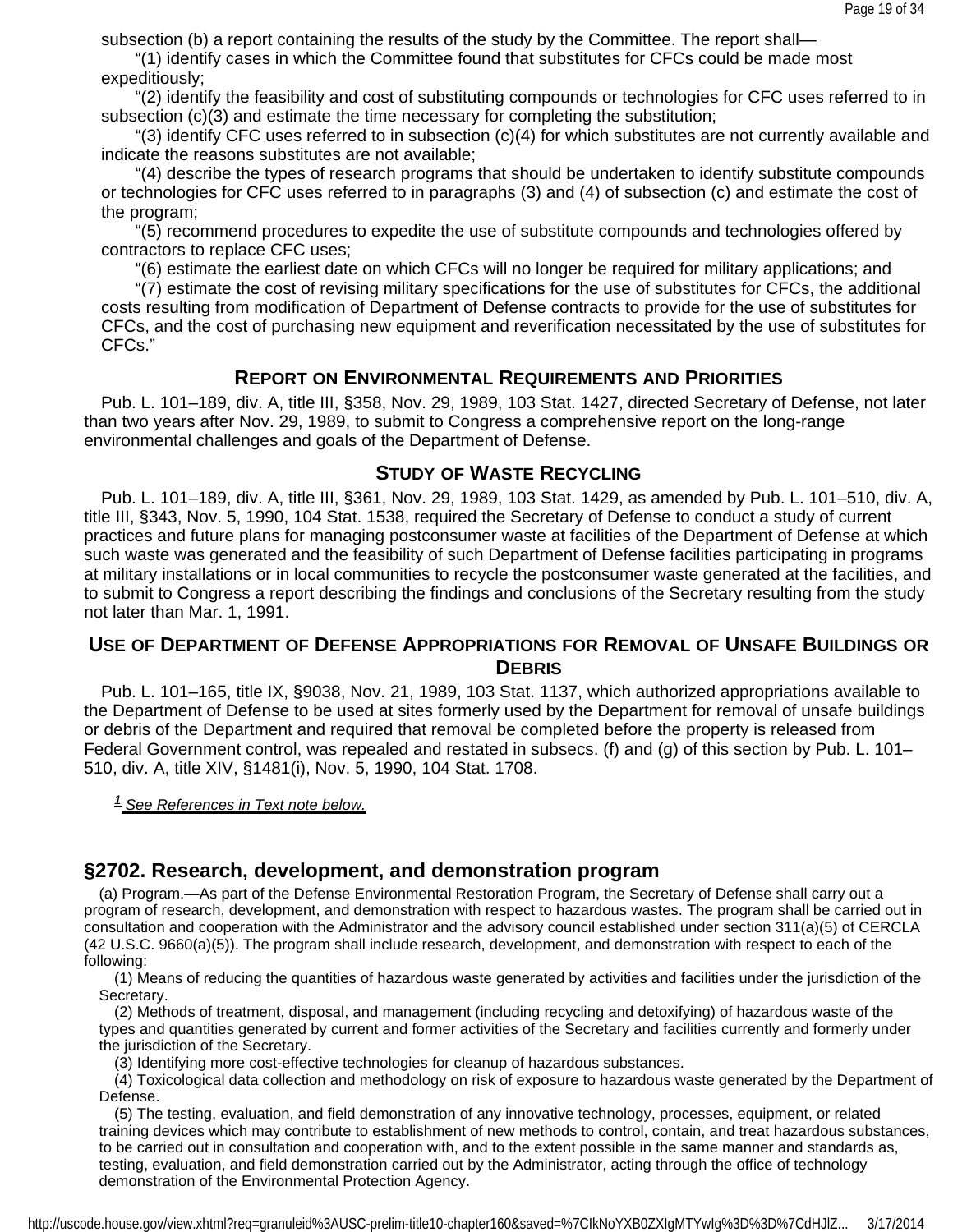(b) Special Permit.—The Administrator may use the authorities of section 3005(g) of the Solid Waste Disposal Act (42 U.S.C. 6925(g)) to issue a permit for testing and evaluation which receives support under this section.

(c) Contracts and Grants.—The Secretary may enter into contracts and cooperative agreements with, and make grants to, universities, public and private profit and nonprofit entities, and other persons to carry out the research, development, and demonstration authorized under this section. Such contracts may be entered into only to the extent that appropriated funds are available for that purpose.

(d) Information Collection and Dissemination.—

(1) In general.—The Secretary shall develop, collect, evaluate, and disseminate information related to the use (or potential use) of the treatment, disposal, and management technologies that are researched, developed, and demonstrated under this section.

(2) Role of epa.—The functions of the Secretary under paragraph (1) shall be carried out in cooperation and consultation with the Administrator. To the extent appropriate and agreed upon by the Administrator and the Secretary, the Administrator shall evaluate and disseminate such information through the office of technology demonstration of the Environmental Protection Agency.

(Added Pub. L. 99–499, title II, §211(a)(1)(B), Oct. 17, 1986, 100 Stat. 1721; amended Pub. L. 108–375, div. A, title X, §1084 (d)(25), Oct. 28, 2004, 118 Stat. 2063.)

#### **AMENDMENTS**

**2004**—Subsec. (a). Pub. L. 108–375 inserted "(42 U.S.C. 9660(a)(5))" after "311(a)(5) of CERCLA".

### **PARTNERSHIPS FOR INVESTMENT IN INNOVATIVE ENVIRONMENTAL TECHNOLOGIES**

Pub. L. 105–85, div. A, title III, §349, Nov. 18, 1997, 111 Stat. 1690, as amended by Pub. L. 106–65, div. A, title X, §1067(4), Oct. 5, 1999, 113 Stat. 774; Pub. L. 112–81, div. A, title X, §1062(k)(1), Dec. 31, 2011, 125 Stat. 1586, authorized the Secretary of Defense, until three years after Nov. 18, 1997, to enter into a partnership with one or more private entities to demonstrate and validate innovative environmental technologies, and to provide funds to the partner or partners from appropriations available to the Department of Defense for environmental activities for a period of up to five years.

# **AGREEMENTS FOR SERVICES OF OTHER AGENCIES IN SUPPORT OF ENVIRONMENTAL TECHNOLOGY CERTIFICATION**

Pub. L. 105–85, div. A, title III, §342(d), Nov. 18, 1997, 111 Stat. 1686, provided that not later than 90 days after Nov. 18, 1997, the Secretary of Defense was to submit to Congress a report setting forth the guidelines established by the Secretary for reimbursement of State and local governments, and for cost-sharing between the Department of Defense, such governments, and vendors, under cooperative agreements entered into under section 327 of Pub. L. 104–201, formerly set out below.

Pub. L. 104–201, div. A, title III, §327, Sept. 23, 1996, 110 Stat. 2483, as amended by Pub. L. 105–85, div. A, title III, §342(a)–(c), Nov. 18, 1997, 111 Stat. 1686, authorized the Secretary of Defense, until five years after Sept. 23, 1996, to enter into a cooperative agreement with an agency of a State or local government, or with an Indian tribe, to obtain assistance in certifying environmental technologies.

### **§2703. Environmental restoration accounts**

(a) Establishment of Accounts.—There are hereby established in the Department of Defense the following accounts:

- (1) An account to be known as the "Environmental Restoration Account, Defense".
- (2) An account to be known as the "Environmental Restoration Account, Army".
- (3) An account to be known as the "Environmental Restoration Account, Navy".
- (4) An account to be known as the "Environmental Restoration Account, Air Force".
- (5) An account to be known as the "Environmental Restoration Account, Formerly Used Defense Sites".

(b) Program Elements for Ordnance Remediation.—The Secretary of Defense shall establish a program element for remediation of unexploded ordnance, discarded military munitions, and munitions constituents within each environmental restoration account established under subsection (a). In this subsection, the terms "discarded military munitions" and "munitions constituents" have the meanings given such terms in section 2710 of this title.

(c) Obligation of Authorized Amounts.—(1) Funds authorized for deposit in an account under subsection (a) may be obligated or expended from the account only to carry out the environmental restoration functions of the Secretary of Defense and the Secretaries of the military departments under this chapter and under any other provision of law.

(2) Funds authorized for deposit in an account under subsection (a) shall remain available until expended.

(d) Budget Reports.—In proposing the budget for any fiscal year pursuant to section 1105 of title 31, the President shall set forth separately the amounts requested for environmental restoration programs of the Department of Defense and of each of the military departments under this chapter and under any other Act.

(e) Credit of Amounts Recovered.—The following amounts shall be credited to the appropriate environmental restoration account:

(1) Amounts recovered under CERCLA for response actions.

(2) Any other amounts recovered from a contractor, insurer, surety, or other person to reimburse the Department of Defense or a military department for any expenditure for environmental response activities.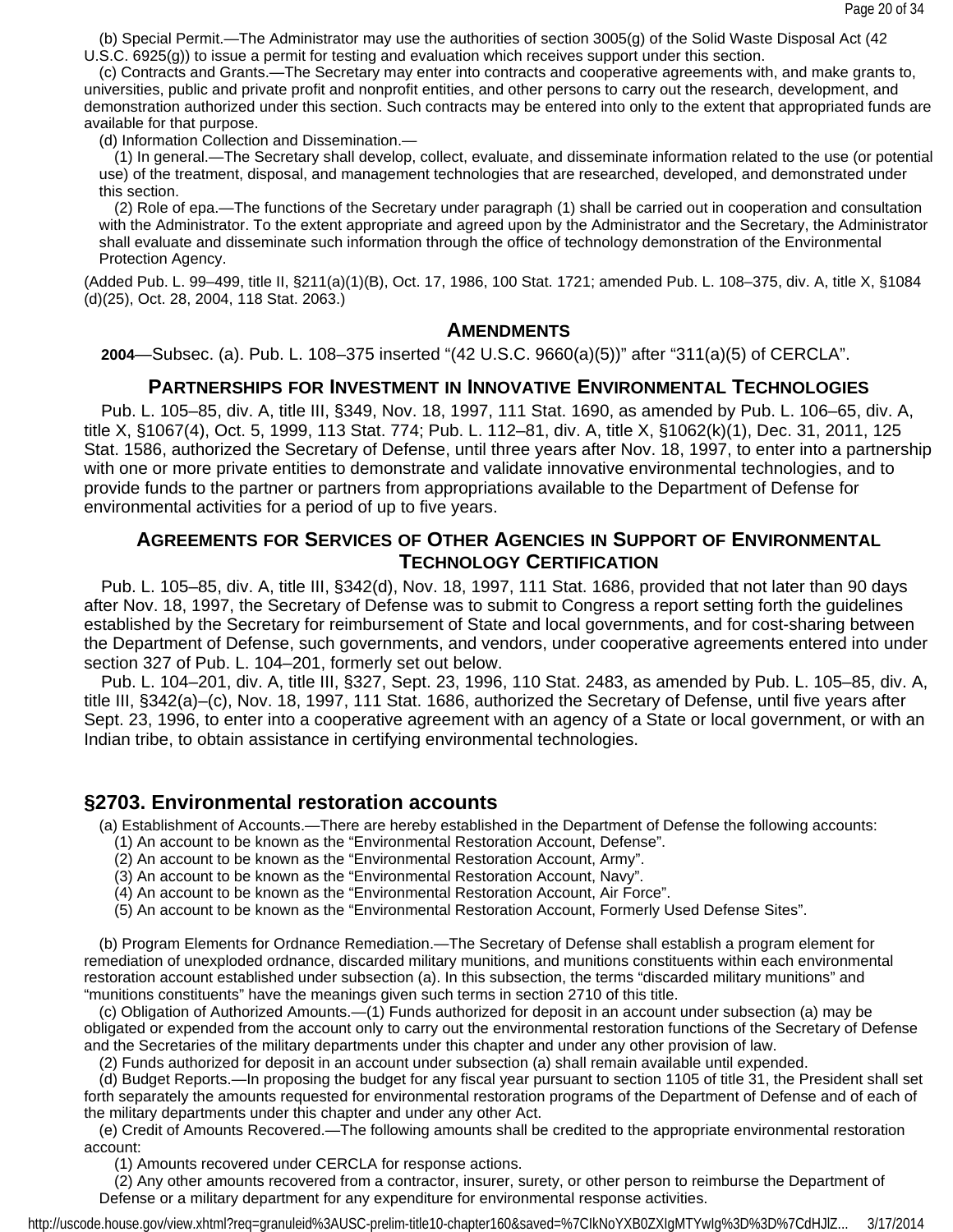(f) Payments of Fines and Penalties.—None of the funds appropriated to the Environmental Restoration Account, Defense, for fiscal years 1995 through 2010, or to any environmental restoration account of a military department for fiscal years 1997 through 2010, may be used for the payment of a fine or penalty (including any supplemental environmental project carried out as part of such penalty) imposed against the Department of Defense or a military department unless the act or omission for which the fine or penalty is imposed arises out of an activity funded by the environmental restoration account concerned and the payment of the fine or penalty has been specifically authorized by law.

(g) Sole Source of Funds for Operation and Monitoring of Environmental Remedies.—(1) Except as provided in subsection (h), the sole source of funds for all phases of an environmental remedy at a site under the jurisdiction of the Department of Defense or a formerly used defense site shall be the applicable environmental restoration account established under subsection (a).

(2) In this subsection, the term "environmental remedy" has the meaning given the term "remedy" in section 101 of CERCLA (42 U.S.C. 9601).

(h) Sole Source of Funds for Environmental Remediation at Certain Base Realignment and Closure Sites.—In the case of property disposed of pursuant to a base closure law and subject to a covenant that was required to be provided by paragraphs (3) and (4) of section 120(h) of CERCLA (42 U.S.C. 9620(h)), the sole source of funds for services procured under section 2701(d)(1) of this title shall be the applicable Department of Defense base closure account. The limitation in this subsection shall expire upon the closure of the applicable base closure account.

(Added Pub. L. 99–499, title II, §211(a)(1)(B), Oct. 17, 1986, 100 Stat. 1722; amended Pub. L. 103–337, div. A, title III, §321, Oct. 5, 1994, 108 Stat. 2710; Pub. L. 104–106, div. A, title III, §322, Feb. 10, 1996, 110 Stat. 252; Pub. L. 104–201, div. A, title III, §322(a)(1), Sept. 23, 1996, 110 Stat. 2477; Pub. L. 106–65, div. A, title III, §321, title X, §1066(a)(27), Oct. 5, 1999, 113 Stat. 560, 772; Pub. L. 106–398, §1 [[div. A], title III, §§311, 312], Oct. 30, 2000, 114 Stat. 1654, 1654A–53, 1654A–54; Pub. L. 107–107, div. A, title III, §312, Dec. 28, 2001, 115 Stat. 1051; Pub. L. 108–136, div. A, title III, §313(a), Nov. 24, 2003, 117 Stat. 1430; Pub. L. 108–375, div. A, title X, §1084(d)(26), Oct. 28, 2004, 118 Stat. 2063; Pub. L. 109–163, div. A, title III, §312 (b), title X, §1056(c)(7), Jan. 6, 2006, 119 Stat. 3191, 3439; Pub. L. 109–364, div. A, title X, §1071(a)(23), Oct. 17, 2006, 120 Stat. 2399; Pub. L. 112–239, div. B, title XXVII, §2711(c)(4)(B), Jan. 2, 2013, 126 Stat. 2144.)

#### **AMENDMENT OF SUBSECTION (H)**

*Pub. L. 112–239, div. B, title XXVII, §2711(c)(4)(B), (d), Jan. 2, 2013, 126 Stat. 2144, provided that, effective on the later of Oct. 1, 2013, or the date of the enactment of an Act authorizing funds for military construction for fiscal year 2014, subsection (h) of this section is amended:* 

*(i) by striking "the applicable Department of Defense base closure account" and inserting "the Department of Defense Base Closure Account established under section 2906 of the Defense Base Closure and Realignment Act of 1990 (part A of title XXIX of Public Law 101–510; 10 U.S.C. 2687 note)"; and* 

*(ii) by striking "the applicable base closure account" and inserting "such base closure account".* 

*See 2013 Amendment note below.* 

### **AMENDMENTS**

**2013**—Subsec. (h). Pub. L. 112–239 substituted "the Department of Defense Base Closure Account established under section 2906 of the Defense Base Closure and Realignment Act of 1990 (part A of title XXIX of Public Law 101–510; 10 U.S.C. 2687 note)" for "the applicable Department of Defense base closure account" and "such base closure account" for "the applicable base closure account".

**2006**—Subsec. (b). Pub. L. 109–163, §1056(c)(7), substituted "In this subsection, the terms 'discarded military munitions' and" for "For purposes of the preceding sentence, the terms 'unexploded ordnance', 'discarded military munitions', and".

Subsec. (g)(1). Pub. L. 109–163, §312(b)(1), substituted "Except as provided in subsection (h), the sole source" for "The sole source".

Subsec. (h). Pub. L. 109–364 substituted "section  $2701(d)(1)$ " for "subsection  $2701(d)(1)$ ".

Pub. L. 109–163, §312(b)(2), added subsec. (h).

**2004**—Subsec. (b). Pub. L. 108–375 substituted "For purposes of the preceding sentence, the terms" for "The terms".

**2003**—Subsec. (c)(1). Pub. L. 108–136, §313(a)(1), substituted "only to carry out the environmental restoration functions of the Secretary of Defense and the Secretaries of the military departments under this chapter and under any other provision of law." for "only—

"(A) to carry out the environmental restoration functions of the Secretary of Defense and the Secretaries of the military departments under this chapter and under any other provision of law; and

"(B) to pay for the costs of permanently relocating a facility because of a release or threatened release of hazardous substances, pollutants, or contaminants from—

"(i) real property on which the facility is located and that is currently under the jurisdiction of the Secretary of Defense or the Secretary of a military department; or

"(ii) real property on which the facility is located and that was under the jurisdiction of the Secretary of Defense or the Secretary of a military department at the time of the actions leading to the release or threatened release."

Subsec. (c)(2). Pub. L. 108–136, §313(a)(3), redesignated par. (4) as (2) and struck out second sentence which read as follows: "Not more than 5 percent of the funds deposited in an account under subsection (a) for a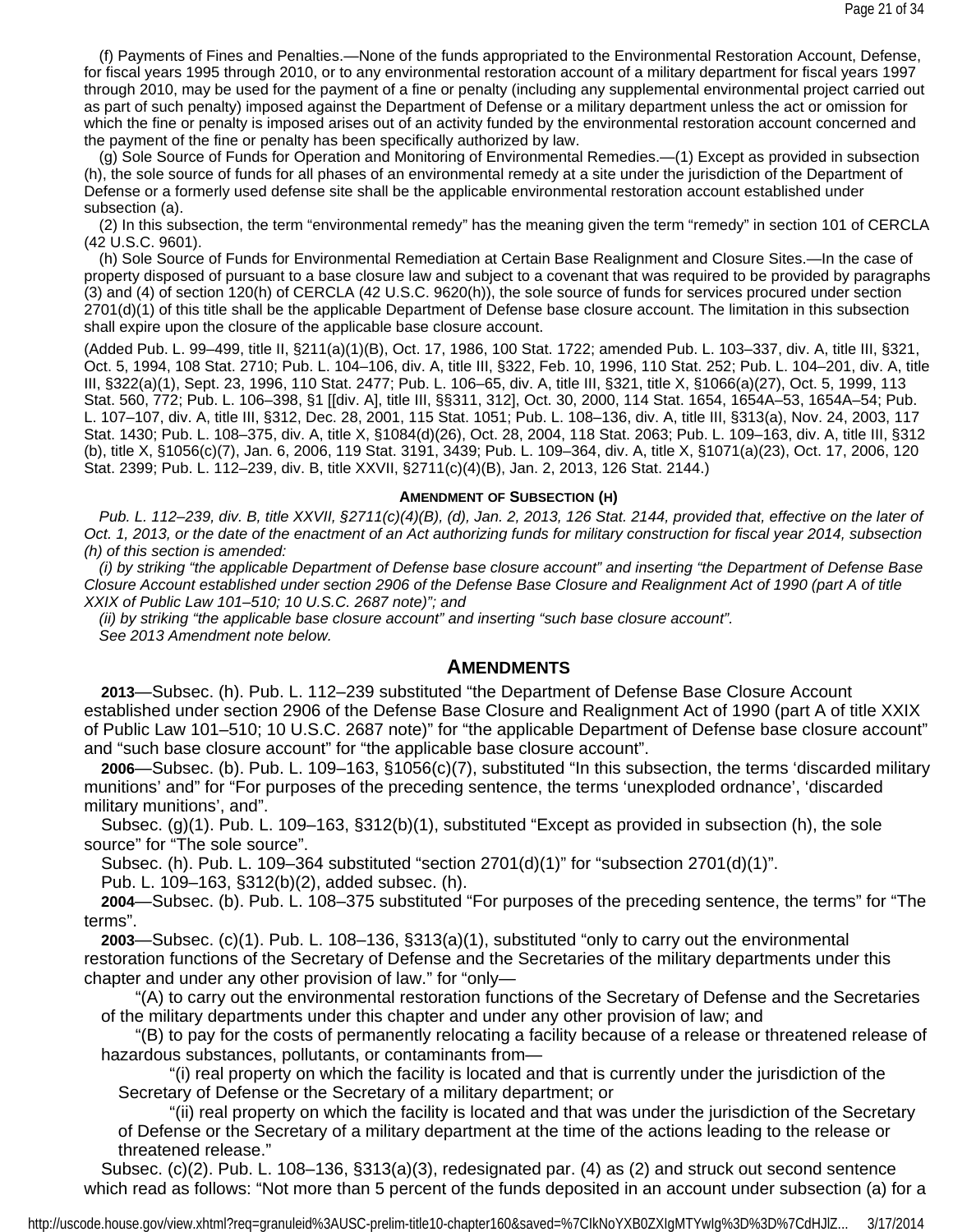fiscal year may be used to pay relocation costs under paragraph (1)(B)."

Pub. L. 108–136, §313(a)(2), struck out par. (2) which read as follows: "The authority provided by paragraph (1)(B) expires September 30, 2003. The Secretary of Defense or the Secretary of a military department may not pay the costs of permanently relocating a facility under such paragraph unless the Secretary—

"(A) determines that permanent relocation—

"(i) is the most cost effective method of responding to the release or threatened release of hazardous substances, pollutants, or contaminants from the real property on which the facility is located;

"(ii) has the approval of relevant regulatory agencies; and

"(iii) is supported by the affected community; and

"(B) submits to Congress written notice of the determination before undertaking the permanent relocation of the facility, including a description of the response action taken or to be taken in connection with the permanent relocation and a statement of the costs incurred or to be incurred in connection with the permanent relocation."

Subsec. (c)(3). Pub. L. 108–136, §313(a)(2), struck out par. (3) which read as follows: "If relocation costs are to be paid under paragraph (1)(B) with respect to a facility located on real property described in clause (ii) of such paragraph, the Secretary of Defense or the Secretary of the military department concerned may use only fund transfer mechanisms otherwise available to the Secretary."

Subsec. (c)(4). Pub. L. 108–136, §313(a)(3), redesignated par. (4) as (2).

**2001**—Subsecs. (b) to (g). Pub. L. 107–107 added subsec. (b) and redesignated former subsecs. (b) to (f) as (c) to (g), respectively.

**2000**—Subsec. (a)(5). Pub. L. 106–398, §1 [[div. A], title III, §311(a)], added par. (5).

Subsec. (b). Pub. L. 106–398, §1 [[div. A], title III, §312], amended heading and text of subsec. (b) generally. Prior to amendment, text read as follows: "Funds authorized for deposit in an account under subsection (a) may be obligated or expended from the account only in order to carry out the environmental restoration functions of the Secretary of Defense and the Secretaries of the military departments under this chapter and under any other provision of law. Funds so authorized shall remain available until expended."

Subsec. (f). Pub. L. 106–398, §1 [[div. A], title III, §311(b)], added subsec. (f).

**1999**—Subsec. (c). Pub. L. 106–65, §1066(a)(27), struck out "United States Code," after "title 31,".

Subsec. (e). Pub. L. 106–65, §321, substituted "through 2010," for "through 1999," in two places.

**1996**—Pub. L. 104–201 substituted "accounts" for "transfer account" in section catchline and amended text generally. Prior to amendment, text consisted of subsecs. (a) to (f) establishing the Defense Environmental Restoration Account and providing for deposits into and withdrawals from the Account.

Subsec. (e). Pub. L. 104–106 amended subsec. (e) generally, substituting

"(e) Amounts Recovered.—The following amounts shall be credited to the transfer account:

"(1) Amounts recovered under CERCLA for response actions of the Secretary.

"(2) Any other amounts recovered by the Secretary or the Secretary of the military department concerned from a contractor, insurer, surety, or other person to reimburse the Department of Defense for any expenditure for environmental response activities." for

"(e) Amounts Recovered Under CERCLA.—Amounts recovered under section 107 of CERCLA for response actions of the Secretary shall be credited to the transfer account."

**1994**—Subsec. (f). Pub. L. 103–337 added subsec. (f).

### **EFFECTIVE DATE OF 2013 AMENDMENT**

Amendment by section 2711 of Pub. L. 112–239 effective on the later of Oct. 1, 2013, or the date of the enactment of an Act authorizing funds for military construction for fiscal year 2014, see section 2711(d) of Pub. L. 112–239, set out as a note under section 2701 of this title.

## **EFFECTIVE DATE OF 2003 AMENDMENT**

Pub. L. 108–136, div. A, title III, §313(a), Nov. 24, 2003, 117 Stat. 1430, provided that the amendment made by that section is effective Oct. 1, 2003.

### **EFFECTIVE DATE OF 1996 AMENDMENT**

Pub. L. 104–201, div. A, title III, §322(e), Sept. 23, 1996, 110 Stat. 2479, provided that: "The amendments made by this section [amending this section and section 2705 of this title] shall take effect on the later of—

"(1) October 1, 1996; or

"(2) the date of the enactment of this Act [Sept. 23, 1996]."

# **EFFECTIVE DATE**

Pub. L. 99–499, title II, §211(c), Oct. 17, 1986, 100 Stat. 1726, provided that: "Section 2703(a)(2) of title 10, United States Code, as added by subsection (a), shall apply with respect to funds appropriated for fiscal years beginning after September 30, 1986."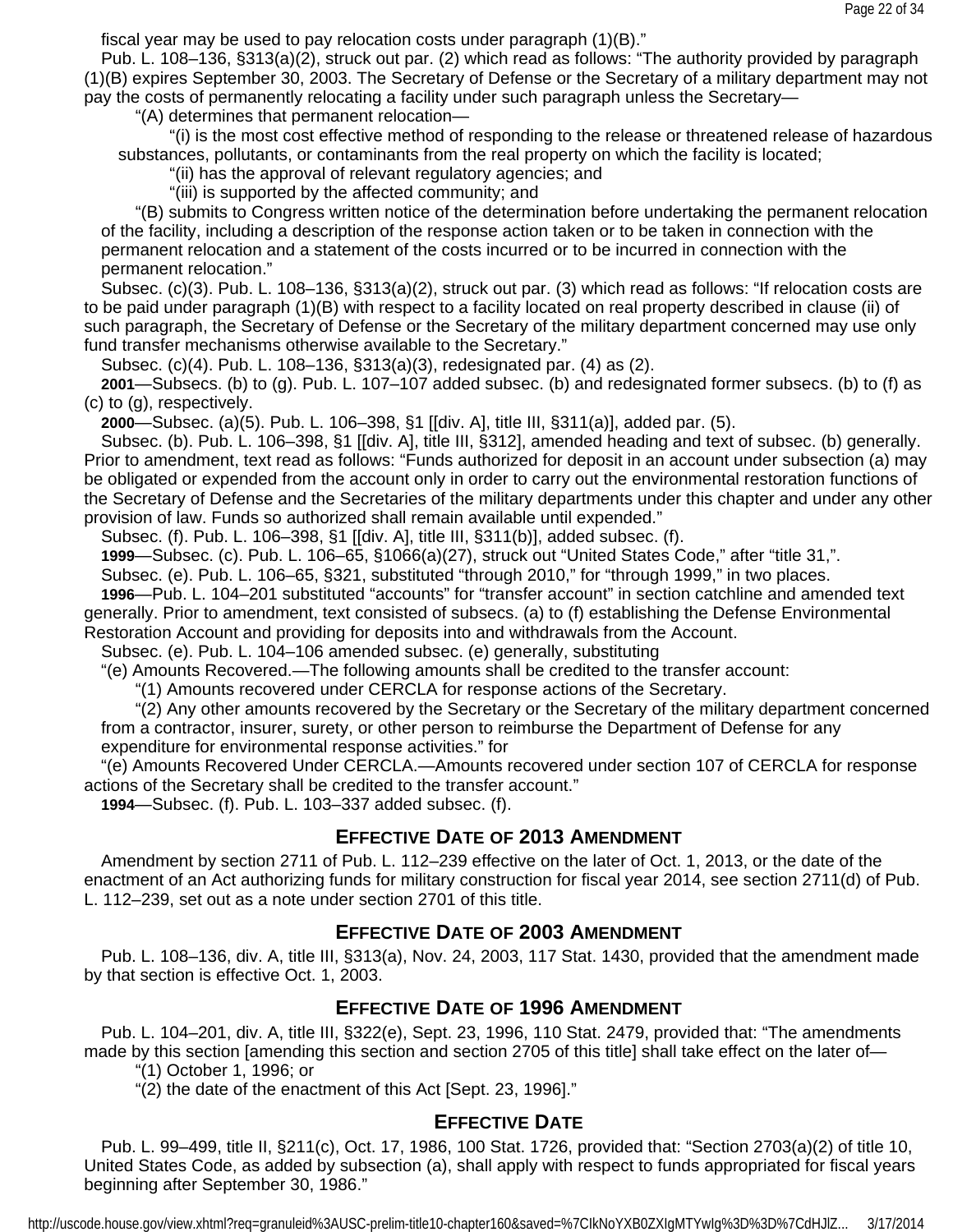## **EFFECT OF AMENDMENT BY PUB. L. 108–136 ON EXISTING AGREEMENTS**

Pub. L. 108–136, div. A, title III, §313(b), Nov. 24, 2003, 117 Stat. 1430, provided that: "An agreement in effect on September 30, 2003, under section 2703(c)(1)(B) of title 10, United States Code, as in effect on that date, to pay for the costs of permanently relocating a facility because of a release or threatened release of hazardous substances, pollutants, or contaminants shall remain in effect after that date, subject to the terms of the agreement, and costs may be paid in accordance with the terms of the agreement, notwithstanding the amendments made by subsection (a) [amending this section]."

### **REFERENCES TO DEFENSE ENVIRONMENTAL RESTORATION ACCOUNT**

Pub. L. 104–201, div. A, title III, §322(b), Sept. 23, 1996, 110 Stat. 2478, provided that: "Any reference to the Defense Environmental Restoration Account in any Federal law, Executive Order, regulation, delegation of authority, or document shall be deemed to refer to the appropriate environmental restoration account established under section 2703(a)(1) of title 10, United States Code (as amended by subsection (a)(1))."

## **UNOBLIGATED BALANCES IN DEFENSE ENVIRONMENTAL RESTORATION ACCOUNT**

Pub. L. 104–201, div. A, title III, §322(d), Sept. 23, 1996, 110 Stat. 2479, provided that: "Any unobligated balances that remain in the Defense Environmental Restoration Account under section 2703(a) of title 10, United States Code, as of the effective date specified in subsection (e) [Oct. 1, 1996] shall be transferred on such date to the Environmental Restoration Account, Defense, established under section 2703(a)(1) of title 10, United States Code (as amended by subsection (a)(1))."

# **§2704. Commonly found unregulated hazardous substances**

(a) Notice to HHS.—

(1) In general.—The Secretary of Defense shall notify the Secretary of Health and Human Services of the hazardous substances which the Secretary of Defense determines to be the most commonly found unregulated hazardous substances at facilities under the Secretary's jurisdiction. The notification shall be of not less than the 25 most widely used such substances.

(2) Definition.—In this subsection, the term "unregulated hazardous substance" means a hazardous substance—

(A) for which no standard, requirement, criteria, or limitation is in effect under the Toxic Substances Control Act, the Safe Drinking Water Act, the Clean Air Act, or the Clean Water Act; and

(B) for which no water quality criteria are in effect under any provision of the Clean Water Act.

(b) Toxicological Profiles.—The Secretary of Health and Human Services shall take such steps as necessary to ensure the timely preparation of toxicological profiles of each of the substances of which the Secretary is notified under subsection (a). The profiles of such substances shall include each of the following:

(1) The examination, summary, and interpretation of available toxicological information and epidemiologic evaluations on a hazardous substance in order to ascertain the levels of significant human exposure for the substance and the associated acute, subacute, and chronic health effects.

(2) A determination of whether adequate information on the health effects of each substance is available or in the process of development to determine levels of exposure which present a significant risk to human health of acute, subacute, and chronic health effects.

(3) Where appropriate, toxicological testing directed toward determining the maximum exposure level of a hazardous substance that is safe for humans.

(c) DOD Support.—The Secretary of Defense shall transfer to the Secretary of Health and Human Services such toxicological data, such sums from amounts appropriated to the Department of Defense, and such personnel of the Department of Defense as may be necessary (1) for the preparation of toxicological profiles under subsection (b) or (2) for other health related activities under section 104(i) of CERCLA (42 U.S.C. 9604(i)). The Secretary of Defense and the Secretary of Health and Human Services shall enter into a memorandum of understanding regarding the manner in which this section shall be carried out, including the manner for transferring funds and personnel and for coordination of activities under this section.

(d) EPA Health Advisories.—

(1) Preparation.—At the request of the Secretary of Defense, the Administrator shall, in a timely manner, prepare health advisories on hazardous substances. Such an advisory shall be prepared on each hazardous substance—

- (A) for which no advisory exists;
- (B) which is found to threaten drinking water; and
- (C) which is emanating from a facility under the jurisdiction of the Secretary.

(2) Content of health advisories.—Such health advisories shall provide specific advice on the levels of contaminants in drinking water at which adverse health effects would not be anticipated and which include a margin of safety so as to protect the most sensitive members of the population at risk. The advisories shall provide data on one-day, 10-day, and longer-term exposure periods where available toxicological data exist.

(3) DOD support for health advisories.—The Secretary of Defense shall transfer to the Administrator such toxicological data, such sums from amounts appropriated to the Department of Defense, and such personnel of the Department of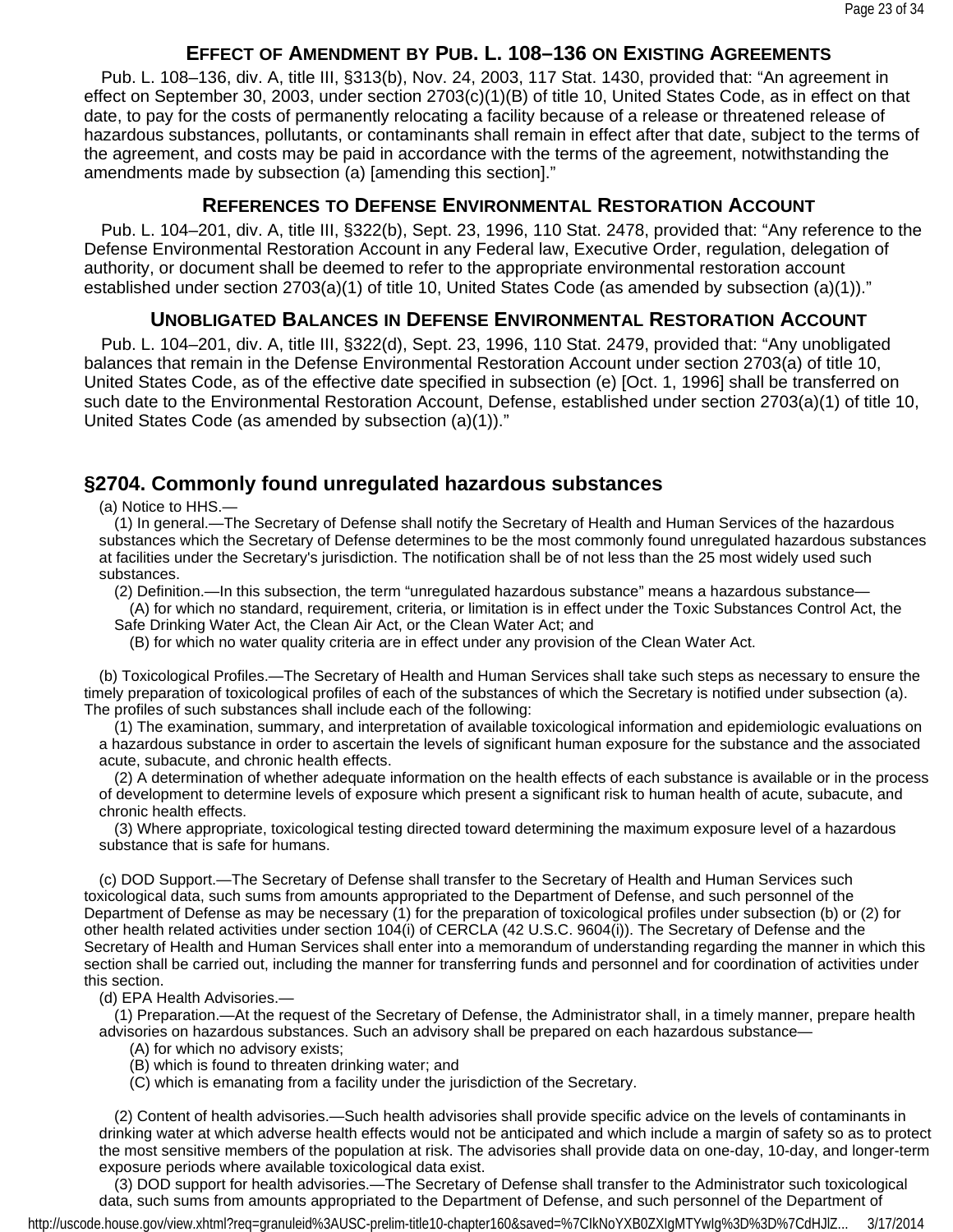Defense as may be necessary for the preparation of such health advisories. The Secretary and the Administrator shall enter into a memorandum of understanding regarding the manner in which this subsection shall be carried out, including the manner for transferring funds and personnel and for coordination of activities under this subsection.

(e) Cross Reference.—Section 104(i) of CERCLA (42 U.S.C. 9604(i)) applies to facilities under the jurisdiction of the Secretary of Defense in the manner prescribed in that section.

(f) Functions of HHS To Be Carried Out Through ATSDR.—The functions of the Secretary of Health and Human Services under this section shall be carried out through the Administrator of the Agency for Toxic Substances and Disease Registry of the Department of Health and Human Services established under section 104(i) of CERCLA (42 U.S.C. 9604(i)).

(Added Pub. L. 99–499, title II, §211(a)(1)(B), Oct. 17, 1986, 100 Stat. 1722; amended Pub. L. 102–25, title VII, §701(j)(10), Apr. 6, 1991, 105 Stat. 116; Pub. L. 108–375, div. A, title X, §1084(d)(27), Oct. 28, 2004, 118 Stat. 2063.)

#### **REFERENCES IN TEXT**

The Toxic Substances Control Act, referred to in subsec. (a)(2)(A), is Pub. L. 94–469, Oct. 11, 1976, 90 Stat. 2003, as amended, which is classified generally to chapter 53 (§2601 et seq.) of Title 15, Commerce and Trade. For complete classification of this Act to the Code, see Short Title note set out under section 2601 of Title 15 and Tables.

The Safe Drinking Water Act, referred to in subsec. (a)(2)(A), is title XIV of act July 1, 1944, as added Dec. 16, 1974, Pub. L. 93–523, §2(a), 88 Stat. 1660, as amended, which is classified generally to subchapter XII (§300f et seq.) of chapter 6A of Title 42, The Public Health and Welfare. For complete classification of this Act to the Code, see Short Title note set out under section 201 of Title 42 and Tables.

The Clean Air Act, referred to in subsec. (a)(2)(A), is act July 14, 1955, ch. 360, 69 Stat. 322, as amended, which is classified generally to chapter 15B (§1857 et seq.) of Title 42. On enactment of Pub. L. 95–95, the Act was reclassified to chapter 85 (§7401 et seq.) of Title 42. For complete classification of this Act to the Code, see Short Title note set out under section 7401 of Title 42 and Tables.

The Clean Water Act, referred to in subsec. (a)(2), is act June 30, 1948, ch. 758, as amended generally by Pub. L. 92–500, §2, Oct. 18, 1972, 86 Stat. 816, also known as the Federal Water Pollution Control Act, which is classified generally to chapter 26 (§1251 et seq.) of Title 33, Navigation and Navigable Waters. For complete classification of this Act to the Code, see Short Title note set out under section 1251 of Title 33 and Tables.

#### **AMENDMENTS**

**2004**—Subsecs. (c), (e), (f). Pub. L. 108–375 inserted "(42 U.S.C. 9604(i))" after "CERCLA". **1991**—Subsec. (f). Pub. L. 102–25 substituted "Agency for Toxic Substances" for "Agency of Toxic Substances".

#### **§2705. Notice of environmental restoration activities**

(a) Expedited Notice.—The Secretary of Defense shall take such actions as necessary to ensure that the regional offices of the Environmental Protection Agency and appropriate State and local authorities for the State in which a facility under the Secretary's jurisdiction is located receive prompt notice of each of the following:

(1) The discovery of releases or threatened releases of hazardous substances at the facility.

(2) The extent of the threat to public health and the environment which may be associated with any such release or threatened release.

(3) Proposals made by the Secretary to carry out response actions with respect to any such release or threatened release.

(4) The initiation of any response action with respect to such release or threatened release and the commencement of each distinct phase of such activities.

(b) Comment by EPA and State and Local Authorities.—

(1) Release notices.—The Secretary shall ensure that the Administrator of the Environmental Protection Agency and appropriate State and local officials have an adequate opportunity to comment on notices under paragraphs (1) and (2) of subsection (a).

(2) Proposals for response actions.—The Secretary shall require that an adequate opportunity for timely review and comment be afforded to the Administrator and to appropriate State and local officials after making a proposal referred to in subsection (a)(3) and before undertaking an activity or action referred to in subsection (a)(4). The preceding sentence does not apply if the action is an emergency removal taken because of imminent and substantial endangerment to human health or the environment and consultation would be impractical.

(c) Technical Review Committee.—Whenever possible and practical, the Secretary shall establish a technical review committee to review and comment on Department of Defense actions and proposed actions with respect to releases or threatened releases of hazardous substances at installations. Members of any such committee shall include at least one representative of the Secretary, the Administrator, and appropriate State and local authorities and shall include a public representative of the community involved.

(d) Restoration Advisory Board.—(1) In lieu of establishing a technical review committee under subsection (c), the Secretary may permit the establishment of a restoration advisory board in connection with any installation (or group of nearby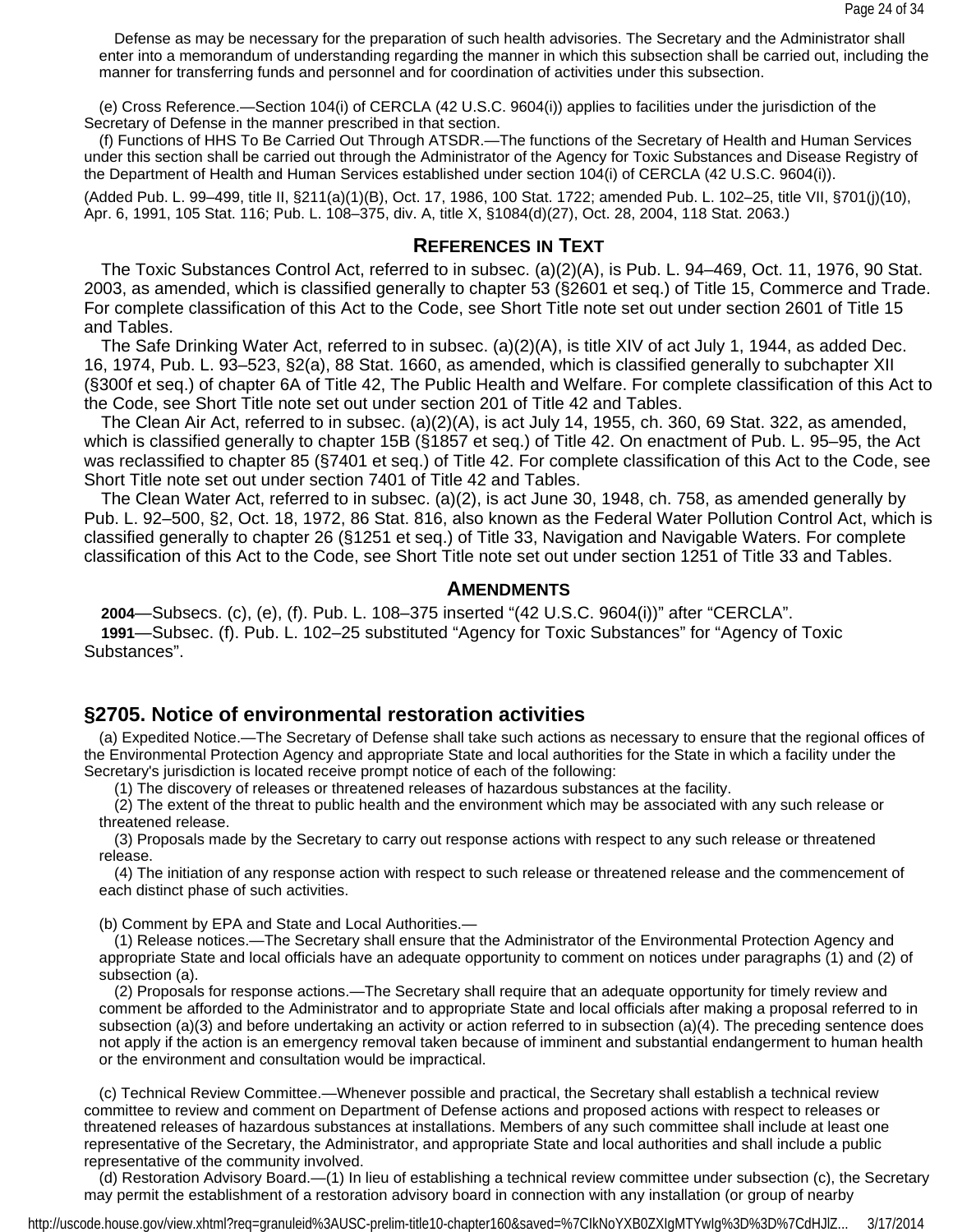installations) where the Secretary is planning or implementing environmental restoration activities.

(2)(A) The Secretary shall prescribe regulations regarding the establishment, characteristics, composition, and funding of restoration advisory boards pursuant to this subsection.

(B) The issuance of regulations under subparagraph (A) shall not be a precondition to the establishment of restoration advisory boards under this subsection.

(C) The Federal Advisory Committee Act (5 U.S.C. App.) shall not apply to a restoration advisory board established under this subsection.

(3) The Secretary may authorize the commander of an installation (or, if there is no such commander, an appropriate official of the Department of Defense designated by the Secretary) to pay routine administrative expenses of a restoration advisory board established for that installation. Such payments shall be made from funds available under subsection (g).

(e) Technical Assistance.—(1) The Secretary may, upon the request of the technical review committee or restoration advisory board for an installation, authorize the commander of the installation (or, if there is no such commander, an appropriate official of the Department of Defense designated by the Secretary) to obtain for the committee or advisory board, as the case may be, from private sector sources technical assistance for interpreting scientific and engineering issues with regard to the nature of environmental hazards at the installation and the restoration activities conducted, or proposed to be conducted, at the installation. The commander of an installation (or, if there is no such commander, an appropriate official of the Department of Defense designated by the Secretary) shall use funds made available under subsection (g) for obtaining assistance under this paragraph.

(2) The commander of an installation (or, if there is no such commander, an appropriate official of the Department of Defense designated by the Secretary) may obtain technical assistance under paragraph (1) for a technical review committee or restoration advisory board only if—

(A) the technical review committee or restoration advisory board demonstrates that the Federal, State, and local agencies responsible for overseeing environmental restoration at the installation, and available Department of Defense personnel, do not have the technical expertise necessary for achieving the objective for which the technical assistance is to be obtained; or

(B) the technical assistance—

(i) is likely to contribute to the efficiency, effectiveness, or timeliness of environmental restoration activities at the installation; and

(ii) is likely to contribute to community acceptance of environmental restoration activities at the installation.

(f) Involvement in Defense Environmental Restoration Program.—If a technical review committee or restoration advisory board is established with respect to an installation (or group of installations), the Secretary shall consult with and seek the advice of the committee or board on the following issues:

(1) Identifying environmental restoration activities and projects at the installation or installations.

(2) Monitoring progress on these activities and projects.

(3) Collecting information regarding restoration priorities for the installation or installations.

(4) Addressing land use, level of restoration, acceptable risk, and waste management and technology development issues related to environmental restoration at the installation or installations.

(5) Developing environmental restoration strategies for the installation or installations.

(g) Funding.—The Secretary shall, to the extent provided in appropriations Acts, make funds available for administrative expenses and technical assistance under this section using funds in the following accounts:

(1) In the case of a military installation not approved for closure pursuant to a base closure law, the environmental restoration account concerned under section 2703(a) of this title.

(2) In the case of an installation approved for closure pursuant to such a law, the Department of Defense Base Closure Account 1990 established under section 2906(a) of the Defense Base Closure and Realignment Act of 1990 (part A of title XXIX of Public Law 101–510; 10 U.S.C. 2687 note).

(Added Pub. L. 99–499, title II, §211(a)(1)(B), Oct. 17, 1986, 100 Stat. 1724; amended Pub. L. 103–337, div. A, title III, §326 (a)–(c), Oct. 5, 1994, 108 Stat. 2712, 2713; Pub. L. 104–106, div. A, title III, §324(a)–(d)(1), (e), Feb. 10, 1996, 110 Stat. 252– 254; Pub. L. 104–201, div. A, title III, §322(c), Sept. 23, 1996, 110 Stat. 2479; Pub. L. 108–136, div. A, title III, §317(b), title X, §1043(c)(5), Nov. 24, 2003, 117 Stat. 1432, 1612; Pub. L. 112–239, div. B, title XXVII, §2711(c)(4)(C), Jan. 2, 2013, 126 Stat. 2144.)

#### **AMENDMENT OF SUBSECTION (G)(2)**

*Pub. L. 112–239, div. B, title XXVII, §2711(c)(4)(C), (d), Jan. 2, 2013, 126 Stat. 2144, provided that, effective on the later of Oct. 1, 2013, or the date of the enactment of an Act authorizing funds for military construction for fiscal year 2014, subsection (g)(2) of this section is amended by striking "Closure Account 1990" and inserting "Closure Account". See 2013 Amendment note below.* 

#### **REFERENCES IN TEXT**

The Federal Advisory Committee Act, referred to in subsec. (d)(2)(C), is Pub. L. 92–463, Oct. 6, 1972, 86 Stat. 770, as amended, which is set out in the Appendix to Title 5, Government Organization and Employees.

#### **AMENDMENTS**

**2013**—Subsec. (g)(2). Pub. L. 112–239 substituted "Closure Account" for "Closure Account 1990".

**2003**—Subsec. (d)(2)(C). Pub. L. 108–136, §317(b), added subpar. (C).

Subsec. (h). Pub. L. 108–136, §1043(c)(5), struck out heading and text of subsec. (h). Text read as follows: "In this section, the term 'base closure law' means the following:

"(1) Title II of the Defense Authorization Amendments and Base Closure and Realignment Act (Public

http://uscode.house.gov/view.xhtml?req=granuleid%3AUSC-prelim-title10-chapter160&saved=%7CIkNoYXB0ZXIgMTYwIg%3D%3D%7CdHJlZ... 3/17/2014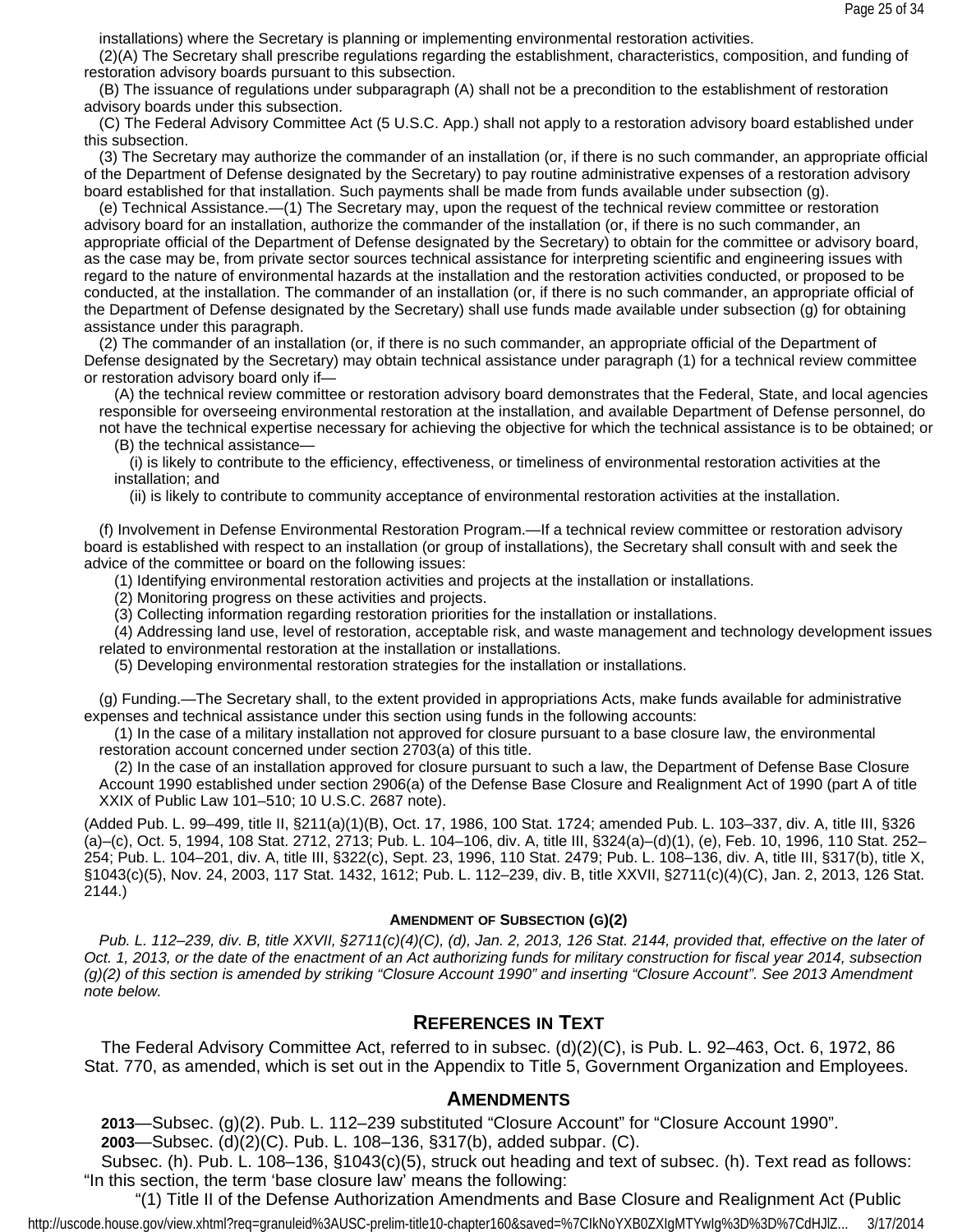Law 100–526; 10 U.S.C. 2687 note).

"(2) The Defense Base Closure and Realignment Act of 1990 (part A of title XXIX of Public Law 101–510; 10 U.S.C. 2687 note).

"(3) Section 2687 of this title."

**1996**—Subsec. (d)(2). Pub. L. 104–106, §324(a), amended par. (2) generally. Prior to amendment, par. (2) read as follows: "The Secretary shall prescribe regulations regarding the characteristics, composition, funding, and establishment of restoration advisory boards pursuant to this subsection. However, the issuance of regulations shall not be a precondition to the establishment of a restoration advisory board or affect the existence or operation of a restoration advisory board established before the date of the enactment of this section."

Subsec. (d)(3). Pub. L. 104–106, §324(b), amended par. (3) generally. Prior to amendment, par. (3) read as follows: "The Secretary may provide for the payment of routine administrative expenses of a restoration advisory board from funds available for the operation and maintenance of the installation (or installations) for which the board is established or from the funds available under subsection (e)(3)."

Subsec. (e). Pub. L. 104–106, §324(c), added subsec. (e) and struck out former subsec. (e) which authorized Secretary to make technical assistance grants under section 9617(e) of title 42 in connection with installations containing facilities listed on the National Priorities List and to make funds available to facilitate participation on technical review committees and restoration advisory boards relating to environmental restoration activities at other installations.

Subsec. (g). Pub. L. 104–106, §324(d)(1), added subsec. (g).

Subsec. (g)(1). Pub. L. 104–201 substituted "the environmental restoration account concerned" for "the Defense Environmental Restoration Account established".

Subsec. (h). Pub. L. 104–106, §324(e), added subsec. (h).

**1994**—Subsecs. (d) to (f). Pub. L. 103–337 added subsecs. (d) to (f).

### **EFFECTIVE DATE OF 2013 AMENDMENT**

Amendment by section 2711 of Pub. L. 112–239 effective on the later of Oct. 1, 2013, or the date of the enactment of an Act authorizing funds for military construction for fiscal year 2014, see section 2711(d) of Pub. L. 112–239, set out as a note under section 2701 of this title.

## **EFFECTIVE DATE OF 1996 AMENDMENT**

Amendment by Pub. L. 104–201 effective Oct. 1, 1996, see section 322(e) of Pub. L. 104–201, set out as a note under section 2703 of this title.

# **REQUIREMENTS FOR RESTORATION ADVISORY BOARDS AND EXEMPTION FROM FEDERAL ADVISORY COMMITTEE ACT**

Pub. L. 108–136, div. A, title III, §317(a), Nov. 24, 2003, 117 Stat. 1432, provided that: "The Secretary of Defense shall amend the regulations required by section 2705(d)(2) of title 10, United States Code, relating to the establishment, characteristics, composition, and funding of restoration advisory boards to ensure that each restoration advisory board complies with the following requirements:

"(1) Each restoration advisory board shall be fairly balanced in its membership in terms of the points of view represented and the functions to be performed.

"(2) Unless a closed or partially closed meeting is determined to be proper in accordance with one or more of the exceptions listed in section 552b(c) of title 5, United States Code, each meeting of a restoration advisory board shall be—

"(A) held at a reasonable time and in a manner or place reasonably accessible to the public, including individuals with disabilities; and

"(B) open to the public.

"(3) Timely notice of each meeting of a restoration advisory board shall be published in a local newspaper of general circulation.

"(4) Interested persons may appear before or file statements with a restoration advisory board, subject to such reasonable restrictions as the Secretary may prescribe.

"(5) Subject to section 552 of title 5, United States Code, the records, reports, minutes, appendixes, working papers, drafts, studies, agenda, or other documents that were made available to, prepared for, or prepared by each restoration advisory board shall be available for public inspection and copying at a single, publicly accessible location, such as a public library or an appropriate office of the military installation for which the restoration advisory board is established, at least until the restoration advisory board is terminated.

"(6) Detailed minutes of each meeting of each restoration advisory board shall be kept and shall contain a record of the persons present, a complete and accurate description of matters discussed and conclusions reached, and copies of all reports received, issued, or approved by the restoration advisory board. The accuracy of the minutes of a restoration advisory board shall be certified by the chairperson of the board."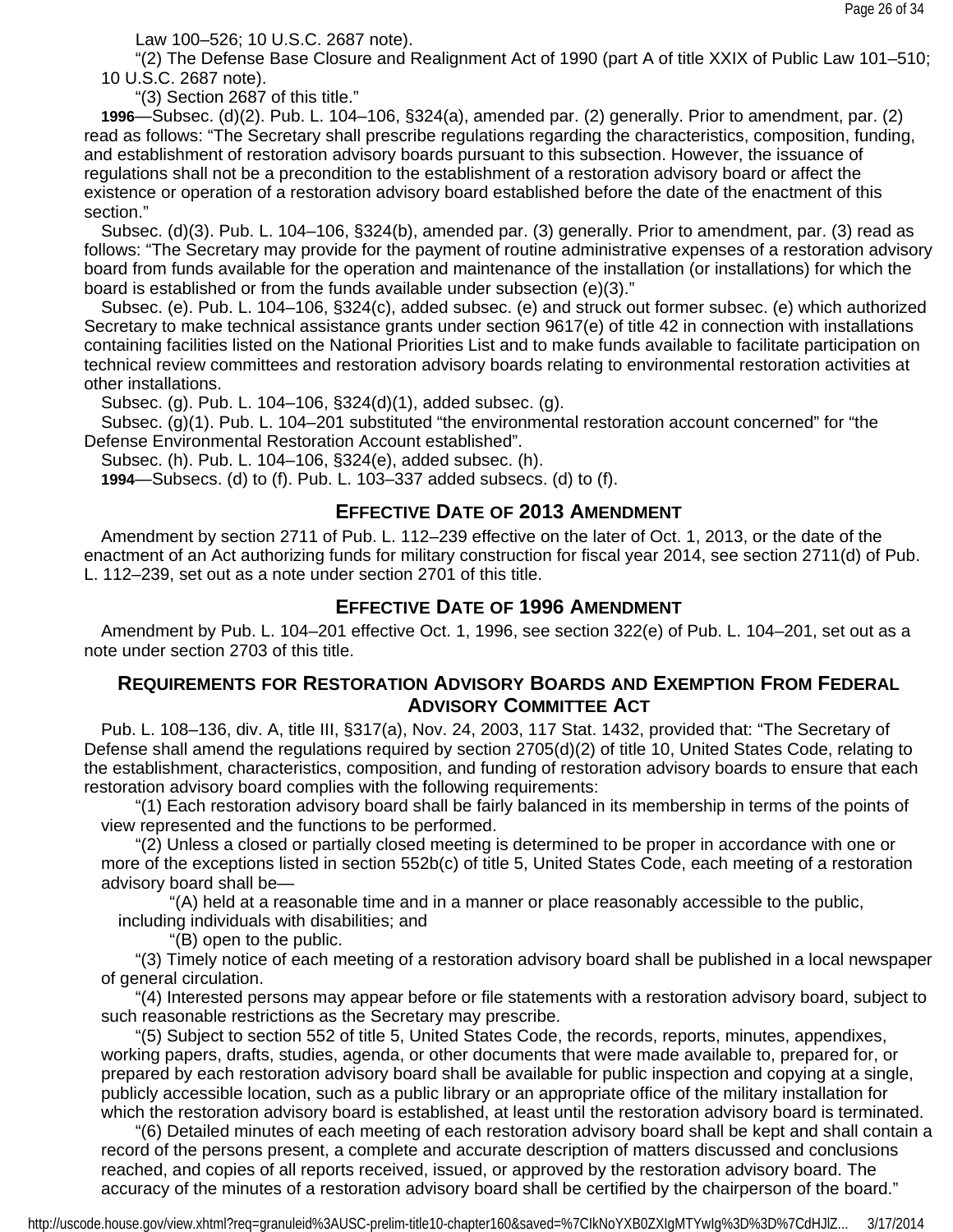#### **IMPLEMENTATION REQUIREMENTS FOR RESTORATION ADVISORY BOARDS**

Pub. L. 103–337, div. A, title III, §326(d), Oct. 5, 1994, 108 Stat. 2713, provided that: "Not later than 180 days after the date on which the Secretary of Defense announces a decision to establish restoration advisory boards, the Secretary shall—

"(1) prescribe the regulations required under subsection (d)(2) of section 2705 of title 10, United States Code, as added by subsection (a); and

"(2) take appropriate actions to notify the public of the availability of funding under subsection (e) of such section, as added by subsection (b)."

## **REPORT ON RESTORATION ADVISORY BOARDS AND ASSISTANCE FOR CITIZEN PARTICIPATION ON COMMITTEES AND BOARDS**

Pub. L. 103–337, div. A, title III, §326(e), Oct. 5, 1994, 108 Stat. 2713, directed Secretary of Defense to submit, not later than May 1, 1996, report regarding establishment of restoration advisory boards under subsections (d) and (e) of this section and the expenditure of funds for assistance for citizen participation on technical review committees under subsection (e) of this section.

### **RESTRICTIONS ON ADMINISTRATIVE AND TECHNICAL ASSISTANCE FUNDING**

Pub. L. 104–106, div. A, title III, §324(d)(2), Feb. 10, 1996, 110 Stat. 254, provided that: "(2)(A) Subject to subparagraph (B), the total amount of funds made available under section 2705(g) of title 10, United States Code, as added by paragraph (1), for fiscal year 1996 may not exceed \$6,000,000.

"(B) Amounts may not be made available under subsection (g) of such section 2705 after September 15, 1996, unless the Secretary of Defense publishes proposed final or interim final regulations required under subsection (d) of such section, as amended by subsection (a)."

# **[§2706. Repealed. Pub. L. 112–81, div. A, title X, §1061(22)(A), Dec. 31, 2011, 125 Stat. 1584]**

Section, added Pub. L. 99–499, title II, §211(a)(1)(B), Oct. 17, 1986, 100 Stat. 1724; amended Pub. L. 101– 189, div. A, title III, §357(a)(1), (2)(A), Nov. 29, 1989, 103 Stat. 1426, 1427; Pub. L. 101–510, div. A, title III, §§341, 342(a), Nov. 5, 1990, 104 Stat. 1536, 1537; Pub. L. 103–160, div. A, title X, §1001(a)–(d), Nov. 30, 1993, 107 Stat. 1742–1744; Pub. L. 103–337, div. A, title X, §1070(b)(9), Oct. 5, 1994, 108 Stat. 2857; Pub. L. 104–106, div. A, title III, §324(f), Feb. 10, 1996, 110 Stat. 254; Pub. L. 104–201, div. A, title III, §321, Sept. 23, 1996, 110 Stat. 2477; Pub. L. 105–85, div. A, title III, §§344(a), 345, Nov. 18, 1997, 111 Stat. 1688; Pub. L. 105–261, div. A, title III, §325, Oct. 17, 1998, 112 Stat. 1965; Pub. L. 106–65, div. A, title III, §§322, 323(c)(1), Oct. 5, 1999, 113 Stat. 560, 563; Pub. L. 107–107, div. A, title III, §315, Dec. 28, 2001, 115 Stat. 1053; Pub. L. 109–163, div. A, title III, §311, Jan. 6, 2006, 119 Stat. 3190, related to annual reports by the Secretary of Defense to Congress regarding environmental restoration activities, environmental quality programs and other environmental activities, and the Department of Defense's environmental technology program.

# **§2707. Environmental restoration projects for environmental responses**

(a) Environmental Restoration Projects Authorized.—The Secretary of Defense or the Secretary of a military department may carry out an environmental restoration project if that Secretary determines that the project is necessary to carry out a response under this chapter or CERCLA.

(b) Treatment of Project.—Any construction, development, conversion, or extension of a structure, and any installation of equipment, that is included in an environmental restoration project under this section may not be considered military construction (as that term is defined in section 2801(a) of this title).

(c) Source of Funds.—Funds authorized for deposit in an account established by section 2703(a) of this title shall be the only source of funds to conduct an environmental restoration project under this section.

(d) Environmental Restoration Project Defined.—In this section, the term "environmental restoration project" includes any construction, development, conversion, or extension of a structure, or installation of equipment, in direct support of a response. (Added Pub. L. 107–314, div. A, title III, §313(a)(2), Dec. 2, 2002, 116 Stat. 2507.)

# **PRIOR PROVISIONS**

A prior section 2707 was renumbered section 2700 of this title.

# **§2708. Contracts for handling hazardous waste from defense facilities**

(a) Reimbursement Requirement.—(1) Each contract or subcontract to which this section applies shall provide that, upon receipt of hazardous wastes properly characterized pursuant to applicable laws and regulations, the contractor or http://uscode.house.gov/view.xhtml?req=granuleid%3AUSC-prelim-title10-chapter160&saved=%7CIkNoYXB0ZXIgMTYwIg%3D%3D%7CdHJlZ... 3/17/2014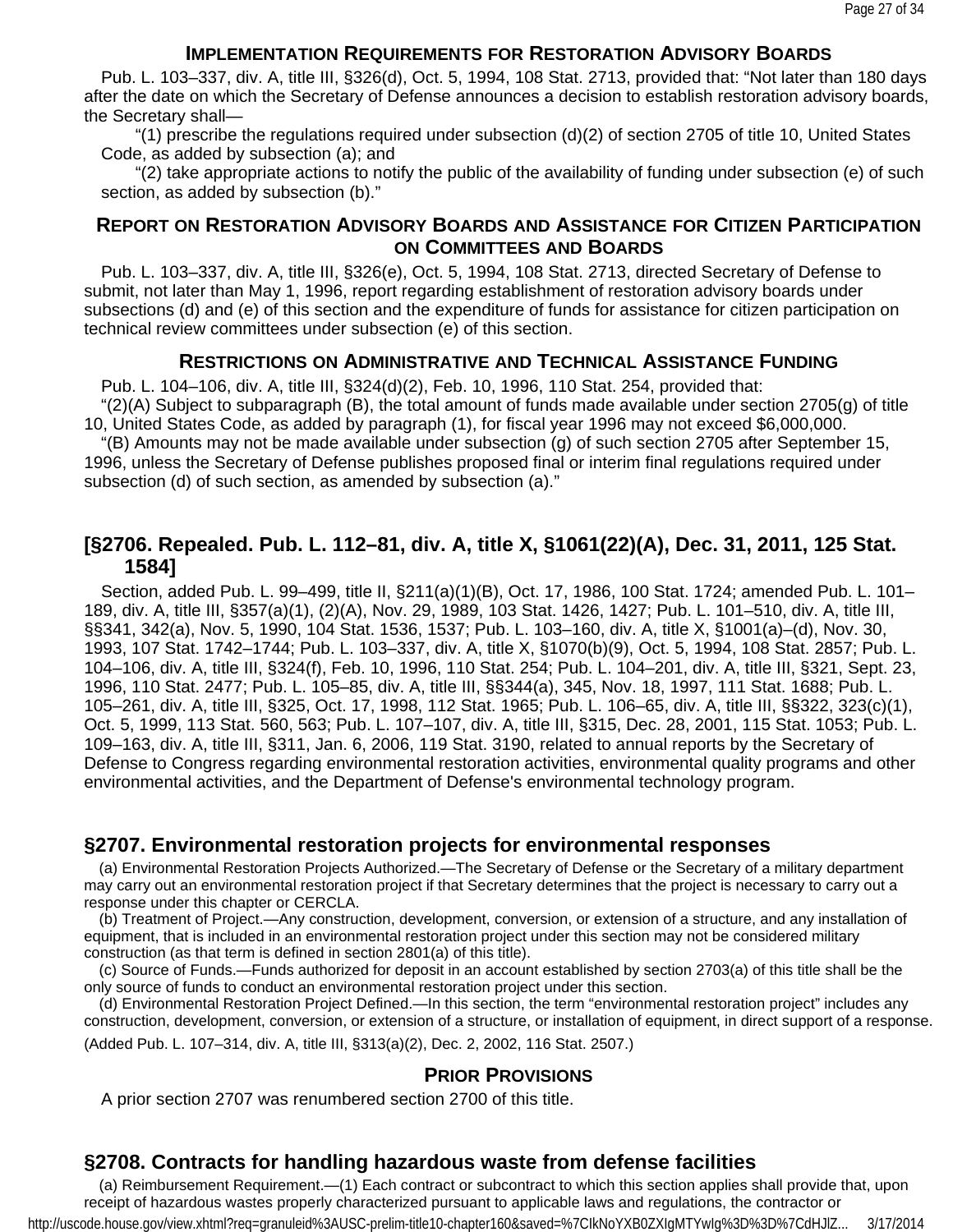subcontractor will reimburse the Federal Government for all liabilities incurred by, penalties assessed against, costs incurred by, and damages suffered by, the Government that are caused by—

(A) the contractor's or subcontractor's breach of any term or provision of the contract or subcontract; and

(B) any negligent or willful act or omission of the contractor or subcontractor, or the employees of the contractor or subcontractor, in the performance of the contract or subcontract.

(2) Not later than 30 days after such a contract or subcontract is awarded, the contractor or subcontractor shall demonstrate that the contractor or subcontractor will reimburse the Federal Government as provided in paragraph (1).

(b) Applicability.—(1) Except as provided in paragraph (2), this section applies to each contract entered into by the Secretary of Defense or the Secretary of a military department, and any subcontract under any such contract, with an owner or operator of a hazardous waste treatment or disposal facility during fiscal years 1992 through 1996 for the offsite treatment or disposal of hazardous wastes from a facility under the jurisdiction of the Secretary of Defense.

(2) This section does not apply to—

(A) any contract or subcontract to perform remedial action or corrective action under the Defense Environmental Restoration Program, other programs or activities of the Department of Defense, or authorized State hazardous waste programs;

(B) any contract or subcontract under which the generation of the hazardous waste to be disposed of is incidental to the performance of the contract; or

(C) any contract or subcontract to dispose of ammunition or solid rocket motors.

(c) Exception to Reimbursement Requirement.—Notwithstanding subsection (a), in the case of any contract to which this section applies, if the Secretary of Defense or the Secretary of the military department concerned determines that—

(1) there is only one responsible offeror or there is no responsible offeror willing to provide the reimbursement required by subsection (a) for such contract; or

(2) failure to award the contract would place the facility concerned in violation of any requirement of the Solid Waste Disposal Act (42 U.S.C. 6901 et seq.),

then the contract may be awarded without including the reimbursement provision required by subsection (a). (d) Definitions.—In this section:

(1) The term "hazardous waste" has the meaning given that term by section 1004(5) of the Solid Waste Disposal Act (42 U.S.C. 6903(5)), except that such term also includes polychlorinated biphenyls.

(2) The term "remedial action" has the meaning given that term by section 101(24) of the Comprehensive Environmental Response, Compensation, and Liability Act of 1980 (42 U.S.C. 9601(24)).

(3) The term "corrective action" has the meaning given that term under section 3004(u) of the Solid Waste Disposal Act (42 U.S.C. 6924(u)).

(4) The term "polychlorinated biphenyls" has the meaning given that term under section 6(e) of the Toxic Substances Control Act (15 U.S.C. 2605(e)).

(e) Effect on Liability.—Nothing in this section shall affect the liability of the Federal Government under any Federal or State law or under common law.

(Added Pub. L. 102–190, div. A, title III, §331(a)(1), Dec. 5, 1991, 105 Stat. 1339; amended Pub. L. 102–484, div. A, title III, §321, title X, §1052(36), Oct. 23, 1992, 106 Stat. 2365, 2501; Pub. L. 103–160, div. A, title X, §1004, Nov. 30, 1993, 107 Stat. 1748.)

### **REFERENCES IN TEXT**

The Solid Waste Disposal Act, referred to in subsec. (c)(2), is title II of Pub. L. 89–272, Oct. 20, 1965, 79 Stat. 997, as amended generally by Pub. L. 94–580, §2, Oct. 21, 1976, 90 Stat. 2795, which is classified generally to chapter 82 (§6901 et seq.) of Title 42, The Public Health and Welfare. For complete classification of this Act to the Code, see Short Title note set out under section 6901 of Title 42 and Tables.

#### **AMENDMENTS**

**1993**—Subsec. (b)(1). Pub. L. 103–160 substituted "fiscal years 1992 through 1996" for "fiscal years 1992 and 1993".

**1992**—Subsec. (b)(1). Pub. L. 102–484, §1052(36)(A), substituted "each contract" for "all contracts" and "any subcontract under any such contract" for "all subcontracts under such contracts".

Pub. L. 102–484, §321, substituted "fiscal years 1992 and 1993" for "fiscal year 1992".

Subsec. (d). Pub. L. 102–484, §1052(36)(B), substituted "In" for "For purposes of" in introductory provisions.

### **EFFECTIVE DATE**

Pub. L. 102–190, div. A, title III, §331(b), Dec. 5, 1991, 105 Stat. 1340, provided that: "Section 2708 of title 10, United States Code, shall apply with respect to contracts entered into after the expiration of the 60-day period beginning on the date of the enactment of this Act [Dec. 5, 1991]."

# **§2709. Investment control process for environmental technologies**

(a) Investment Control Process.—The Secretary of Defense shall ensure that the technology planning process developed to http://uscode.house.gov/view.xhtml?req=granuleid%3AUSC-prelim-title10-chapter160&saved=%7CIkNoYXB0ZXIgMTYwIg%3D%3D%7CdHJlZ... 3/17/2014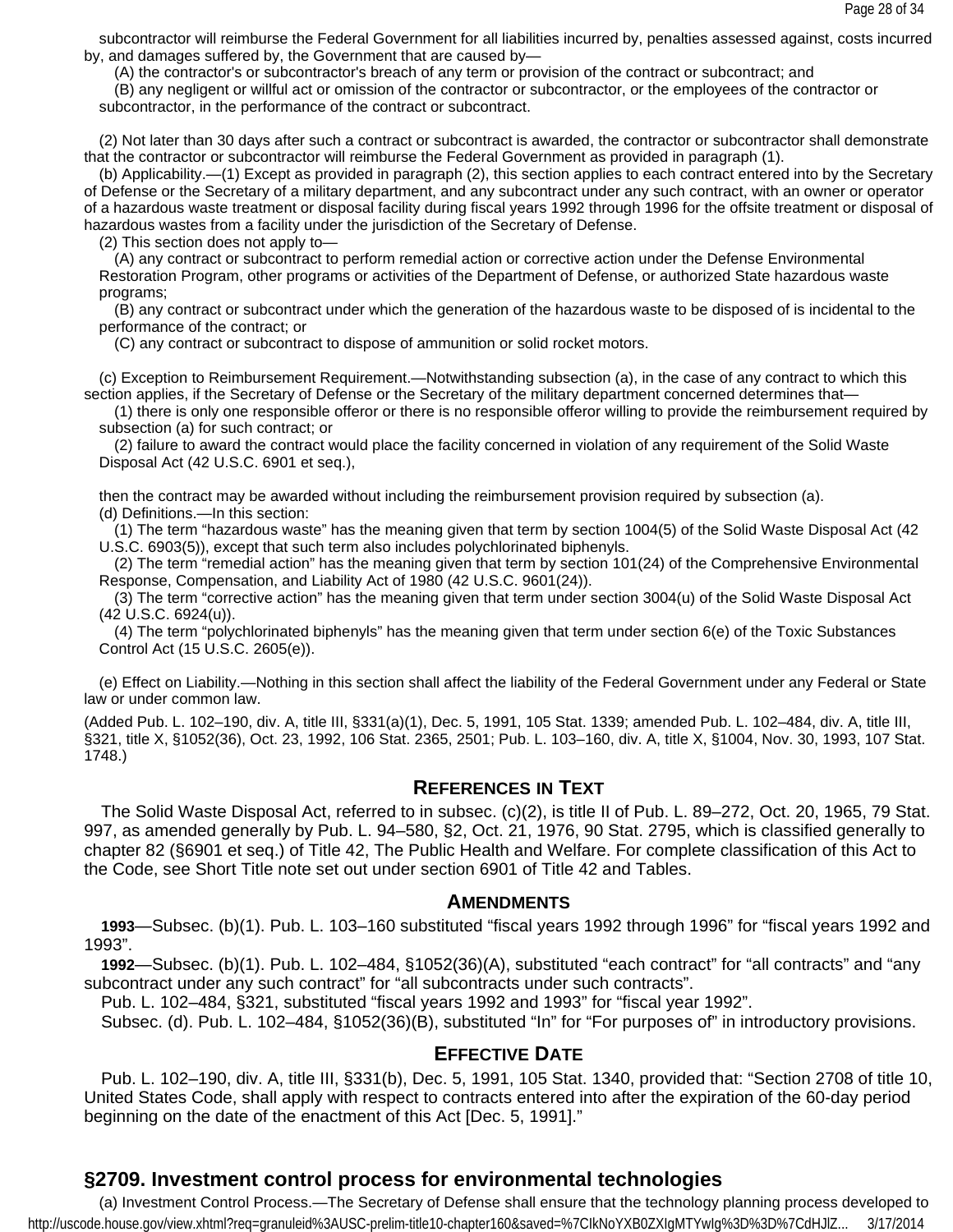implement section 2501 of this title and section 270(b) of the National Defense Authorization Act for Fiscal Year 1997 (Public Law 104–201; 110 Stat. 2469) provides for an investment control process for the selection, prioritization, management, and evaluation of environmental technologies by the Department of Defense, the military departments, and the Defense Agencies.

(b) Planning and Evaluation.—The environmental technology investment control process required by subsection (a) shall provide, at a minimum, for the following:

(1) The active participation by end-users of environmental technology, including the officials responsible for the environmental security programs of the Department of Defense and the military departments, in the selection and prioritization of environmental technologies.

(2) The development of measurable performance goals and objectives for the management and development of environmental technologies and specific mechanisms for assuring the achievement of the goals and objectives.

(3) Annual performance reviews to determine whether the goals and objectives have been achieved and to take appropriate action in the event that they are not achieved.

(Added Pub. L. 106–65, div. A, title III, §323(b)(1), Oct. 5, 1999, 113 Stat. 562.)

#### **REFERENCES IN TEXT**

Section 270(b) of the National Defense Authorization Act for Fiscal Year 1997 (Public Law 104–201; 110 Stat. 2469), referred to in subsec. (a), is set out as a note under section 2501 of this title.

### **PURPOSES OF SECTION 323 OF PUB. L. 106–65**

Pub. L. 106–65, div. A, title III, §323(a), Oct. 5, 1999, 113 Stat. 562, provided that: "The purposes of this section [enacting this section, amending section 2706 of this title, and enacting provisions set out as a note under section 2706 of this title] are—

"(1) to hold the Department of Defense and the military departments accountable for achieving performance-based results in the management of environmental technology by providing a connection between program direction and the achievement of specific performance-based results;

"(2) to assure the identification of end-user requirements for environmental technology within the military departments;

"(3) to assure results, quality of effort, and appropriate levels of service and support for end-users of environmental technology within the military departments; and

"(4) to promote improvement in the performance of environmental technologies by establishing objectives for environmental technology programs, measuring performance against such objectives, and making public reports on the progress made in such performance."

# **§2710. Inventory of unexploded ordnance, discarded military munitions, and munitions constituents at defense sites (other than operational ranges)**

(a) Inventory Required.—(1) The Secretary of Defense shall develop and maintain an inventory of defense sites that are known or suspected to contain unexploded ordnance, discarded military munitions, or munitions constituents.

(2) The information in the inventory for each defense site shall include, at a minimum, the following:

(A) A unique identifier for the defense site.

(B) An appropriate record showing the location, boundaries, and extent of the defense site, including identification of the State and political subdivisions of the State, including the county, where applicable, in which the defense site is located and any Tribal lands encompassed by the defense site.

(C) Known persons and entities, other than a military department, with any current ownership interest or control of lands encompassed by the defense site.

(D) Any restrictions or other land use controls currently in place at the defense site that might affect the potential for public and environmental exposure to the unexploded ordnance, discarded military munitions, or munitions constituents.

(b) Site Prioritization.—(1) The Secretary shall develop, in consultation with representatives of the States and Indian Tribes, a proposed protocol for assigning to each defense site a relative priority for response activities related to unexploded ordnance, discarded military munitions, and munitions constituents based on the overall conditions at the defense site. After public notice and comment on the proposed protocol, the Secretary shall issue a final protocol and shall apply the protocol to defense sites listed on the inventory. The level of response priority assigned the site shall be included with the information required by subsection (a)(2).

(2) In assigning the response priority for a defense site on the inventory, the Secretary shall primarily consider factors relating to safety and environmental hazard potential, such as the following:

(A) Whether there are known, versus suspected, unexploded ordnance, discarded military munitions, or munitions constituents on all or any portion of the defense site and the types of unexploded ordnance, discarded military munitions, or munitions constituents present or suspected to be present.

(B) Whether public access to the defense site is controlled, and the effectiveness of these controls.

(C) The potential for direct human contact with unexploded ordnance, discarded military munitions, or munitions constituents at the defense site and evidence of people entering the site.

(D) Whether a response action has been or is being undertaken at the defense site under the Formerly Used Defense Sites program or other program.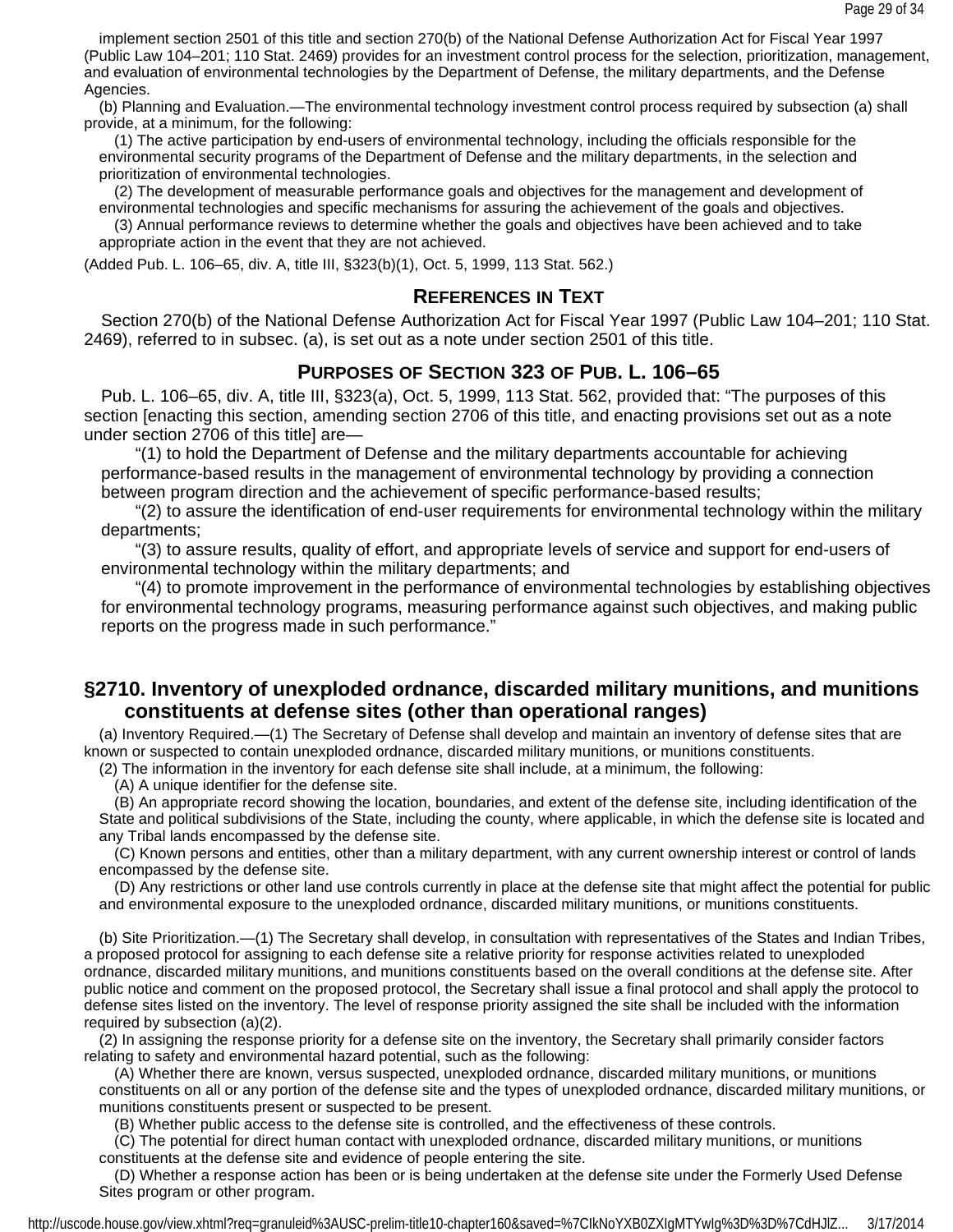(E) The planned or mandated dates for transfer of the defense site from military control.

(F) The extent of any documented incidents involving unexploded ordnance, discarded military munitions, or munitions constituents at or from the defense site, including incidents involving explosions, discoveries, injuries, reports, and investigations.

- (G) The potential for drinking water contamination or the release of munitions constituents into the air.
- (H) The potential for destruction of sensitive ecosystems and damage to natural resources.

(3) The priority assigned to a defense site included on the inventory shall not impair, alter, or diminish any applicable Federal or State authority to establish requirements for the investigation of, and response to, environmental problems at the defense site.

(c) Updates and Availability.—(1) The Secretary shall annually update the inventory and site prioritization list to reflect new information that becomes available. The inventory shall be available in published and electronic form.

(2) The Secretary shall work with communities adjacent to a defense site to provide information concerning conditions at the site and response activities. At a minimum, the Secretary shall provide the site inventory information and site prioritization list to appropriate Federal, State, tribal, and local officials, and, to the extent the Secretary considers appropriate, to civil defense or emergency management agencies and the public.

(d) Exceptions.—This section does not apply to the following:

- (1) Any locations outside the United States.
- (2) The presence of military munitions resulting from combat operations.
- (3) Operating storage and manufacturing facilities.
- (4) Operational ranges.

#### (e) Definitions.—In this section:

(1) The term "defense site" applies to locations that are or were owned by, leased to, or otherwise possessed or used by the Department of Defense. The term does not include any operational range, operating storage or manufacturing facility, or facility that is used for or was permitted for the treatment or disposal of military munitions.

(2) The term "discarded military munitions" means military munitions that have been abandoned without proper disposal or removed from storage in a military magazine or other storage area for the purpose of disposal. The term does not include unexploded ordnance, military munitions that are being held for future use or planned disposal, or military munitions that have been properly disposed of, consistent with applicable environmental laws and regulations.

(3) The term "munitions constituents" means any materials originating from unexploded ordnance, discarded military munitions, or other military munitions, including explosive and nonexplosive materials, and emission, degradation, or breakdown elements of such ordnance or munitions.

(4) The term "possessions" includes Johnston Atoll, Kingman Reef, Midway Island, Nassau Island, Palmyra Island, and Wake Island.

(5) The term "Secretary" means the Secretary of Defense.

(6) The term "State" means the several States, the District of Columbia, the Commonwealth of Puerto Rico, the

Commonwealth of the Northern Mariana Islands, and the territories and possessions.

(7) The term "United States", in a geographic sense, means the States, territories, and possessions and associated navigable waters, contiguous zones, and ocean waters of which the natural resources are under the exclusive management authority of the United States.

(Added Pub. L. 107–107, div. A, title III, §311(a)(1), Dec. 28, 2001, 115 Stat. 1048; amended Pub. L. 108–136, div. A, title X, §1042(b), Nov. 24, 2003, 117 Stat. 1610; Pub. L. 111–84, div. A, title III, §318(a), Oct. 28, 2009, 123 Stat. 2250.)

#### **AMENDMENTS**

**2009**—Subsec. (a)(2)(B). Pub. L. 111–84 inserted ", including the county, where applicable," after "political subdivisions of the State".

**2003**—Subsec. (e). Pub. L. 108–136 redesignated pars. (4), (6), (7), (8), and (10) as (3) to (7), respectively, and struck out former pars. (3), (5), and (9) which defined terms "military munitions", "operational range", and "unexploded ordnance", respectively.

#### **TRANSFER OF FUNCTIONS**

For transfer of authorities, functions, personnel, and assets of the Coast Guard, including the authorities and functions of the Secretary of Transportation relating thereto, to the Department of Homeland Security, and for treatment of related references, see sections 468(b), 551(d), 552(d), and 557 of Title 6, Domestic Security, and the Department of Homeland Security Reorganization Plan of November 25, 2002, as modified, set out as a note under section 542 of Title 6.

#### **EXPEDITED USE OF APPROPRIATE TECHNOLOGY RELATED TO UNEXPLODED ORDNANCE DETECTION**

Pub. L. 110–417, [div. A], title III, §314, Oct. 14, 2008, 122 Stat. 4410, as amended by Pub. L. 111–84, div. A, title X, §1073(c)(1), Oct. 28, 2009, 123 Stat. 2474, provided that:

"(a) Expedited Use of Appropriate Technologies.—The Secretary of Defense shall expedite the use of appropriate unexploded ordnance detection instrument technology developed through research funded by the Department of Defense or developed by entities other than the Department of Defense.

"(b) Report.—Not later than October 1, 2009, the Secretary shall submit to the Committee on Armed Services

http://uscode.house.gov/view.xhtml?req=granuleid%3AUSC-prelim-title10-chapter160&saved=%7CIkNoYXB0ZXIgMTYwIg%3D%3D%7CdHJlZ... 3/17/2014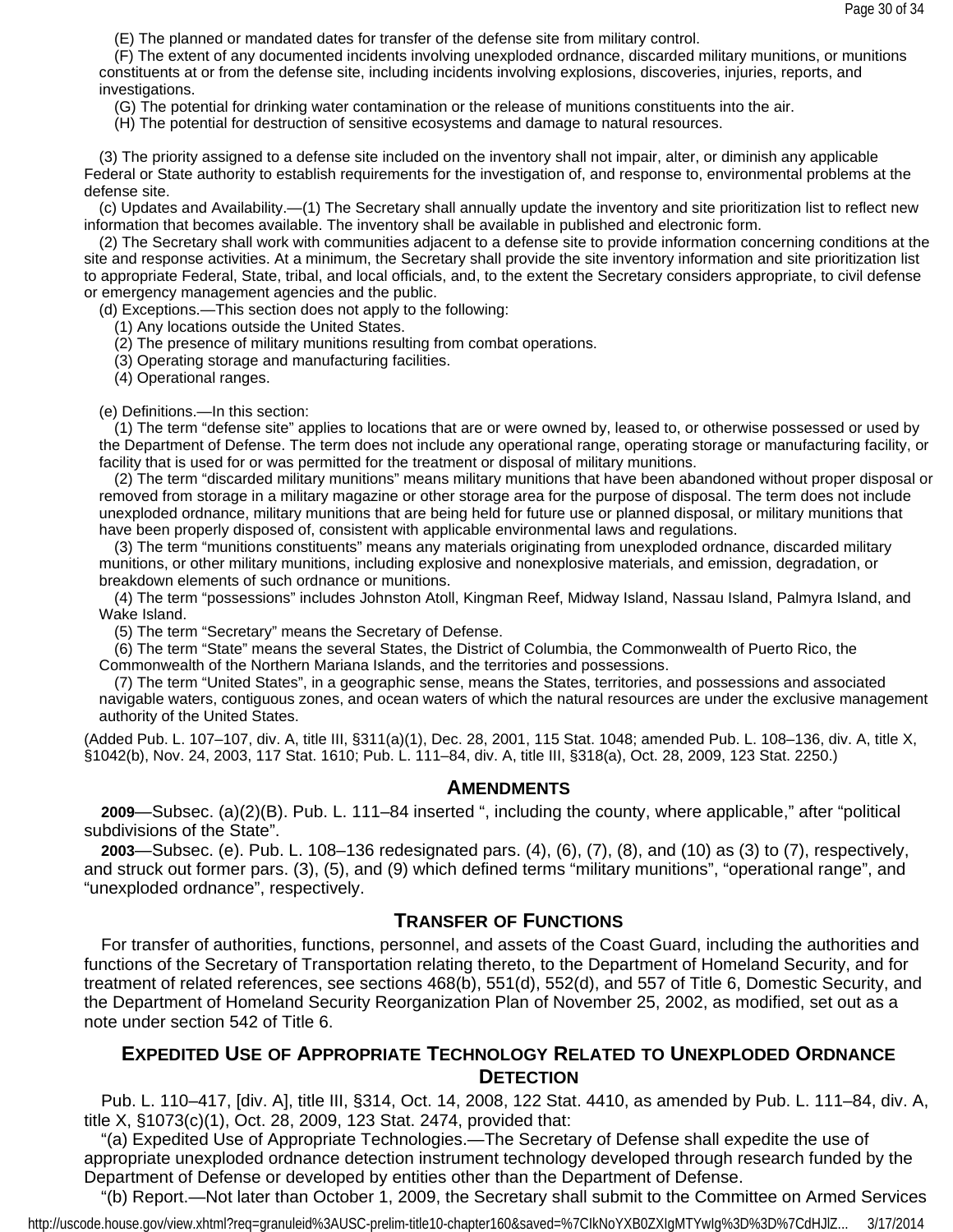of the Senate and the Committee on Armed Services of the House of Representatives a report describing and evaluating the following:

"(1) The amounts allocated for research, development, test, and evaluation for unexploded ordnance detection technologies.

"(2) The amounts allocated for transition of new unexploded ordnance detection technologies.

"(3) Activities undertaken by the Department to transition such technologies and train operators on emerging detection instrument technologies.

"(4) Any impediments to the transition of new unexploded ordnance detection instrument technologies to regular operation in remediation programs.

"(5) The transfer of such technologies to private sector entities involved in the detection of unexploded ordnance.

"(6) Activities undertaken by the Department to raise public awareness regarding unexploded ordnance. "(c) Unexploded Ordnance Defined.—In this section, the term 'unexploded ordnance' has the meaning given such term in section 101(e)(5) of title 10, United States Code."

[Pub. L. 111–84, div. A, title X, §1073(c), Oct. 28, 2009, 123 Stat. 2474, provided that the amendment made by section 1073(c)(1) to section 314 of Pub. L. 110–417, set out above, is effective as of Oct. 14, 2008, and as if included in Pub. L. 110–417 therein as enacted.]

# **RESPONSE PLAN FOR REMEDIATION OF UNEXPLODED ORDNANCE, DISCARDED MILITARY MUNITIONS, AND MUNITIONS CONSTITUENTS**

Pub. L. 109–364, div. A, title III, §313(a)–(d), Oct. 17, 2006, 120 Stat. 2138, 2139, provided that: "(a) Performance Goals for Remediation.—The Secretary of Defense shall set the following remediation goals with regard to unexploded ordnance, discarded military munitions, and munitions constituents:

"(1) To complete, by not later than September 30, 2007, preliminary assessments of unexploded ordnance, discarded military munitions, and munitions constituents at all active installations and formerly used defense sites (other than operational ranges).

"(2) To complete, by not later than September 30, 2010, site inspections of unexploded ordnance, discarded military munitions, and munitions constituents at all active installations and formerly used defense sites (other than operational ranges).

"(3) To achieve, by not later than September 30, 2009, a remedy in place or response complete for unexploded ordnance, discarded military munitions, and munitions constituents at all military installations closed or realigned as part of a round of defense base closure and realignment occurring prior to the 2005 round.

"(4) To achieve, by a date certain established by the Secretary of Defense, a remedy in place or response complete for unexploded ordnance, discarded military munitions, and munitions constituents at all active installations and formerly used defense sites (other than operational ranges) and all military installations realigned or closed under the 2005 round of defense base closure and realignment. "(b) Response Plan Required.—

"(1) In general.—Not later than March 1, 2007, the Secretary of Defense shall submit to the congressional defense committees [Committees on Armed Services and Appropriations of the Senate and the House of Representatives] a comprehensive plan for addressing the remediation of unexploded ordnance, discarded military munitions, and munitions constituents at current and former defense sites (other than operational ranges).

"(2) Content.—The plan required by paragraph (1) shall include—

"(A) a schedule, including interim goals, for achieving the goals described in paragraphs (1) through (3) of subsection (a), based upon the Munitions Response Site Prioritization Protocol established by the Department of Defense;

"(B) such interim goals as the Secretary determines feasible for efficiently achieving the goal required under paragraph (4) of such subsection; and

"(C) an estimate of the funding required to achieve the goals established pursuant to such subsection and the interim goals established pursuant to subparagraphs (A) and (B).

"(3) Updates.—Not later than March 15 of 2008, 2009, and 2010, the Secretary shall submit to the congressional defense committees an update of the plan required under paragraph (1). The Secretary may include the update in the report on environmental restoration activities that is submitted to Congress under [former] section 2706(a) of title 10, United States Code, in the year in which that update is required and may include in the update any adjustment to the remediation goals established under subsection (a) that the Secretary determines necessary to respond to unforeseen circumstances.

"(c) Report on Reuse Standards and Principles.—Not later than March 1, 2007, the Secretary of Defense shall submit to the congressional defense committees [Committees on Armed Services and Appropriations of the Senate and the House of Representatives] a report on the status of the efforts of the Department of Defense to achieve agreement with relevant regulatory agencies on appropriate reuse standards or principles,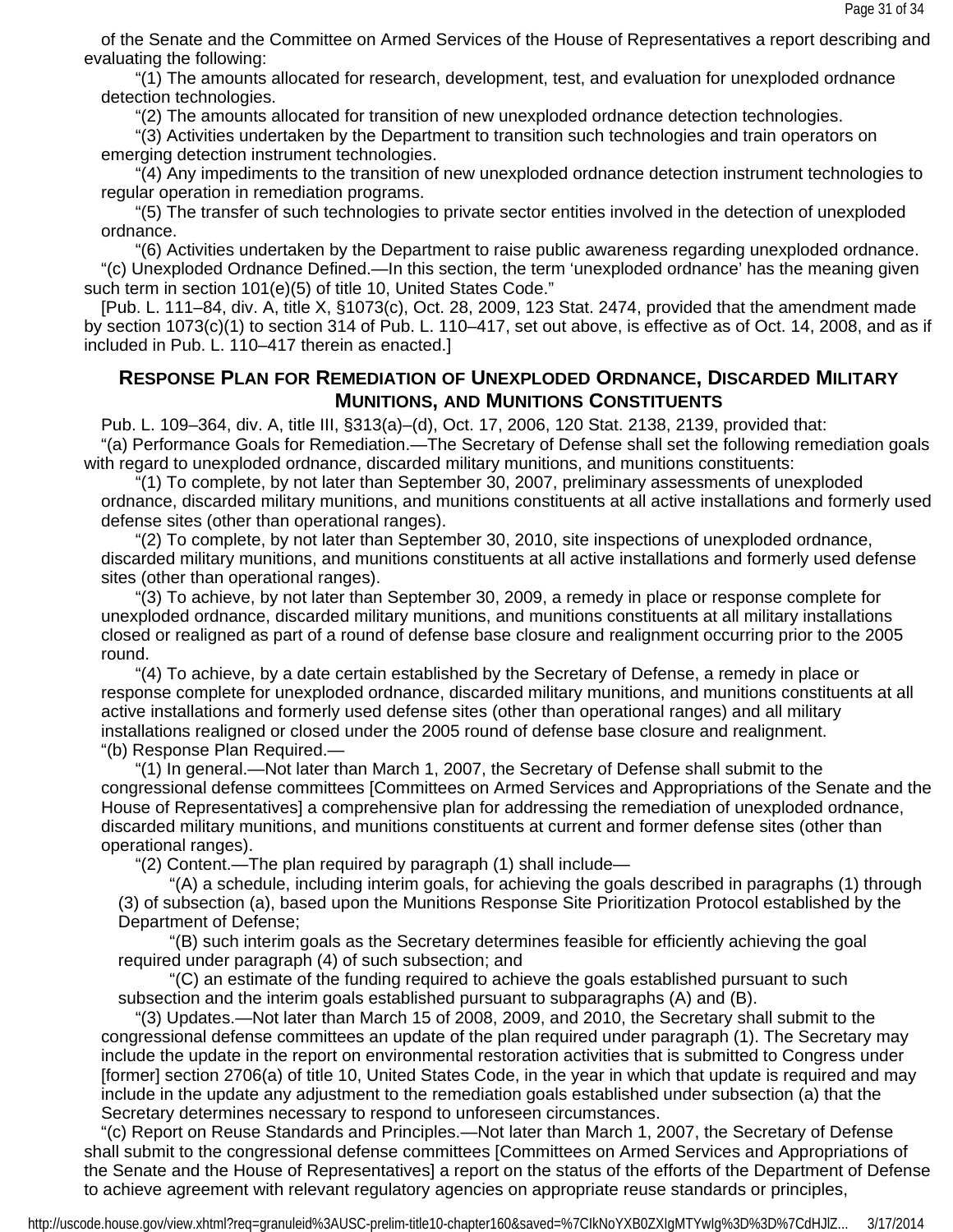including—

"(1) a description of any standards or principles that have been agreed upon; and

"(2) a discussion of any issues that remain in disagreement, including the impact that any such disagreement is likely to have on the ability of the Department of Defense to carry out the response plan required by subsection (b).

"(d) Definitions.—In this section:

"(1) The terms 'unexploded ordnance' and 'operational range' have the meanings given such terms in section 101(e) of title 10, United States Code.

"(2) The terms 'discarded military munitions', 'munitions constituents', and 'defense site' have the meanings given such terms in section 2710(e) of such title."

### **RESEARCH ON EFFECTS OF OCEAN DISPOSAL OF MUNITIONS**

Pub. L. 109–364, div. A, title III, §314, Oct. 17, 2006, 120 Stat. 2139, provided that: "(a) Identification of Disposal Sites.—

"(1) Historical review.—The Secretary of Defense shall conduct a historical review of available records to determine the number, size, and probable locations of sites where the Armed Forces disposed of military munitions in coastal waters. The historical review shall, to the extent possible, identify the types of munitions at individual sites.

"(2) Cooperation.—The Secretary shall request the assistance of the Coast Guard, the National Oceanic and Atmospheric Administration, and other relevant Federal agencies in conducting the review required by this subsection.

"(3) Interim reports.—The Secretary shall periodically, but no less often than annually, release any new information obtained during the historical review conducted under paragraph (1). The Secretary may withhold from public release the exact nature and locations of munitions the potential unauthorized retrieval of which could pose a significant threat to the national defense or public safety.

"(4) Inclusion of information in annual report on environmental restoration activities.—The Secretary shall include the information obtained pursuant to the review conducted under paragraph (1) in the annual report on environmental restoration activities submitted to Congress under [former] section 2706 of title 10, United States Code.

"(5) Final report.—The Secretary shall complete the historical review required under paragraph (1) and submit a final report on the findings of such review in the annual report on environmental restoration activities submitted to Congress for fiscal year 2009.

"(b) Identification of Navigational and Safety Hazards.—

"(1) Identification of hazards.—The Secretary of Defense shall provide available information to the Secretary of Commerce to assist the National Oceanic and Atmospheric Administration in preparing nautical charts and other navigational materials for coastal waters that identify known or potential hazards posed by disposed military munitions to private activities, including commercial shipping and fishing operations.

"(2) Continuation of information activities.—The Secretary of Defense shall continue activities to inform potentially affected users of the ocean environment, particularly fishing operations, of the possible hazards from contact with disposed military munitions and the proper methods to mitigate such hazards. "(c) Research.—

"(1) In general.—The Secretary of Defense shall continue to conduct research on the effects on the ocean environment and those who use it of military munitions disposed of in coastal waters.

"(2) Scope.—Research under paragraph (1) shall include—

"(A) the sampling and analysis of ocean waters and sea beds at or adjacent to military munitions disposal sites selected pursuant to paragraph (3) to determine whether the disposed military munitions have caused or are causing contamination of such waters or sea beds;

"(B) investigation into the long-term effects of seawater exposure on disposed military munitions, particularly effects on chemical munitions;

"(C) investigation into the impacts any such contamination may have on the ocean environment and those who use it, including public health risks;

"(D) investigation into the feasibility of removing or otherwise remediating the military munitions; and

"(E) the development of effective safety measures for dealing with such military munitions.

"(3) Research criteria.—In conducting the research required by this subsection, the Secretary shall ensure that the sampling, analysis, and investigations are conducted at representative sites, taking into account factors such as depth, water temperature, nature of the military munitions present, and relative proximity to onshore populations. In conducting such research, the Secretary shall select at least two representative sites each in the areas of the Atlantic coast, the Pacific coast (including Alaska), and the Hawaiian Islands.

"(4) Authority to make grants and enter into cooperative agreements.—In conducting research under this subsection, the Secretary may make grants to, and enter into cooperative agreements with, qualified research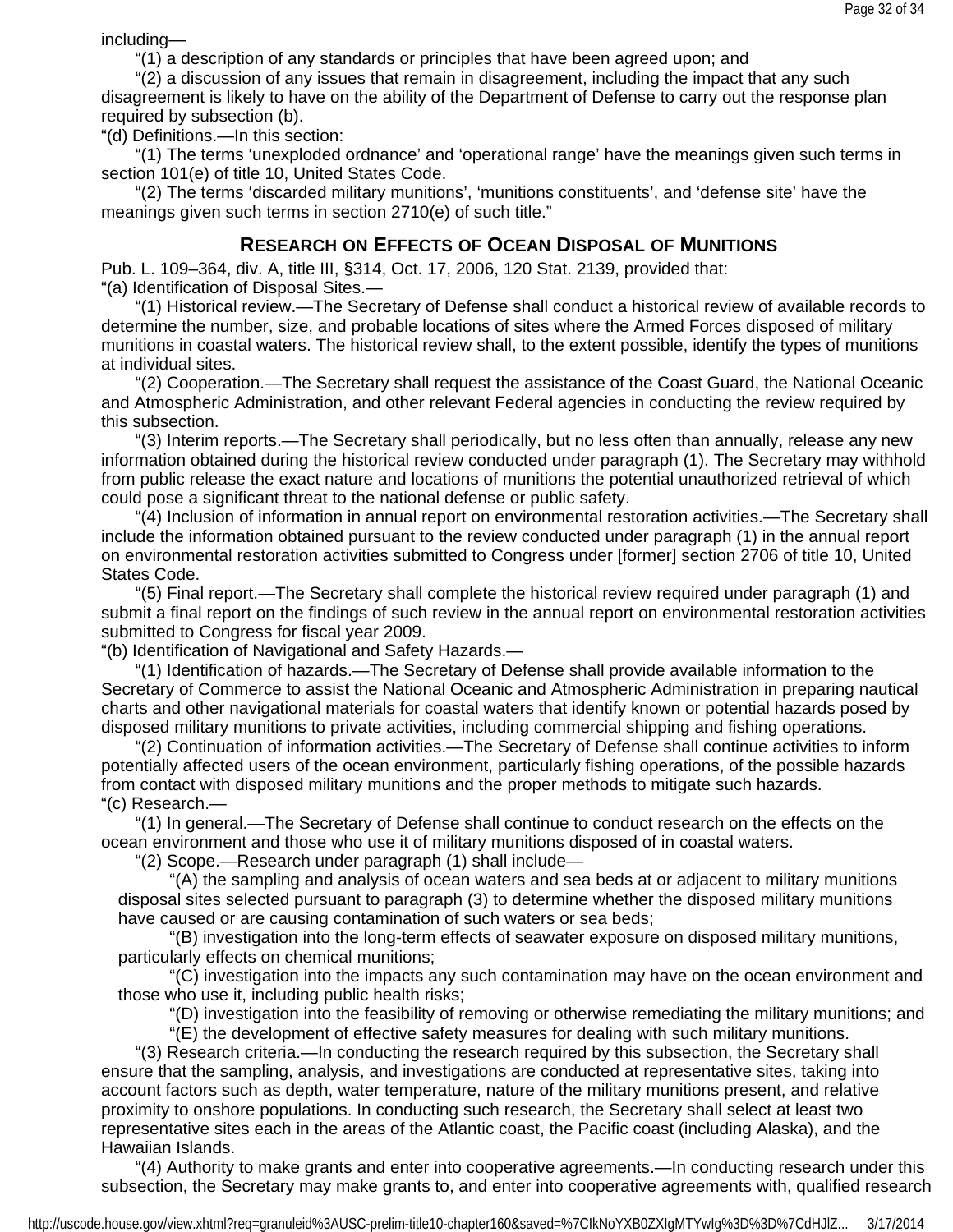entities.

"(d) Monitoring.—If the historical review required by subsection (a) or the research required by subsection (c) indicates that contamination is being released into the ocean waters from disposed military munitions at a particular site or that the site poses a significant public health or safety risk, the Secretary of Defense shall institute appropriate monitoring mechanisms at that site and report to the congressional defense committees [Committees on Armed Services and Appropriations of the Senate and the House of Representatives] on any additional measures that may be necessary to address the release or risk, as applicable.

"(e) Definitions.—In this section:

"(1) The term 'coastal waters' means that part of the ocean extending from the coast line of the United States to the outer boundary of the outer Continental Shelf.

"(2) The term 'coast line' has the meaning given that term in section 2(c) of the Submerged Lands Act (43 U.S.C. 1301(c)).

"(3) The term 'military munitions' has the meaning given that term in section 101(e) of title 10, United States Code.

"(4) The term 'outer Continental Shelf' has the meaning given that term in section 2(a) of the Outer Continental Shelf Lands Act (43 U.S.C. 1331(a))."

#### **INITIAL INVENTORY**

Pub. L. 107–107, div. A, title III, §311(b), Dec. 28, 2001, 115 Stat. 1051, provided that: "The requirements of section 2710 of title 10, United States Code, as added by subsection (a), shall be implemented as follows:

"(1) The initial inventory required by subsection (a) of such section shall be completed not later than May 31, 2003.

"(2) The proposed prioritization protocol required by subsection (b) of such section shall be available for public comment not later than November 30, 2002."

# **§2711. Annual report on defense environmental programs**

(a) Report Required.—The Secretary of Defense shall submit to Congress each year, not later than 45 days after the date on which the President submits to Congress the budget for a fiscal year, a report on defense environmental programs. Each report shall include:

(1) With respect to environmental restoration activities of the Department of Defense, and for each of the military departments, the following elements:

(A) Information on the Environmental Restoration Program, including the following:

(i) The total number of sites in the Environmental Restoration Program.

(ii) The number of sites in the Environmental Restoration Program that have reached the Remedy in Place Stage and the Response Complete Stage, and the change in such numbers in the preceding fiscal year.

(iii) A statement of the amount of funds allocated by the Secretary for, and the anticipated progress in implementing, the Environmental Restoration Program during the fiscal year for which the budget is submitted.

(iv) The Secretary's assessment of the overall progress of the Environmental Restoration Program.

(B) Information on the Military Munitions Restoration Program (MMRP), including the following:

(i) The total number of sites in the MMRP.

(ii) The number of sites that have reached the Remedy in Place Stage and the Response Complete Stage, and the change in such numbers in the preceding fiscal year.

(iii) A statement of the amount of funds allocated by the Secretary for, and the anticipated progress in implementing, the MMRP during the fiscal year for which the budget is submitted.

(iv) The Secretary's assessment of the overall progress of the MMRP.

(2) With respect to each of the major activities under the environmental quality program of the Department of Defense and for each of the military departments—

(A) a statement of the amount expended, or proposed to be expended, during the period consisting of the four fiscal years preceding the fiscal year in which the report is submitted, the current fiscal year, the fiscal year for which the budget is submitted, and the fiscal year following the fiscal year for which the budget is submitted; and

(B) an explanation for any significant change in such amounts during the period covered.

(3) With respect to the environmental technology program of the Department of Defense—

(A) a report on the progress made in achieving the objectives and goals of its environmental technology program during the preceding fiscal year and an overall trend analysis for the program covering the previous four fiscal years; and

(B) a statement of the amount expended, or proposed to be expended, during the period consisting of the four fiscal years preceding the fiscal year in which the report is submitted, the fiscal year for which the budget is submitted, and the fiscal year following the fiscal year for which the budget is submitted.

(b) Definitions.—For purposes of this section—

(1) the term "environmental quality program" means a program of activities relating to environmental compliance, conservation, pollution prevention, and other activities relating to environmental quality as the Secretary may designate; and